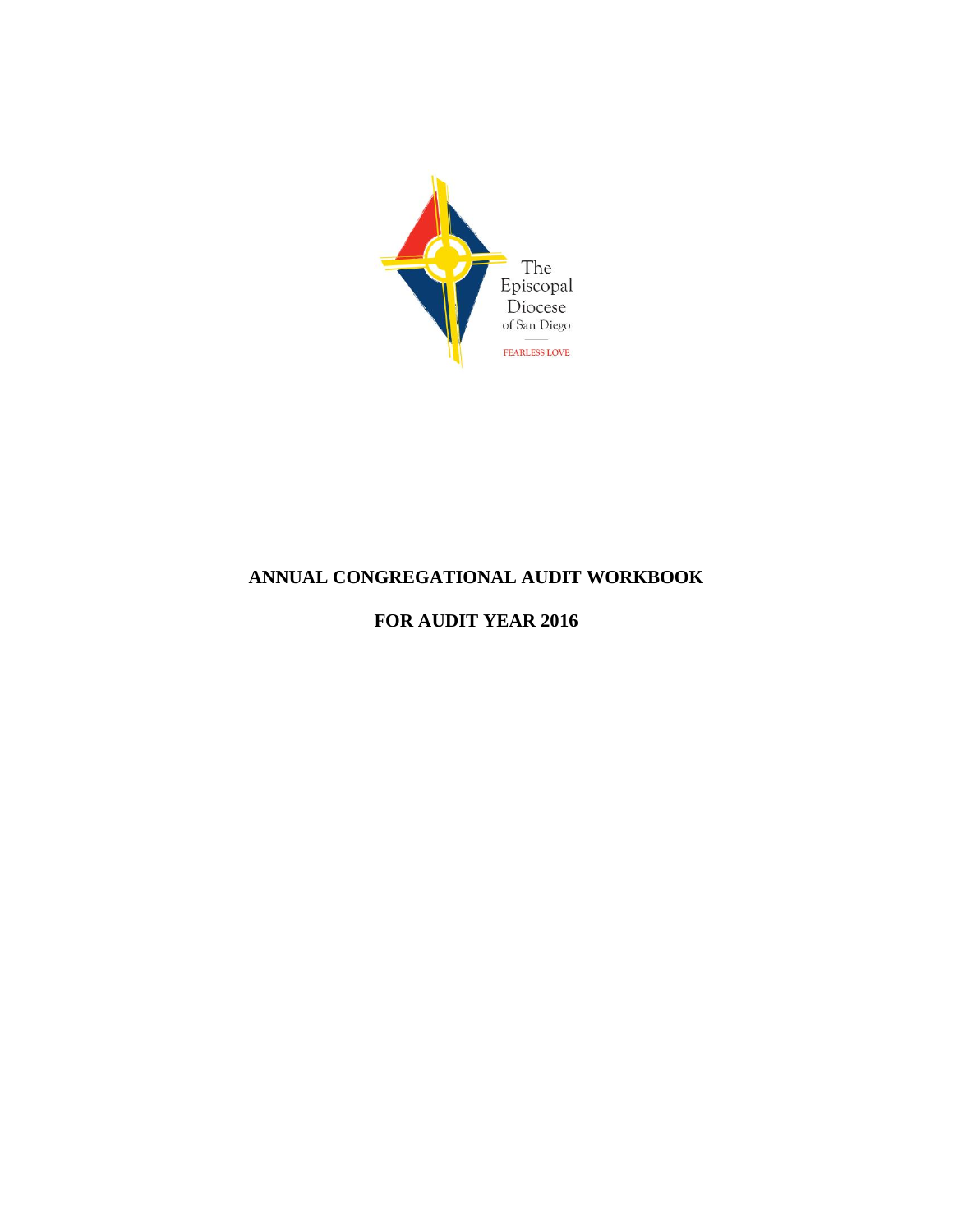# **CONTENTS**

| <b>Introductory Letter</b>                               | 3  |
|----------------------------------------------------------|----|
| <b>Audit Standards</b>                                   | 4  |
| <b>General Instructions</b>                              | 6  |
| <b>Key Deadlines</b>                                     | 7  |
| <b>Notification of Audit Committee</b><br>and Audit Type | 8  |
| Preparing for Audit                                      | 9  |
| Section A: External Audit                                | 11 |
| <b>Section B: CPA Audit Review</b>                       | 12 |
| Section C: Committee Audit                               | 16 |
| Sample Audit Committee Report                            | 38 |
| Sample Audit Committee Findings                          | 39 |
| Section D: Diocesan Audit Review                         | 40 |
| Appendix A: Parochial Report                             | 41 |
| Reconciliation                                           |    |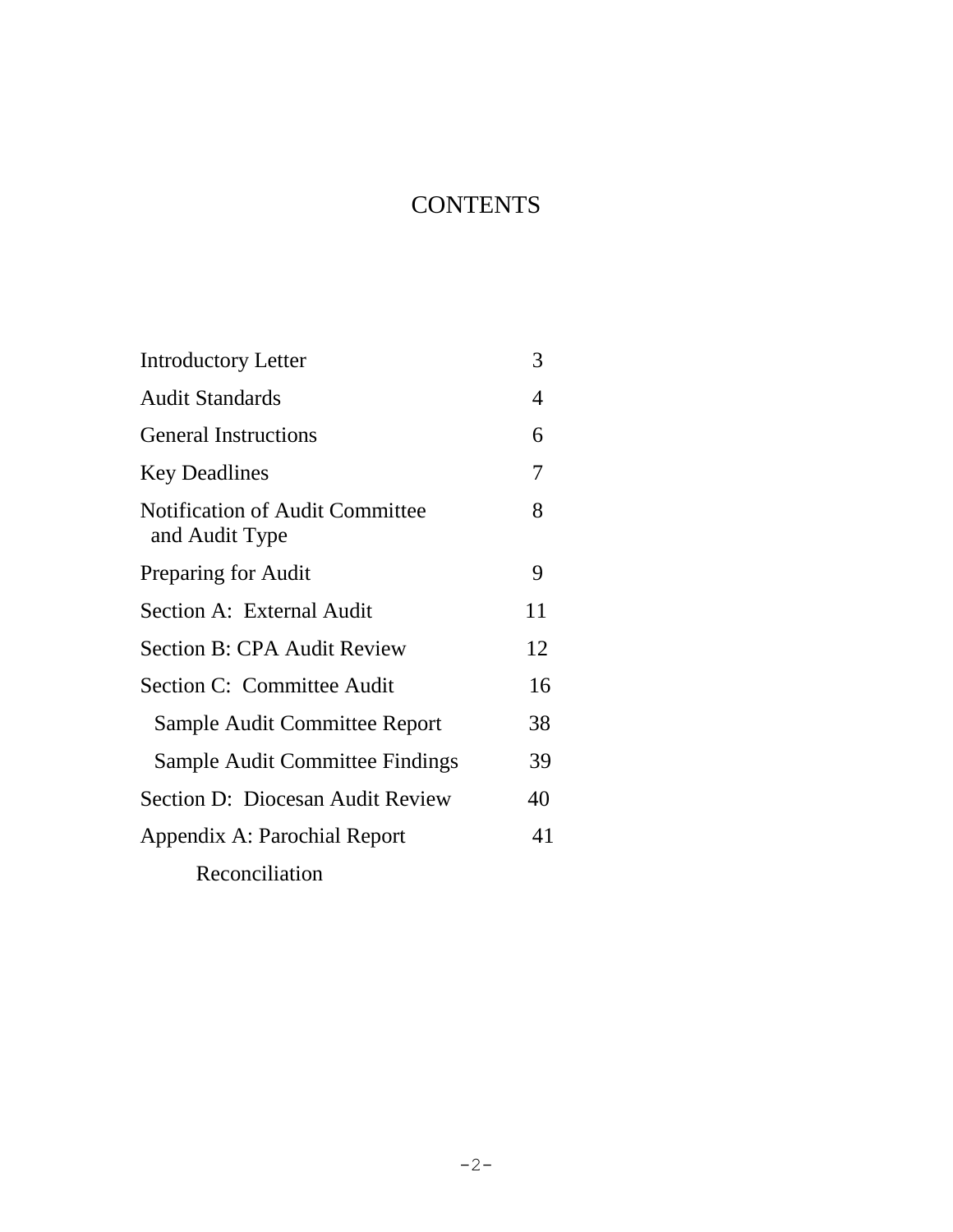#### **The Episcopal Diocese of San Diego 2083 Sunset Cliffs Blvd., San Diego, California 92107 January 31, 2017**

Dear Rector/Vicar/Priest-in-Charge and Senior Warden,

Enclosed is the audit program to facilitate your Annual Congregational Audit for the year 2016. As you know, the audit is a requirement of The Episcopal Church Canons (Canon 7.1.f) and a best business practice. The diocesan audit guidelines are on the next page of this book. These guidelines state what type of audit your church should have for the 2016 calendar year.

The notebook is sent to you so that it may be completed as instructed. For those congregations using independent public accountants to audit their accounts, you will find instructions as to what to submit in addition to the audited financial statements and auditor's reports. Where an audit committee of the congregation is used to conduct an internal audit or audit exchange, the notebook is intended to assist the committee with the church audit. When your audit is complete, we ask that you return the workbook with all the requested items to us.

We recognize that your audit sometimes becomes a tedious and burdensome task. The audit program was designed by the Diocesan Audit Standards Task Force to provide the church audit committees with a clear step by step process which is intended to clarify what is required of them. The information requested is important for diocesan oversight and for the effective management of your church.

Please let us know who the members of your audit committee are and what type of audit you are using by April 21, 2017 on the form provided on page 8. The final date for submission of the completed audit is September 1, 2017. If there are questions that we can help with, please contact Rosa Feeney at [rfeeney@edsd.org](mailto:rfeeney@edsd.org) or 619-481-5457. After you have completed the audit, we welcome your comments as to any changes in procedures that you would suggest. Your comments and suggestions will help us plan for next year.

In addition to the audit notebook, we ask that your 2017 budget and 2016 year end financials be submitted with your parochial report which is due on March 1, 2017.

Faithfully,<br>James R. Mather

The Right Rev. James R. Mathes Bishop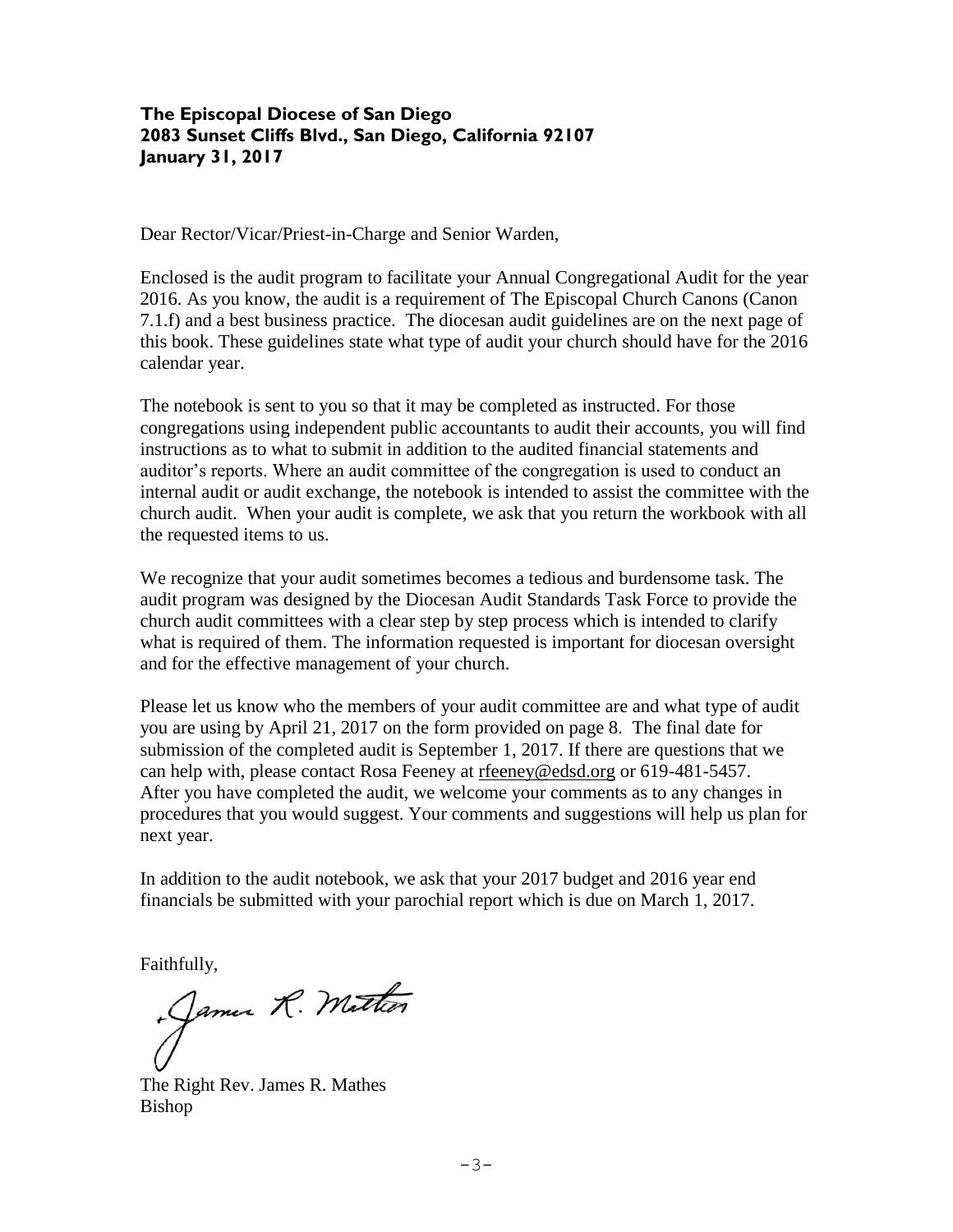#### **Audit Standards Approved by Executive Council of The Episcopal Diocese of San Diego December 7, 2013**

All churches will conduct an annual audit. A committee audit is required **unless** a different type of audit is required by the guidelines stipulated below.

Requirements for external audits are based largely on annual revenue. *Revenue includes all revenue from church, school, thrift shop or any other parochial organization.*

- Churches with revenues greater than \$2 million: Every other year with audit review in intervening year
- Churches with revenue between \$1.5 and \$2 million: Every third year with audit reviews in intervening years
- Churches with revenue between \$1 and \$1.5 million: Every fourth year with an audit review in one of the intervening years
- Churches with revenue between \$500,000 and \$1,000,000: Audit or Audit review every fourth year with diocesan review in one of the intervening years
- Churches must have an external audit or external audit review combined with a diocesan review for the year in which a rector, vicar, or priest in charge leaves

Churches with any of the following are subject to a Diocesan audit team review:

- Every 4th year for churches with less than \$500,000 in revenue
- During administrative transition (part time clergy, treasurer, church bookkeeper/administrator unless an external audit was done within the last year.)
- Churches that did not submit any audit in the prior year

Churches must submit with their parochial report the financial statement covering the same year and a reconciliation of one to the other. The Reconciliation Form will be provided. They must also submit their current budget.

#### **Terms Defined:**

External Audit: A complete audit conducted by an outside Certified Public Accountant (CPA)

Audit Review: A review of the financial statements conducted by an outside Certified Public Accountant (CPA). Typically, an audit review does not offer the same depth as an outside audit nor does it usually conduct an internal controls questionnaire. As such, it does not meet the requirements set forth above for churches that are required to have an external audit but can be used in place of a committee audit.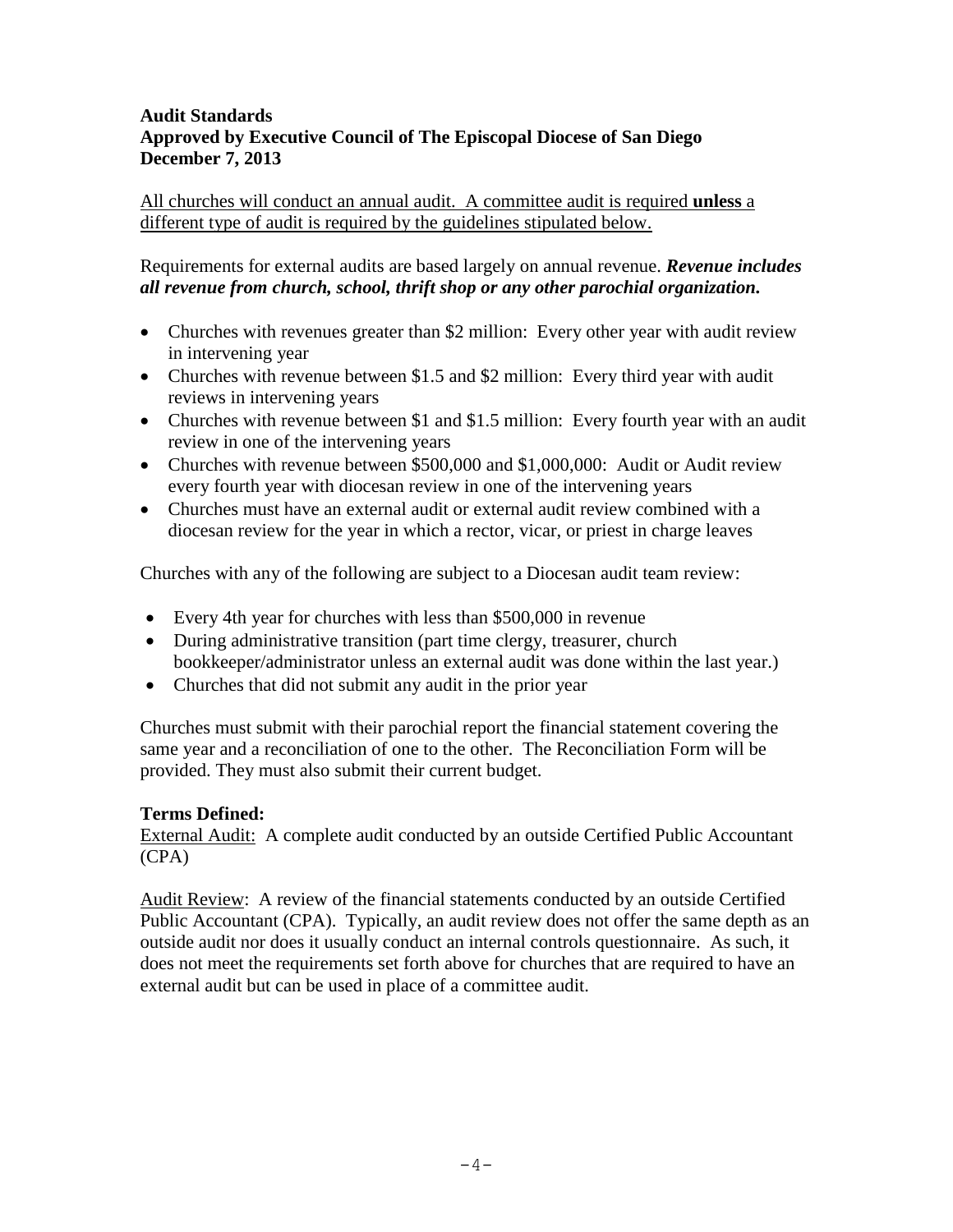Committee Audit: Audits that are conducted by committee. **Please note that a committee audit should include the entire entity**. This means church, school, thrift shop, bookstore and any other organization. There are two types of committee audits.

- Internal audit -- a committee audit that is done by its own church
- Audit exchange -- a committee audit done on another church in exchange for that church conducting a committee audit on yours. Please contact Rosa Feeney at [rfeeney@edsd.org](mailto:rfeeney@edsd.org) or 619-481-5457 for instructions.

Diocesan Review: This is an audit review conducted by the diocesan audit team. It is not as thorough as an external audit and does not take the place of one.

Compilation of financial statements: This term is used by accountants to denote their work in publishing year-end financial statements. **A compilation is not an audit or an audit review and is unacceptable in meeting the requirements of an annual audit.** 

The diocesan audit standards task force originally implemented guidelines for annual audits for 2011. The revised standards allow an audit review in some cases when a complete external audit was required.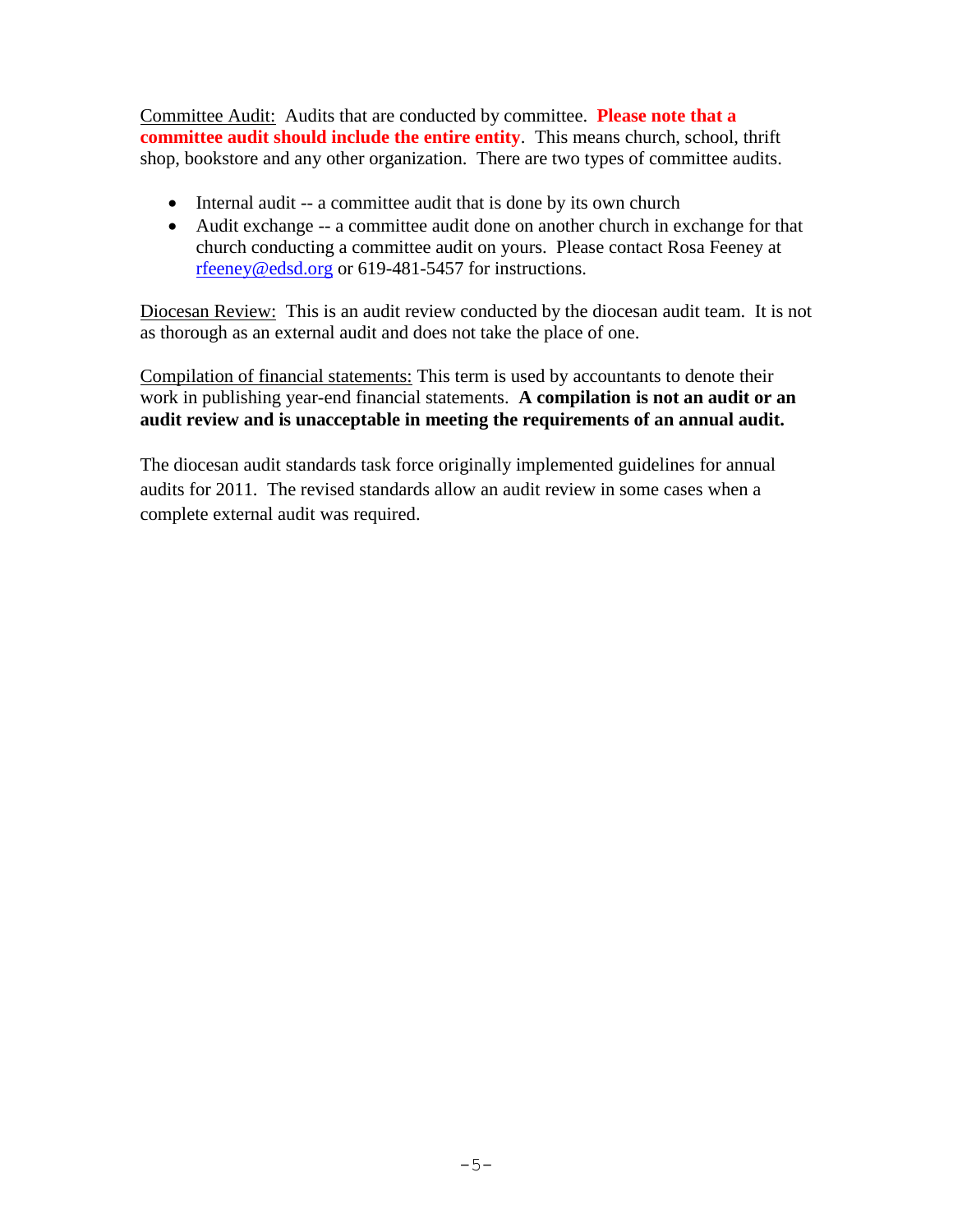## GENERAL INSTRUCTIONS

The primary purpose of an audit is to assure that financial statements are fairly stated. Any person handling the monies or investments of the church needs an audit to protect the church assets and him or her against suspicion of mishandling those assets.

This notebook is being sent to you for guidance in completing the annual audit. The workbook is divided into sections that correspond with the type of audit being conducted at your church.

Section A: External Audit Section B. Audit Review Section C: Committee Audit (Internal or Audit Exchange) Section D: Diocesan Audit Review

Upon completion, this notebook, with enclosures, should be returned to the diocesan office. Per the canons, the audit is required to be completed and returned by **SEPTEMBER 1, 2017**.

*Regardless of what type of audit you are conducting, it is necessary for you to appoint an audit committee*. The appointment of an audit committee and the decision regarding the type of audit to conduct is the role of the vestry or bishop's committee subject to the guidelines found on page 4 and 5. If your congregation is having an external audit or audit review, the audit committee will be responsible for selecting the auditor and will oversee the audit. An audit committee should consist of at least three members (very small congregations may have two members).

If a committee audit (either internal or exchange) is chosen, then the audit committee will be responsible for conducting the audit. If an internal audit is conducted, the audit committee should not have a majority membership of finance committee or vestry members and should not include the clergy, bookkeeper, treasurer, finance committee chair or wardens holding position in the year being audited. Exceptions can be made if an audit exchange is conducted.

When an audit committee is formed, the diocesan office should be advised of the committee members and the type of audit to be conducted (See enclosed form on page 8). **This form is to be returned no later than April 21, 2017.** 

Complete financial statements of the congregation *and your affiliated organizations (e.g. schools, thrift shops)* are required. Reference to guidelines and further instructions is made to the Manual of Business Methods in Church Affairs prepared and distributed by the National Episcopal Church. This is available for download at: [www.episcopalchurch.org/finance](http://www.episcopalchurch.org/finance)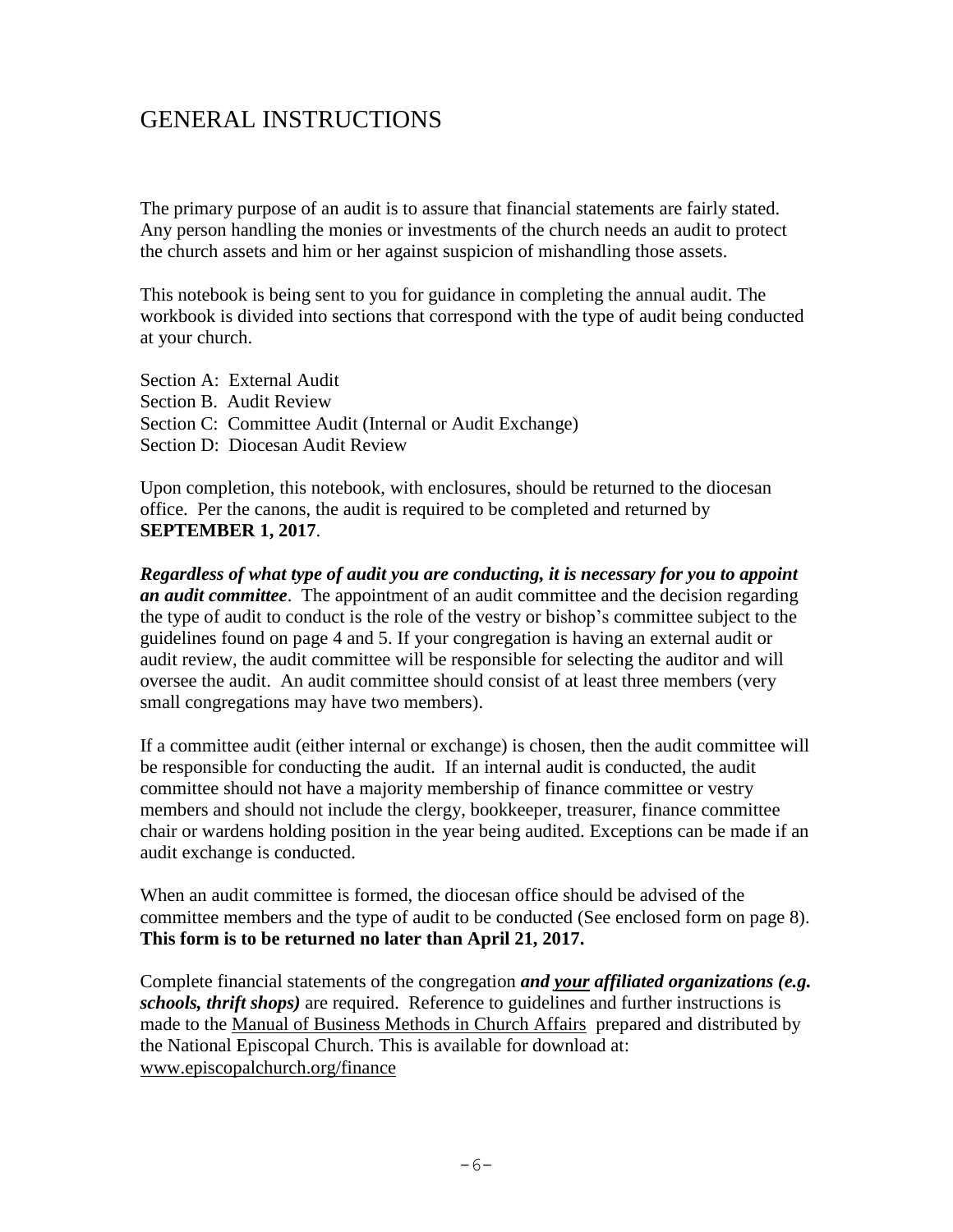#### **KEY DEADLINES**

| 2016 Parochial Report, 2016 Financials, Reconciliation form (see appendix A), and 2017                               |                |
|----------------------------------------------------------------------------------------------------------------------|----------------|
| <b>Budget Due</b>                                                                                                    | March 1, 2017  |
| Advise diocesan office of members of audit committee<br>and type of audit to be conducted<br>(use form on page $8$ ) | April 21, 2017 |

Return audit notebook with completed audit and requested attachments September 1, 2017

#### SUBMIT AUDIT DATA TO:

Attn: Rosa Feeney Assistant Treasurer Episcopal Diocese of San Diego 2083 Sunset Cliffs Blvd., San Diego, CA 92107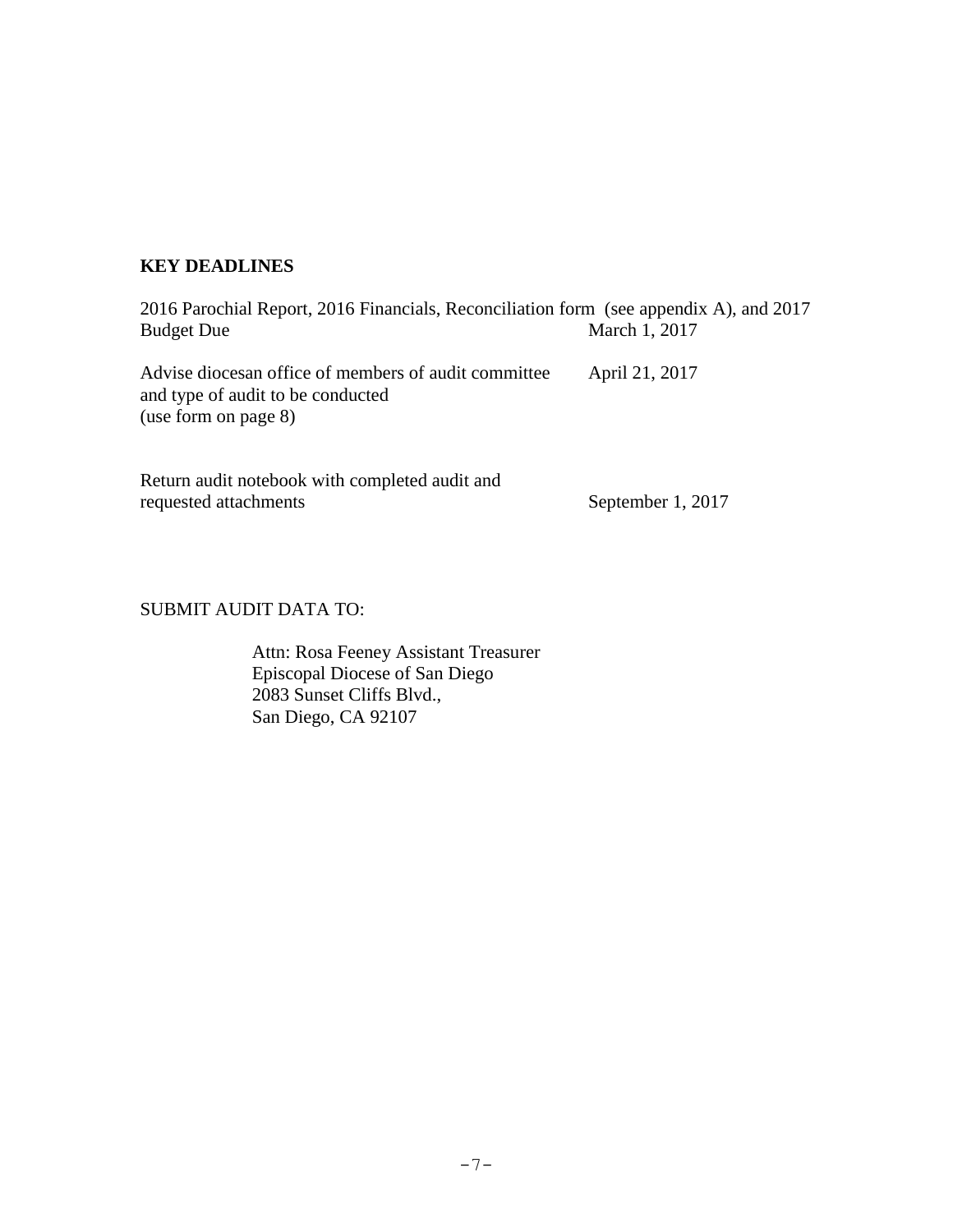#### **NOTIFICATION OF AUDIT COMMITTEE MEMBERS AND TYPE OF AUDIT Due April 21, 2017**

| Church            |                                                     |                                                                                           |                                                                          |  |  |
|-------------------|-----------------------------------------------------|-------------------------------------------------------------------------------------------|--------------------------------------------------------------------------|--|--|
| City              |                                                     | the control of the control of the control of the control of the control of the control of |                                                                          |  |  |
| <b>Audit Year</b> |                                                     |                                                                                           |                                                                          |  |  |
|                   |                                                     | Type of Audit to be Conducted (check the type that applies):                              |                                                                          |  |  |
|                   |                                                     | External Audit (Provide engagement letter)                                                |                                                                          |  |  |
|                   |                                                     |                                                                                           | (CPA) Audit Review (Provide engagement letter; see Section B for sample) |  |  |
|                   | Committee Audit (Internal)                          |                                                                                           |                                                                          |  |  |
|                   | Committee Audit (Audit Exchange)<br>Diocesan Review |                                                                                           |                                                                          |  |  |
|                   | <b>Members of Committee:</b>                        |                                                                                           |                                                                          |  |  |
| Name              |                                                     | Position*                                                                                 | E-Mail                                                                   |  |  |
| 1.                |                                                     |                                                                                           |                                                                          |  |  |
|                   |                                                     |                                                                                           |                                                                          |  |  |
| 2.                |                                                     |                                                                                           |                                                                          |  |  |
| 3.                |                                                     |                                                                                           |                                                                          |  |  |

\* If committee member holds a position in the church such as vestry member, warden, finance committee chair/member, etc., please indicate. Otherwise, leave blank.

Submitted By:

Name & Title

Date

### **Return by April 21 to:**

Rosa Feeney, Assistant Treasurer Episcopal Diocese of San Diego 2083 Sunset Cliffs Blvd., San Diego, CA 92107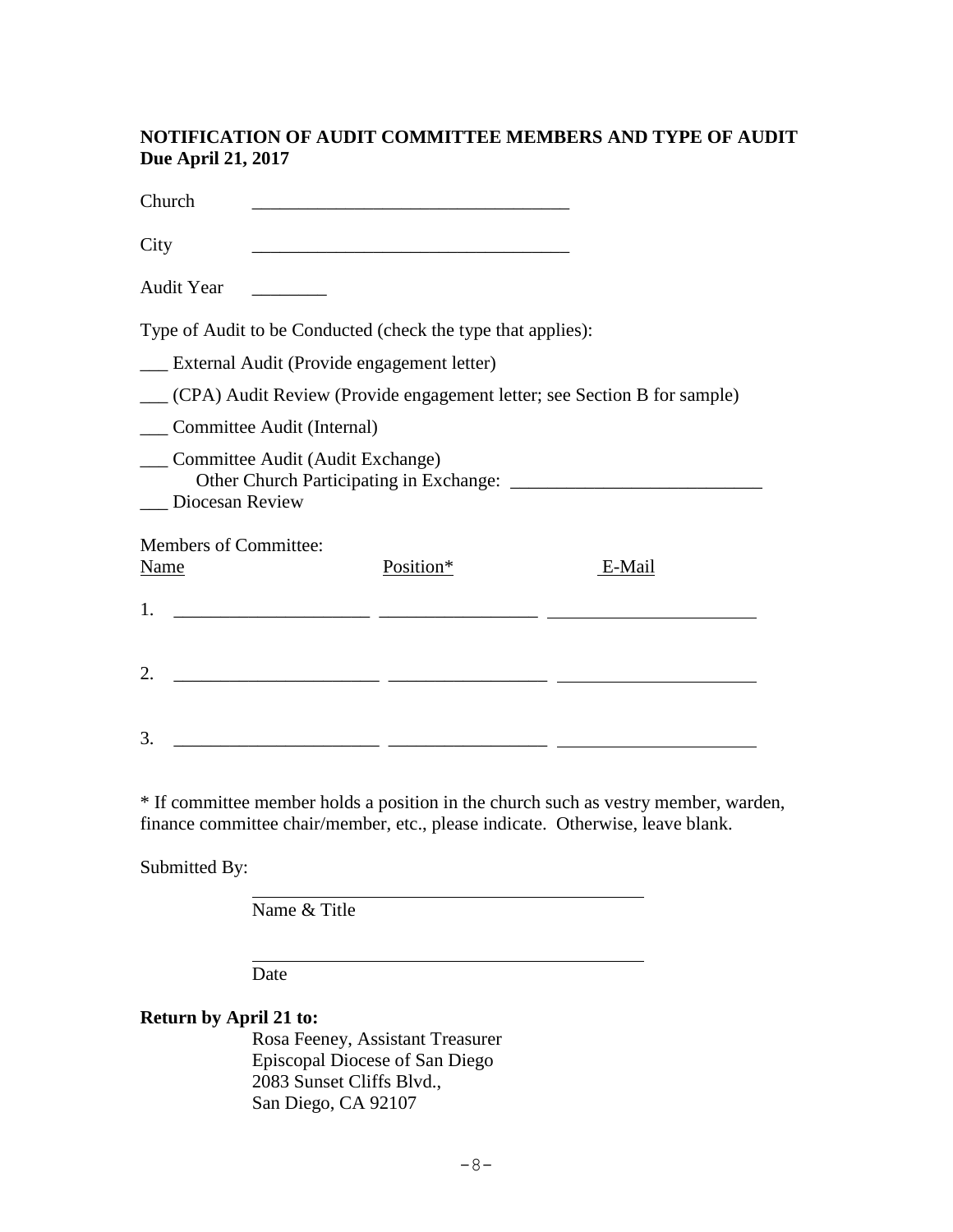#### ADVANCE PREPARATION FOR AUDIT

The treasurer, bookkeeper or audit committee should ensure that the following documentation is available and assembled for the public accountant or committee auditors.

- Copy of parochial report for year being audited
- Copy of approved budget for year being audited and current year
- Copy of approved housing allowance resolution(s)
- Copy of bylaws
- Copies of vestry/bishop's committee minutes for the year
- Copy of financial statements prepared for the year
- For the year being audited, cash receipt and disbursement records and general ledger of all accounts
- Bank statements, savings account statements and investment reports for all accounts being audited with applicable reconciliation, including the first month of the next year
- Check stubs and processed checks, including voided checks
- List of authorized signatures for all cash accounts
- Record of plate collections and other cash receipts, including record of corresponding deposits (include description of procedures and control of plate collections and other receipts)
- Paid invoices, vouchers or other backup for expenditures (include description of procedures and control of plate collections and other receipts)
- Details of any mortgages or other loans, including copy of loan statement showing balance at end of year
- Details of any significant receivables or payables as of end of year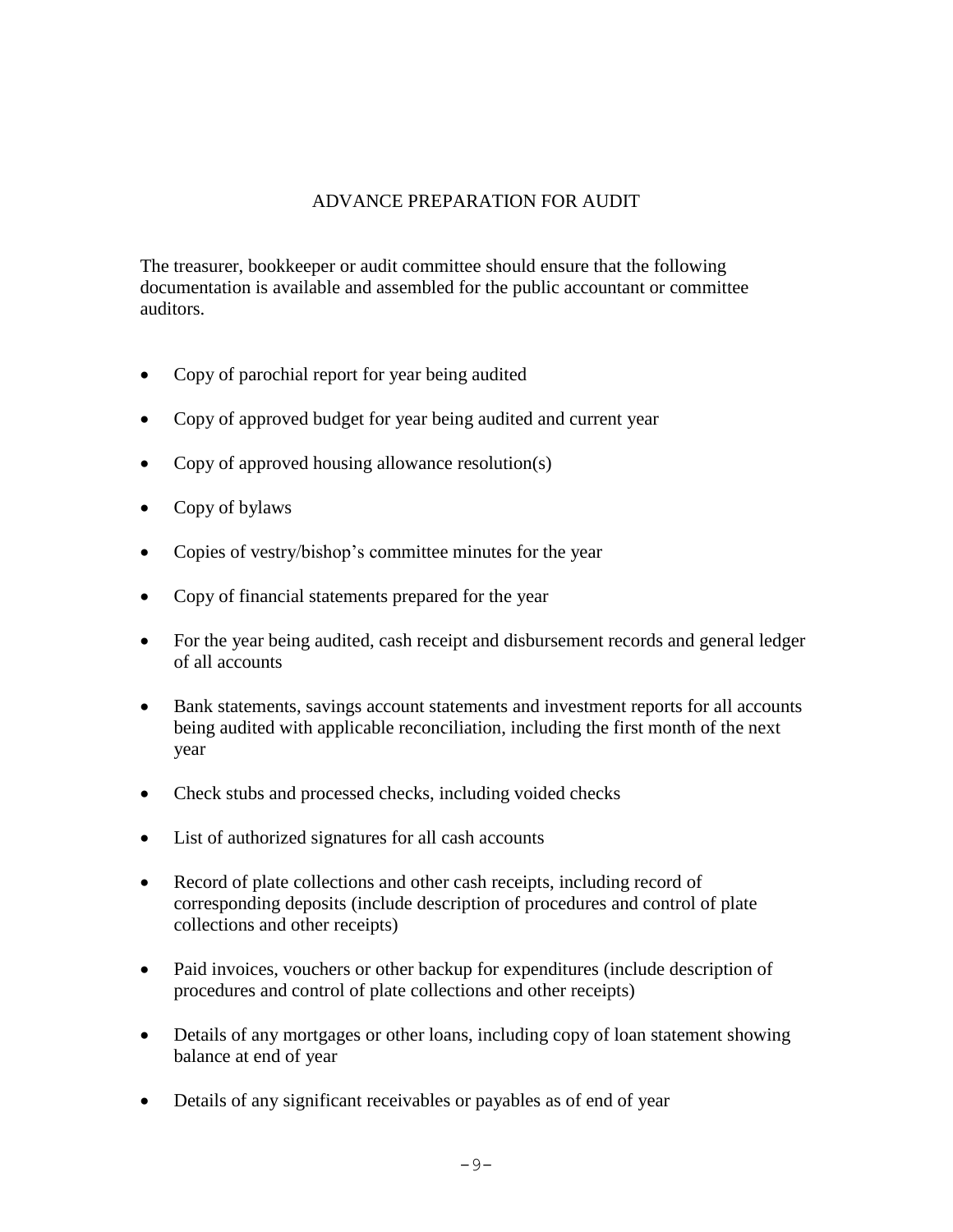- Copy of prior year's audit report
- Evidence of property and liability insurance coverage
- Data on building appraisals and inventory of contents
- Copy of biannual filing with the Secretary of State, if applicable (Parishes only)
- Copy of space use agreements and insurance certificates for regular users of the church property, if applicable
- Reports for payroll reporting to Internal Revenue Service and State of CA or Arizona (Including copies of Payroll Master Control Report ending 12/31/2016, W-2's and  $1099's$
- Copy of year-end pension statement(s) for eligible lay employees (working more than 1000/hours per year) and all clergy
- Copy of year-end medical insurance statement(s) for eligible lay employees (working more than 1500/hours per year) and all clergy
- Copy of Payroll Master Control Report (from payroll company) ending 12/31/2016
- Ledger for 2016
- Copy of Manual of Business Methods in Church Affairs (available for download at: [www.episcopalchurch.org/finance\)](http://www.episcopalchurch.org/finance)
- Documentation of net assets (see Part 9)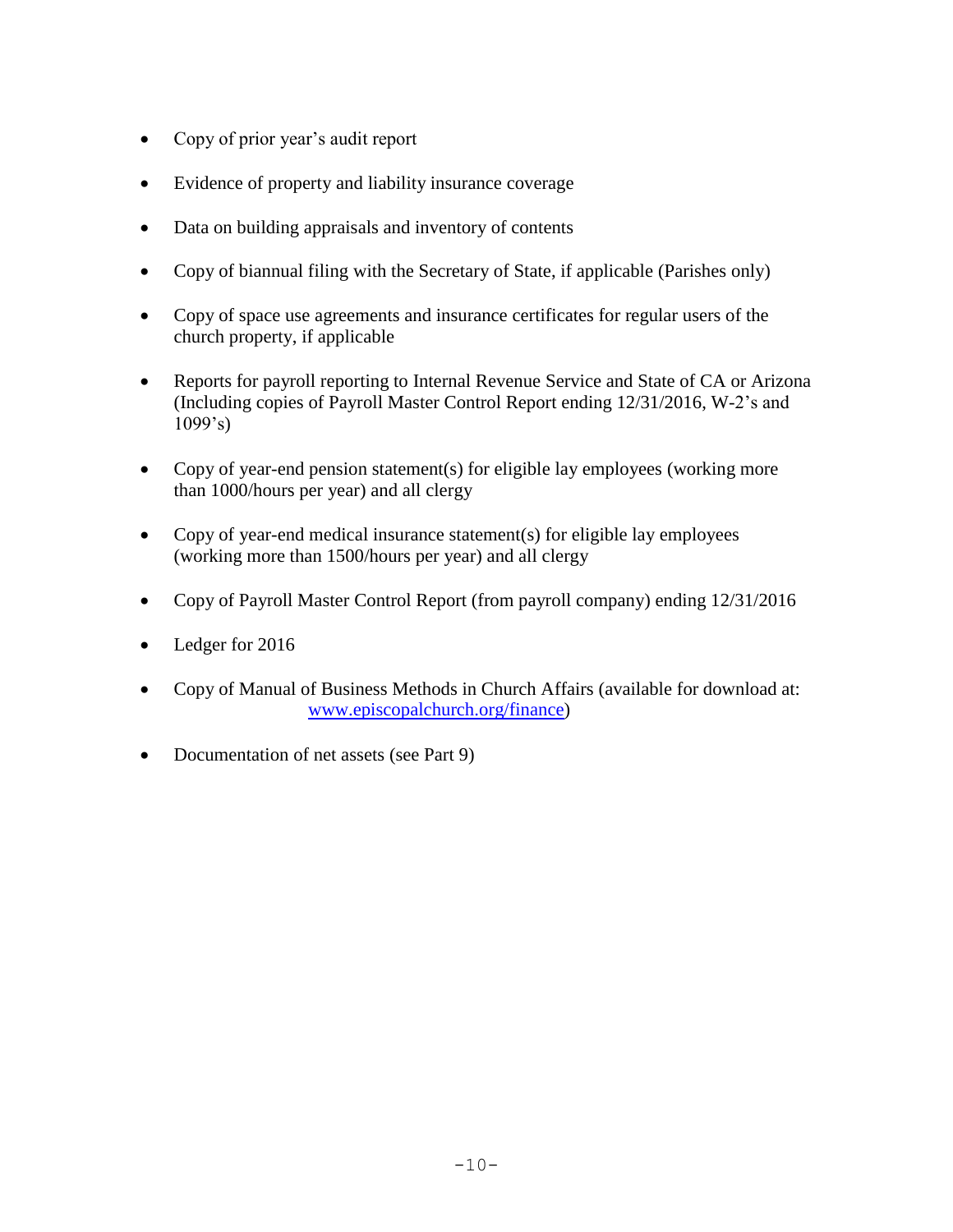## **SECTION A: External Audit**

Any congregation may select to have an external audit. See 2016 guidelines on page 4 to determine if your congregation is required to have an external audit for 2016. *Please note: if you are required to have an external audit for 2016, an audit review is not sufficient.*

Complete the following:

Audit performed by:

Firm:

Address:

 $\frac{1}{2}$  , and the set of the set of the set of the set of the set of the set of the set of the set of the set of the set of the set of the set of the set of the set of the set of the set of the set of the set of the set

**The pockets in the back of the book are provided for you to insert the following documents:**

**Pocket 1: Independent Auditor Report with financials statements and management letter**

**Pocket 2: Approved budget for 2016 as well as approved housing resolution**

**Pocket 3: Current bylaws (if changed) and biannual Statement of Information to California Secretary of State.** 

**Pocket 4: Documentation of Restricted Assets**

**Pocket 5: Copies of W2's, 1099's, year end pension and medical statements for lay employees, Payroll Master Control Report ending 12/31/2016, and Ledger for December for all expenses**

**Pocket 6: Summary Description of Property and Liability Insurance (parishes only) plus contracts and leases.**

*Submit this completed notebook to the diocesan office, attention Rosa Feeney.*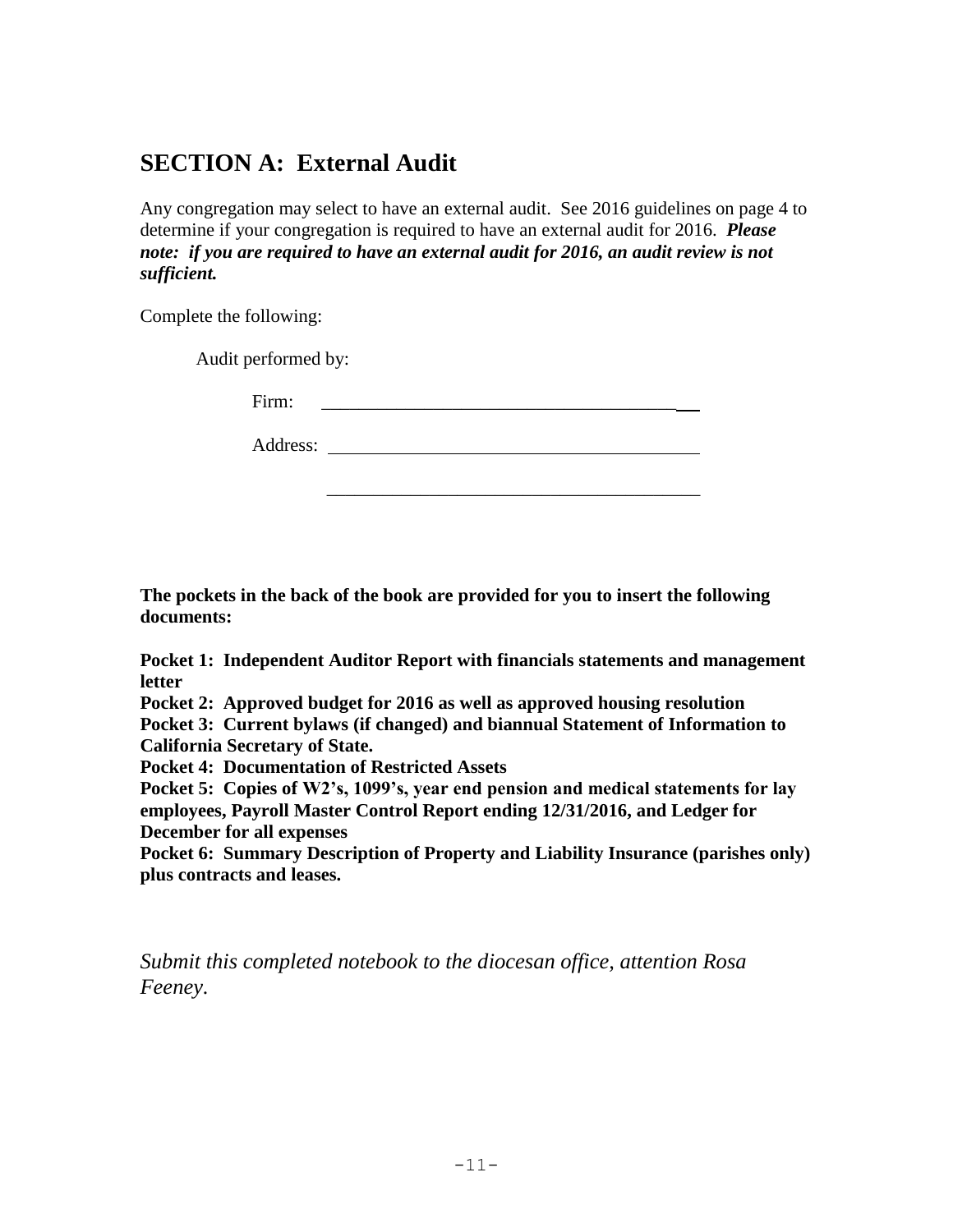## **SECTION B: CPA Audit Review**

If your church is required to have an external audit for 2016, an audit review is not sufficient. See 2016 guidelines on page 4 to determine if your congregation is required to have an external audit for 2016. Any other church may choose to have an audit review.

An audit review completed by a CPA is generally less expensive than an external audit. Since the work scope does not call for the auditor to conduct an internal control analysis but only read the questionnaire conducted by the audit committee; it is necessary to complete the internal control questionnaire found in Chapter 2 of the Manual of Business Methods in Church Affairs.

#### **Complete the following:**

Audit Review performed by:

Firm: \_\_\_\_\_\_\_\_\_\_\_\_\_\_\_\_\_\_\_\_\_\_\_\_\_\_\_\_\_\_\_\_\_\_\_\_\_\_

Address:

 $\frac{1}{2}$  , and the set of the set of the set of the set of the set of the set of the set of the set of the set of the set of the set of the set of the set of the set of the set of the set of the set of the set of the set

**The pockets in the back of the book are provided for you to insert the following documents:**

**Pocket 1: Independent Auditor Review with financials statements and management letter**

**Pocket 2: Approved budget for 2016 as well as approved housing resolution**

**Pocket 3: Current bylaws (if changed from last year) and biannual Statement of Information to California Secretary of State.** 

**Pocket 4: Documentation of Restricted Assets**

**Pocket 5: Copies of W2's, 1099's, year end pension and medical statements for lay employees, Payroll Master Control Report ending 12/31/2016, and Ledger for December for all expenses**

**Pocket 6: Summary Description of Property and Liability Insurance (parishes only) plus contracts and leases executed in 2016**

**Pocket 7: Cash Receipts and Cash Disbursement Procedures and completed internal controls questionnaire** 

*Submit this completed notebook to the diocesan office, attention Rosa Feeney.*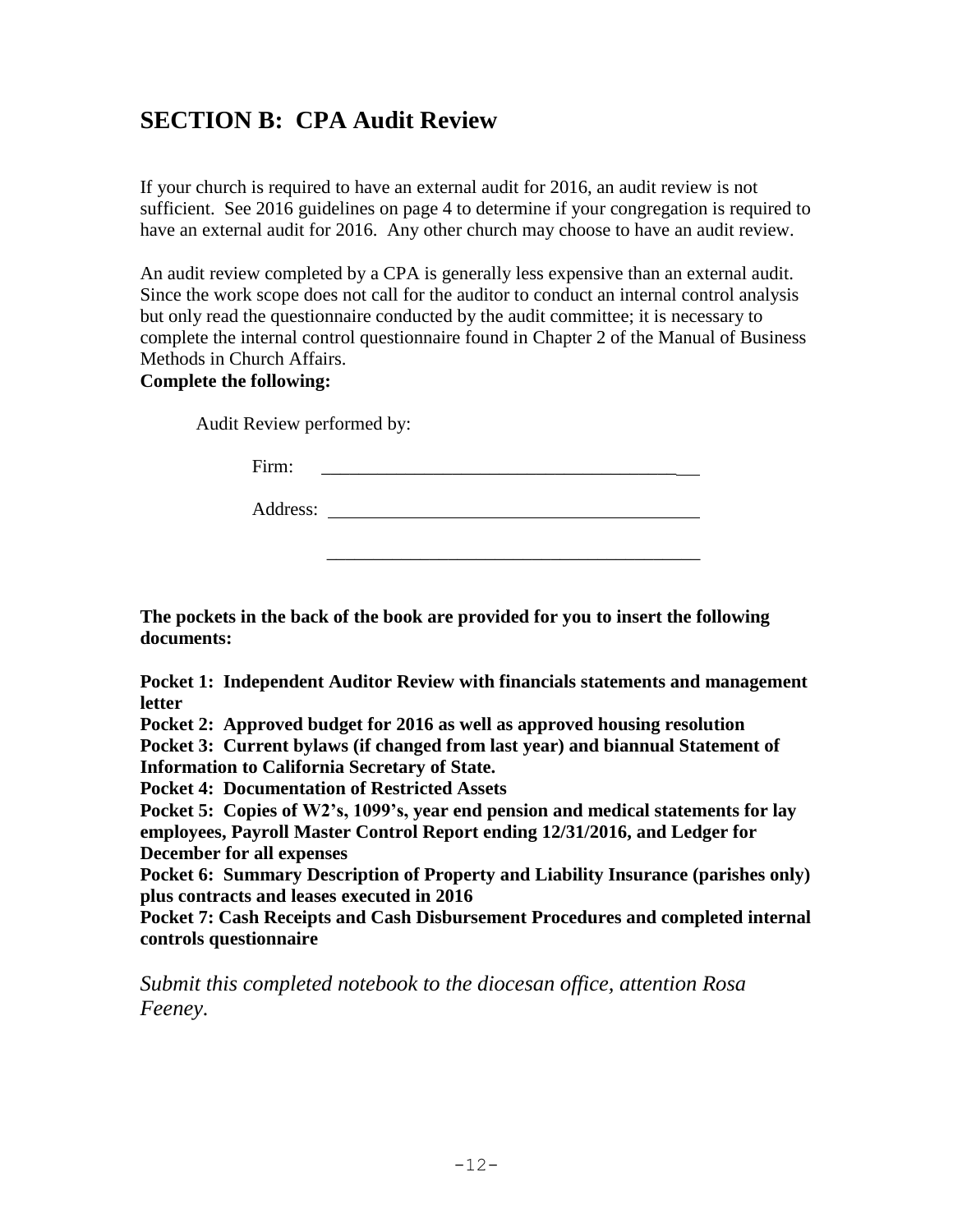## **SECTION C: Committee Audit (Internal Audit or Audit Exchange)**

These audit guidelines are prepared for use by the audit committee as a guide for their work.

Audit committee members should be independent of the decision making and financial record keeping functions of the congregation unless an audit exchange is being conducted. The members of the audit committee should have sufficient financial skills and experience to conduct a competent audit. See page 6 for more specific guidelines on audit committee composition.

The scope of the audit shall include:

- a. Sufficient tests of transactions to assure compliance with these guidelines and adequate control of the assets of the congregation.
- b. Verification (or preparation) of financial statements in the form approved for the Episcopal Church as set forth in Manual of Business Methods in Church Affairs. Available for download at: www.episcopalchurch.org/finance
- c. A review of management control practices

The following pages of this workbook will guide you through the work of the committee audit. They are to be completed and returned at the completion of the audit.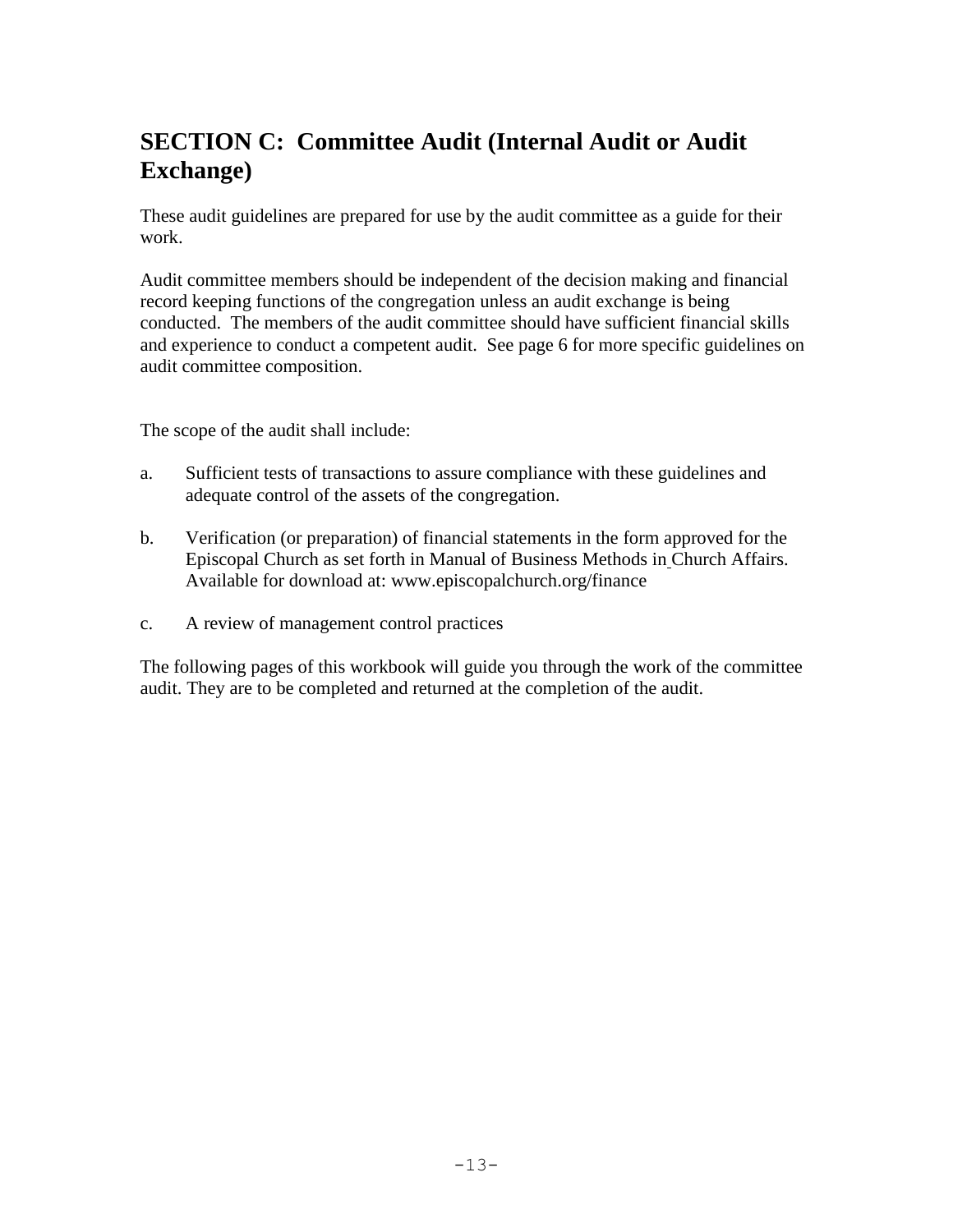### **CHURCH AND AUDIT COMMITTEE**

| <b>CHURCH AUDITED</b>                                                            |                                                                                                                     |        |
|----------------------------------------------------------------------------------|---------------------------------------------------------------------------------------------------------------------|--------|
| <b>ADDRESS</b>                                                                   |                                                                                                                     |        |
|                                                                                  |                                                                                                                     |        |
| <b>MAILING ADDRESS</b><br>(IF DIFFERENT)                                         |                                                                                                                     |        |
|                                                                                  |                                                                                                                     |        |
|                                                                                  |                                                                                                                     |        |
| YEAR AUDITED                                                                     |                                                                                                                     |        |
| If an audit exchange was conducted, identify the church that is doing the audit: |                                                                                                                     |        |
| <b>MEMBERS OF COMMITTEE:</b>                                                     |                                                                                                                     |        |
| Name                                                                             | Position*                                                                                                           | E-Mail |
| $\overline{4}$ .                                                                 |                                                                                                                     |        |
| 5.                                                                               |                                                                                                                     |        |
| 6.                                                                               |                                                                                                                     |        |
| 7.                                                                               |                                                                                                                     |        |
|                                                                                  | <u> 2000 - Jan Sarajević, politika i postala i postala i postala i postala i postala i postala i postala i post</u> |        |
| 8.                                                                               |                                                                                                                     |        |

\* If committee member holds a position in the church such as vestry member, warden, finance committee chair/member, etc., please indicate. Otherwise, leave blank.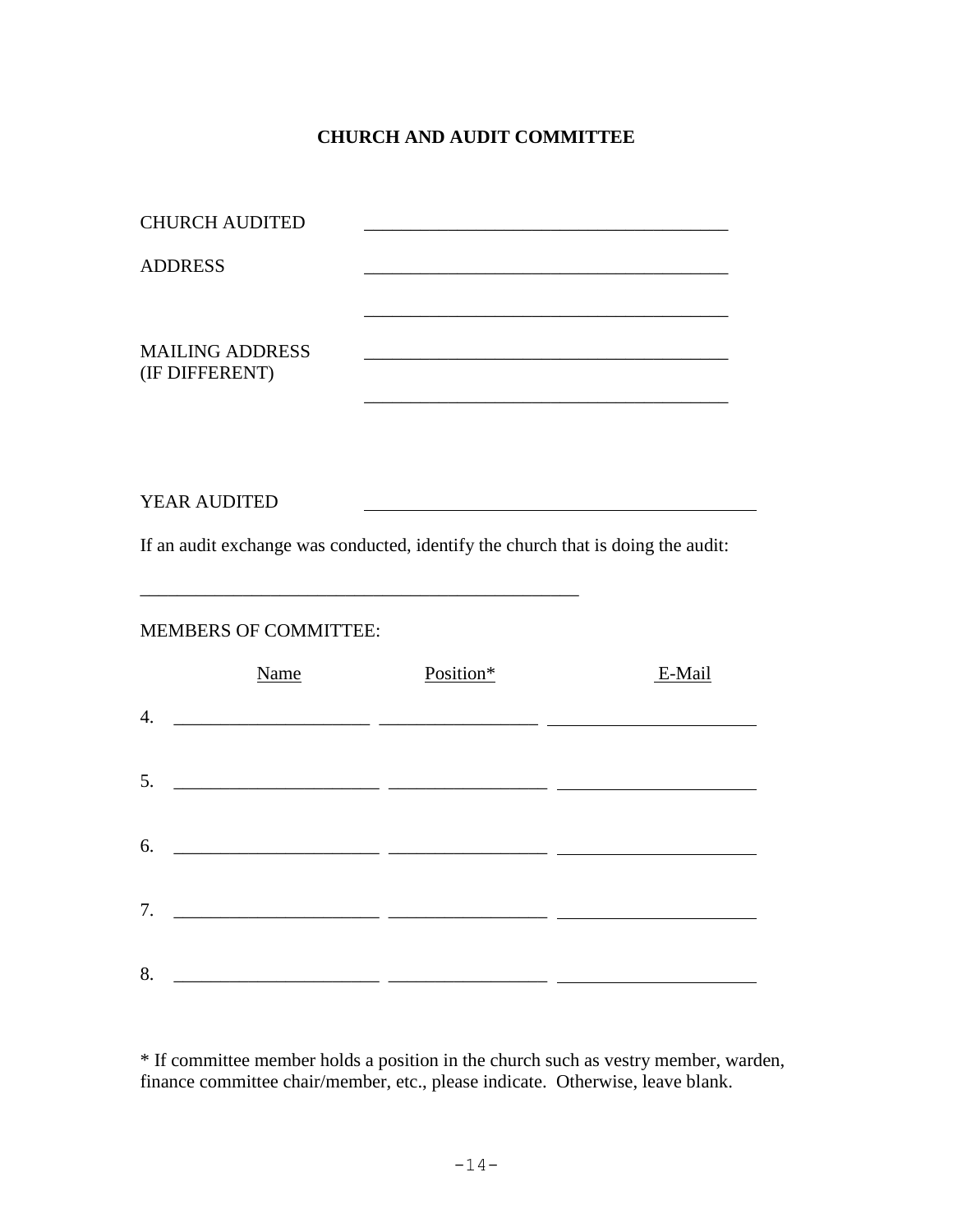#### **Part 1: General Responsibility/Oversight**

\_\_\_\_\_\_\_\_\_\_\_\_\_\_\_\_\_\_\_\_\_\_

1. Obtain and review the audit report covering the period immediately preceding this period being audited.

Have prior audit recommendations been implemented?

If some prior recommendations have not been implemented, explain what they are and reason for not being implemented.

\_\_\_\_\_\_\_\_\_\_\_\_\_\_\_\_\_\_\_\_\_\_\_\_\_\_\_\_\_\_\_\_\_\_\_\_\_\_\_\_\_\_\_\_\_\_\_\_\_\_\_\_\_\_\_\_\_\_\_\_\_\_\_\_\_\_

\_\_\_\_\_\_\_\_\_\_\_\_\_\_\_\_\_\_\_\_\_\_\_\_\_\_\_\_\_\_\_\_\_\_\_\_\_\_\_\_\_\_\_\_\_\_\_\_\_\_\_\_\_\_\_\_\_\_\_\_\_\_\_\_\_\_

\_\_\_\_\_\_\_\_\_\_\_\_\_\_\_\_\_\_\_\_\_\_\_\_\_\_\_\_\_\_\_\_\_\_\_\_\_\_\_\_\_\_\_\_\_\_\_\_\_\_\_\_\_\_\_\_\_\_\_\_

- 2. Is there an Accounting Policy and Procedures manual for this church (not the *Manual of Business Methods in Church Affairs*?)
- 3. Obtain Vestry minutes, approved budget and annual year-end financial reports for the period being audited.
- 4. Review the Vestry minutes for:

\_\_\_\_\_\_\_\_\_\_\_\_\_\_\_\_\_\_\_\_\_\_\_\_\_\_\_

- a. Budget approval. Date approved:
- b. Other matters that affect the financial reports:
- 5. Are monthly financial reports prepared and submitted to the Vestry?
	- a. Are the monthly actual numbers compared to the approved budget numbers?

\_\_\_\_\_\_\_\_\_\_\_\_\_\_\_\_\_\_\_\_\_\_\_\_\_\_\_\_\_\_\_\_\_\_\_\_\_\_\_\_\_\_\_\_\_\_\_\_\_\_\_\_\_\_\_\_\_\_\_\_  $\mathcal{L}_\text{max} = \mathcal{L}_\text{max} = \mathcal{L}_\text{max} = \mathcal{L}_\text{max} = \mathcal{L}_\text{max} = \mathcal{L}_\text{max} = \mathcal{L}_\text{max} = \mathcal{L}_\text{max} = \mathcal{L}_\text{max} = \mathcal{L}_\text{max} = \mathcal{L}_\text{max} = \mathcal{L}_\text{max} = \mathcal{L}_\text{max} = \mathcal{L}_\text{max} = \mathcal{L}_\text{max} = \mathcal{L}_\text{max} = \mathcal{L}_\text{max} = \mathcal{L}_\text{max} = \mathcal{$ \_\_\_\_\_\_\_\_\_\_\_\_\_\_\_\_\_\_\_\_\_\_\_\_\_\_\_\_\_\_\_\_\_\_\_\_\_\_\_\_\_\_\_\_\_\_\_\_\_\_\_\_\_\_\_\_\_\_\_\_

\_\_\_\_\_\_\_\_\_\_\_\_\_\_\_\_\_\_\_\_\_\_\_\_\_\_\_\_\_\_\_\_\_\_\_\_\_\_\_\_\_\_\_\_\_\_\_\_\_\_\_\_\_\_\_\_\_\_\_\_

\_\_\_\_\_\_\_\_\_\_\_\_\_\_\_\_\_\_\_\_\_\_\_\_\_\_\_\_\_\_\_\_\_\_\_\_\_\_\_\_\_\_\_\_\_\_\_\_\_\_\_\_\_\_\_\_\_\_\_\_ \_\_\_\_\_\_\_\_\_\_\_\_\_\_\_\_\_\_\_\_\_\_\_\_\_\_\_\_\_\_\_\_\_\_\_\_\_\_\_\_\_\_\_\_\_\_\_\_\_\_\_\_\_\_\_\_\_\_\_\_ \_\_\_\_\_\_\_\_\_\_\_\_\_\_\_\_\_\_\_\_\_\_\_\_\_\_\_\_\_\_\_\_\_\_\_\_\_\_\_\_\_\_\_\_\_\_\_\_\_\_\_\_\_\_\_\_\_\_\_\_ \_\_\_\_\_\_\_\_\_\_\_\_\_\_\_\_\_\_\_\_\_\_\_\_\_\_\_\_\_\_\_\_\_\_\_\_\_\_\_\_\_\_\_\_\_\_\_\_\_\_\_\_\_\_\_\_\_\_\_\_

b. What were significant variances to budget in the audit year?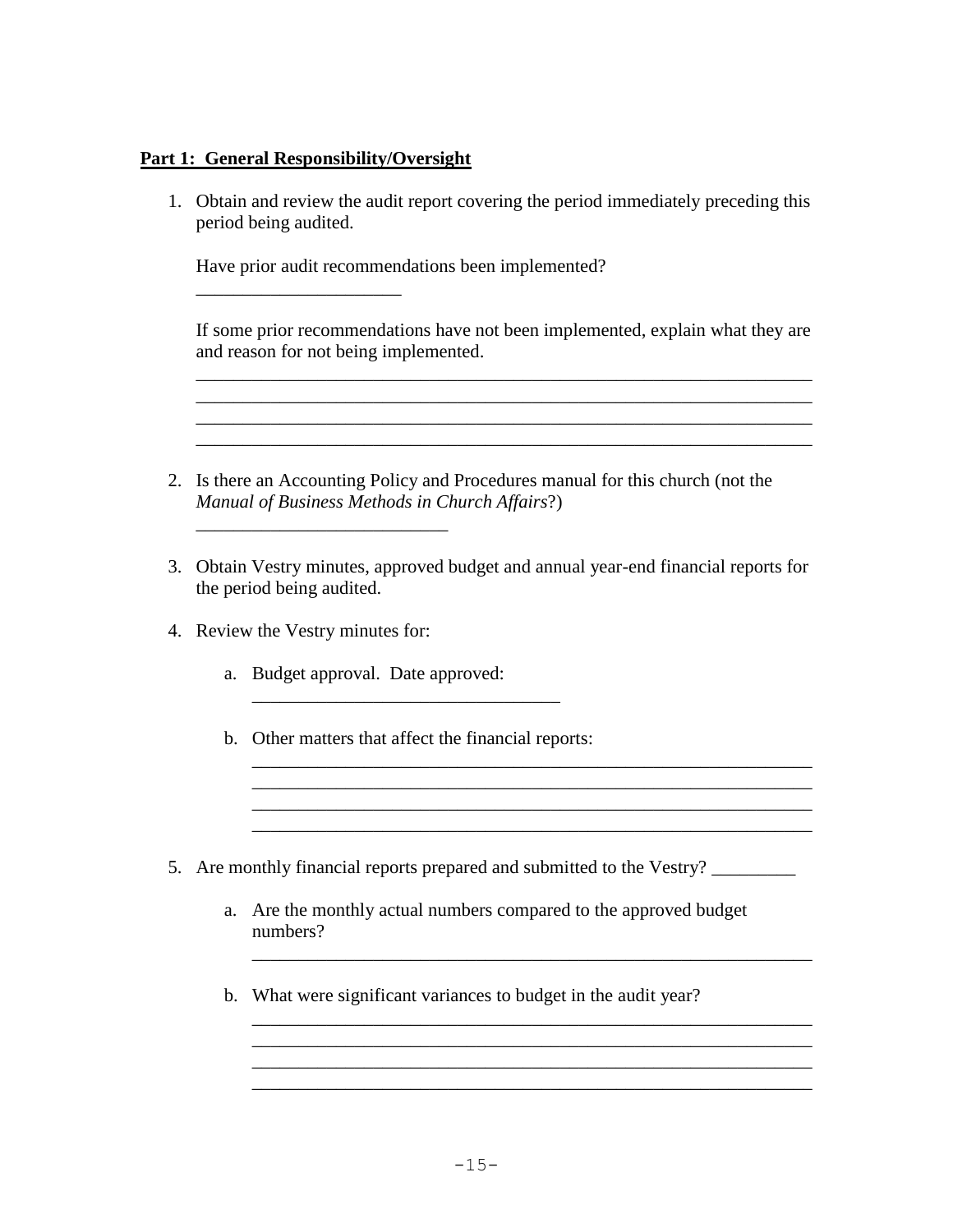- 6. Review all Journal Entries (entries unrelated to cash transactions):
	- a. Is there an appropriate explanation accompanying each journal entry?
	- b. Are all journal entries approved by a knowledgeable authority other than the person initiating the entry?

\_\_\_\_\_\_\_\_\_\_\_\_\_\_\_\_\_\_\_\_\_\_\_\_\_\_\_\_\_\_\_\_\_\_\_\_\_\_\_\_\_\_\_\_\_\_\_\_\_\_\_\_\_\_\_\_\_\_\_\_

\_\_\_\_\_\_\_\_\_\_\_\_\_\_\_\_\_\_\_\_\_\_\_\_\_\_\_\_\_\_\_\_\_\_\_\_\_\_\_\_\_\_\_\_\_\_\_\_\_\_\_\_\_\_\_\_\_\_\_\_

 $\mathcal{L}_\text{max} = \mathcal{L}_\text{max} = \mathcal{L}_\text{max} = \mathcal{L}_\text{max} = \mathcal{L}_\text{max} = \mathcal{L}_\text{max} = \mathcal{L}_\text{max} = \mathcal{L}_\text{max} = \mathcal{L}_\text{max} = \mathcal{L}_\text{max} = \mathcal{L}_\text{max} = \mathcal{L}_\text{max} = \mathcal{L}_\text{max} = \mathcal{L}_\text{max} = \mathcal{L}_\text{max} = \mathcal{L}_\text{max} = \mathcal{L}_\text{max} = \mathcal{L}_\text{max} = \mathcal{$ 

- c. Is adequate documentation maintained to support each journal entry?
- 7. Are periodic reviews of insurance coverage made to determine adequacy of each type of insurance?

\_\_\_\_\_\_\_\_\_\_\_\_\_\_\_\_\_\_\_\_\_\_\_\_\_\_\_\_\_\_\_\_\_\_\_\_\_\_\_\_\_\_\_\_\_\_\_\_\_\_\_\_

Date of last insurance review.

\_\_\_\_\_\_\_\_\_\_\_\_\_\_\_\_\_\_\_\_\_\_\_\_\_\_\_\_\_\_\_\_\_\_\_\_

8. Are inventories of furnishings and equipment for insurance purposes current and complete? (listing or video inventory)

Date of last update.

9. Has the required bi-annual report been filed with the California Secretary of  $State?$ 

\_\_\_\_\_\_\_\_\_\_\_\_\_\_\_\_\_\_\_\_\_\_\_\_\_\_\_\_\_\_\_\_\_\_\_\_\_\_\_\_\_\_\_\_\_\_\_\_\_\_\_\_\_\_\_\_\_\_\_\_\_\_\_\_\_\_  $\mathcal{L}_\mathcal{L} = \mathcal{L}_\mathcal{L} = \mathcal{L}_\mathcal{L} = \mathcal{L}_\mathcal{L} = \mathcal{L}_\mathcal{L} = \mathcal{L}_\mathcal{L} = \mathcal{L}_\mathcal{L} = \mathcal{L}_\mathcal{L} = \mathcal{L}_\mathcal{L} = \mathcal{L}_\mathcal{L} = \mathcal{L}_\mathcal{L} = \mathcal{L}_\mathcal{L} = \mathcal{L}_\mathcal{L} = \mathcal{L}_\mathcal{L} = \mathcal{L}_\mathcal{L} = \mathcal{L}_\mathcal{L} = \mathcal{L}_\mathcal{L}$ 

\_\_\_\_\_\_\_\_\_\_\_\_\_\_\_\_\_\_\_\_\_\_\_\_\_\_\_\_\_\_\_\_\_\_\_\_\_\_\_\_\_\_\_\_\_\_\_\_\_\_\_\_\_\_\_\_\_\_\_\_\_\_\_\_\_\_

10. Were the bylaws changed in 2016? Note changes made (if any)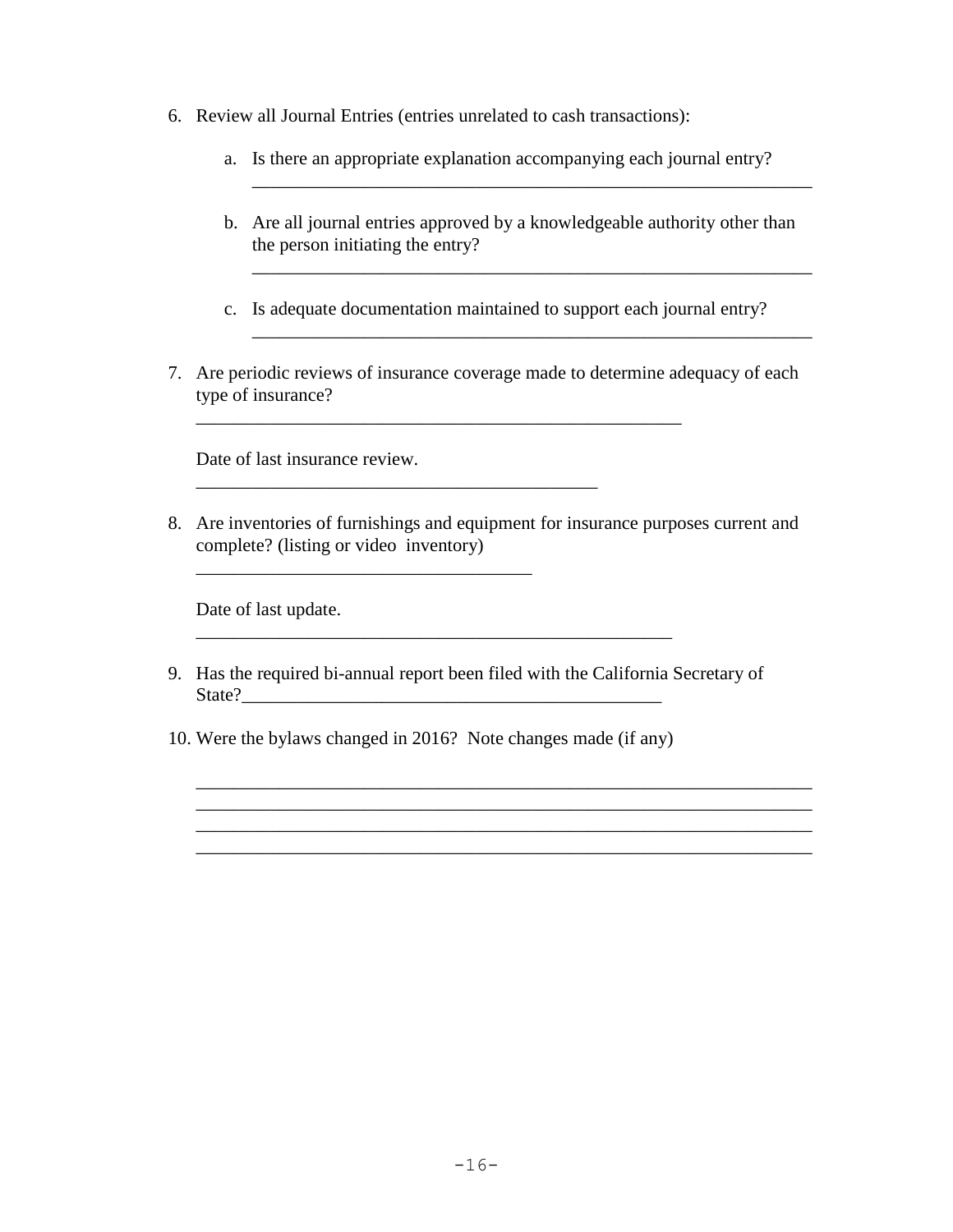11. Does the church have any affiliated entities that derive their status from the church? Please list those entities in the chart below: (examples include ECW, school, thrift shop) If organization not separately incorporated, committee audit should include audit of these entities.

| <b>Entity</b> | Incorporated<br>(yes/no) | <b>Accounting by:</b> | <b>Audited by (if</b><br>separately<br>incorporated): |
|---------------|--------------------------|-----------------------|-------------------------------------------------------|
|               |                          |                       |                                                       |
|               |                          |                       |                                                       |
|               |                          |                       |                                                       |

12. Is building space currently being provided to other organizations on a regular basis? Are written agreements concerning the use of the facilities and insurance certificates from the user on file? If so, list those organizations in the chart below: (examples include non-church operated school, AA, Boy Scouts…)

| Organization | Written<br><b>Agreement on</b><br>file? | Lease?<br><b>Starting Date</b><br>and Term: | <b>Revenue?</b> | <b>Insurance</b><br>Certificate<br>on file? |
|--------------|-----------------------------------------|---------------------------------------------|-----------------|---------------------------------------------|
|              |                                         |                                             |                 |                                             |
|              |                                         |                                             |                 |                                             |
|              |                                         |                                             |                 |                                             |
|              |                                         |                                             |                 |                                             |
|              |                                         |                                             |                 |                                             |

13. Are statements of contributions provided to parishioners?

\_\_\_\_\_\_\_\_\_\_\_\_\_\_\_\_\_\_\_\_

\_\_\_\_\_\_\_\_\_\_\_\_\_\_\_\_\_\_\_

How often are they provided (monthly, quarterly, annually)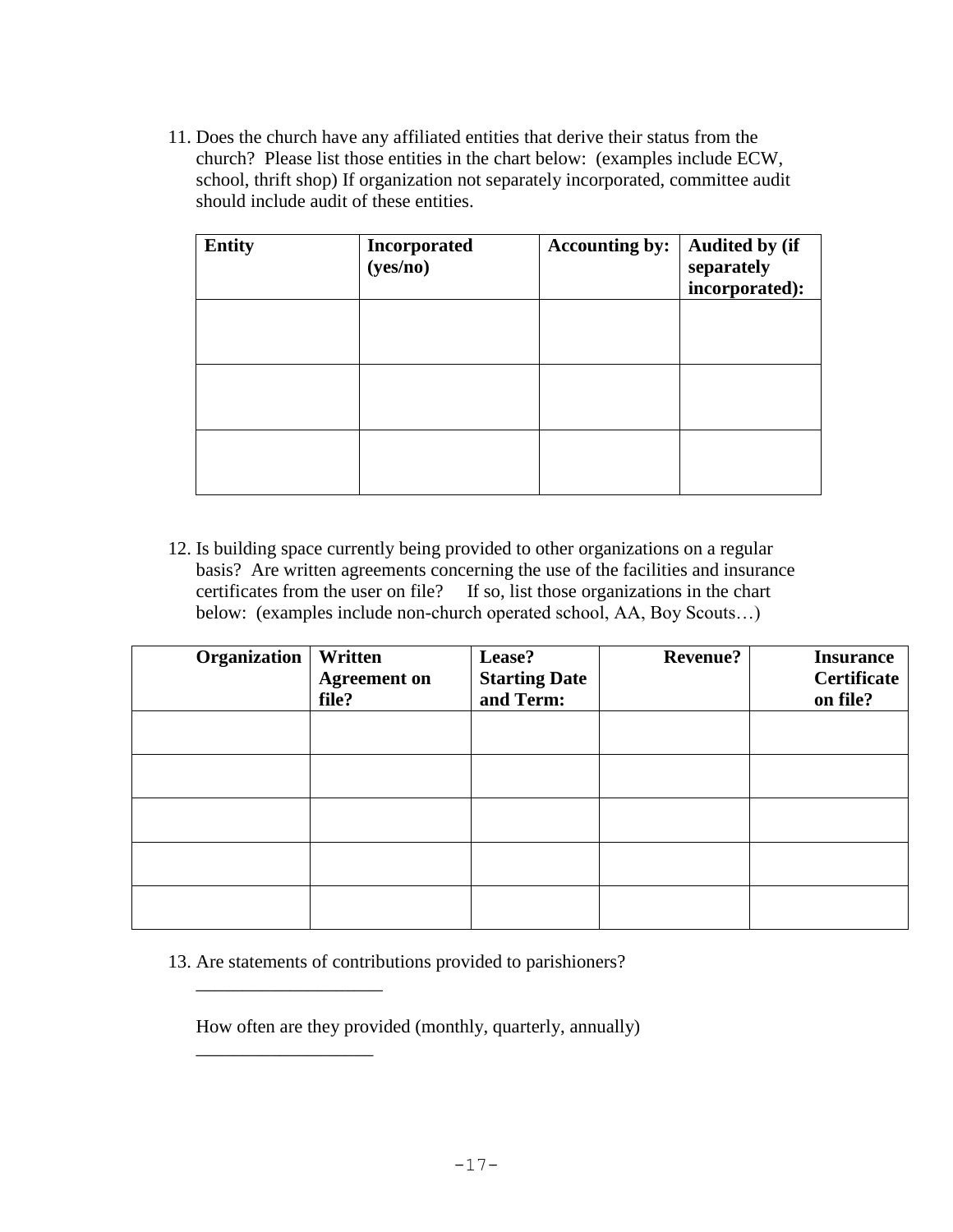| 14. Are financial reports and/or parishioner records computerized or manually |  |
|-------------------------------------------------------------------------------|--|
| maintained?                                                                   |  |
|                                                                               |  |

|                | If maintained manually, what steps are being taken to become automated?                                                 |
|----------------|-------------------------------------------------------------------------------------------------------------------------|
|                |                                                                                                                         |
|                | 15. Briefly describe the computer system and accounting program being used.                                             |
|                |                                                                                                                         |
|                | 16. For all computers used within the church:                                                                           |
| a.             | Are current or duplicate copies of the operating system and programs<br>maintained off premises?                        |
|                | b. Are the files backed up daily and the backups maintained off premises?                                               |
| $\mathbf{c}$ . | Is access to the computer and computer programs limited to authorized<br>persons?                                       |
| d.             | Is there adequate documentation, including user manuals, available on-site<br>for all computer programs?                |
| e.             | Is a printed copy retained of all journals, general ledger, financial<br>statements and any other computerized records? |
| f.             | Is there a plan for recovery of data and continuation of operations in the<br>event of a disaster?                      |

\_\_\_\_\_\_\_\_\_\_\_\_\_\_\_\_\_\_\_\_\_\_\_\_\_\_\_\_\_\_\_\_\_\_\_\_\_\_\_\_\_\_\_\_\_\_\_\_\_\_\_\_\_\_\_\_\_\_\_\_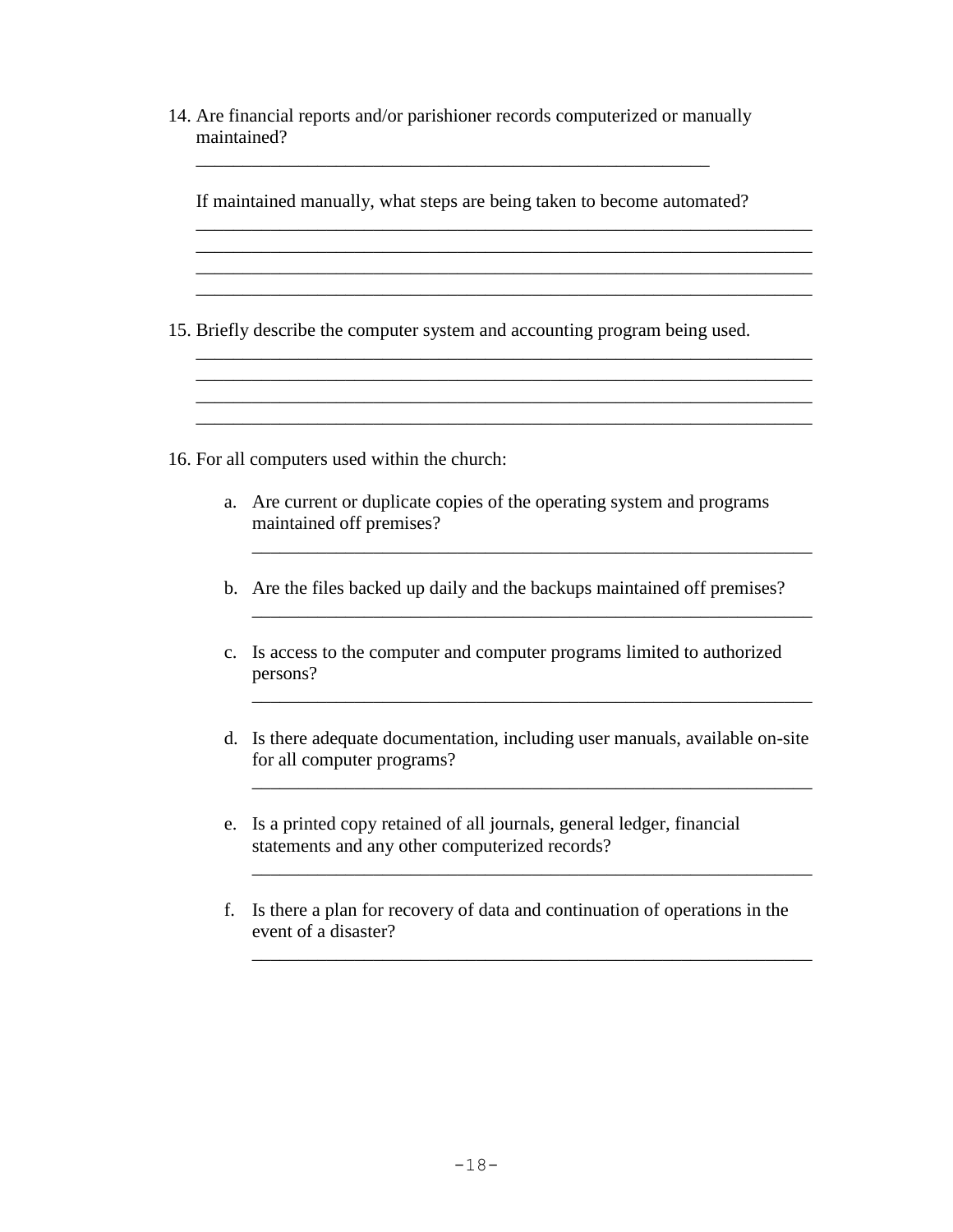#### **Part 2: Current Assets**

List all checking, savings, investment, discretionary, and related organization bank and brokerage accounts. If an account is not included in this audit, explain here:

\_\_\_\_\_\_\_\_\_\_\_\_\_\_\_\_\_\_\_\_\_\_\_\_\_\_\_\_\_\_\_\_\_\_\_\_\_\_\_\_\_\_\_\_\_\_\_\_\_\_\_\_\_\_\_\_\_\_\_\_\_\_\_\_\_\_

| <b>Institution</b> | <b>Type</b><br>(checking,<br>savings, | Account # | <b>Purpose</b> | 12/31/16<br><b>Balance</b> |
|--------------------|---------------------------------------|-----------|----------------|----------------------------|
|                    | investment)                           |           |                |                            |
|                    |                                       |           |                |                            |
|                    |                                       |           |                |                            |
|                    |                                       |           |                |                            |
|                    |                                       |           |                |                            |
|                    |                                       |           |                |                            |
|                    |                                       |           |                |                            |
|                    |                                       |           |                |                            |

a. Are the accounts in the name of, and addressed to, the church?

b. Is the church's tax ID number used for all accounts? \_\_\_\_\_\_\_\_\_\_\_\_\_\_\_\_\_\_\_\_\_\_\_\_

c. Are statements of each account available to show activity for the year?

Is the bank account reconciliation completed by someone other than the person who participates in the receipt or disbursement of cash?

\_\_\_\_\_\_\_\_\_\_\_\_\_\_\_\_\_\_\_\_\_\_\_\_\_\_\_\_\_\_\_\_\_\_\_\_\_\_\_\_\_\_\_\_\_\_\_\_\_\_\_\_\_\_\_\_\_\_\_\_

If not, are the bank reconciliations reviewed and signed by someone other than the person who completed it? Who?

\_\_\_\_\_\_\_\_\_\_\_\_\_\_\_\_\_\_\_\_\_\_\_\_\_\_\_\_\_\_\_\_\_\_\_\_\_\_\_\_\_\_\_\_\_\_\_\_\_\_\_\_\_\_\_\_\_\_\_

\_\_\_\_\_\_\_\_\_\_\_\_\_\_\_\_\_\_\_\_\_\_\_\_\_\_\_\_\_\_\_\_\_\_\_\_\_\_\_\_\_\_\_\_\_\_\_\_\_\_\_\_\_\_\_\_\_\_\_\_

d. Are bank accounts being reconciled with the books promptly after receipt? Are reconciliations attached to statements?

\_\_\_\_\_\_\_\_\_\_\_\_\_\_\_\_\_\_\_\_\_\_\_\_\_\_\_\_\_\_\_\_\_\_\_\_\_\_\_\_\_\_\_\_\_\_\_\_\_\_\_\_\_\_\_\_\_\_\_\_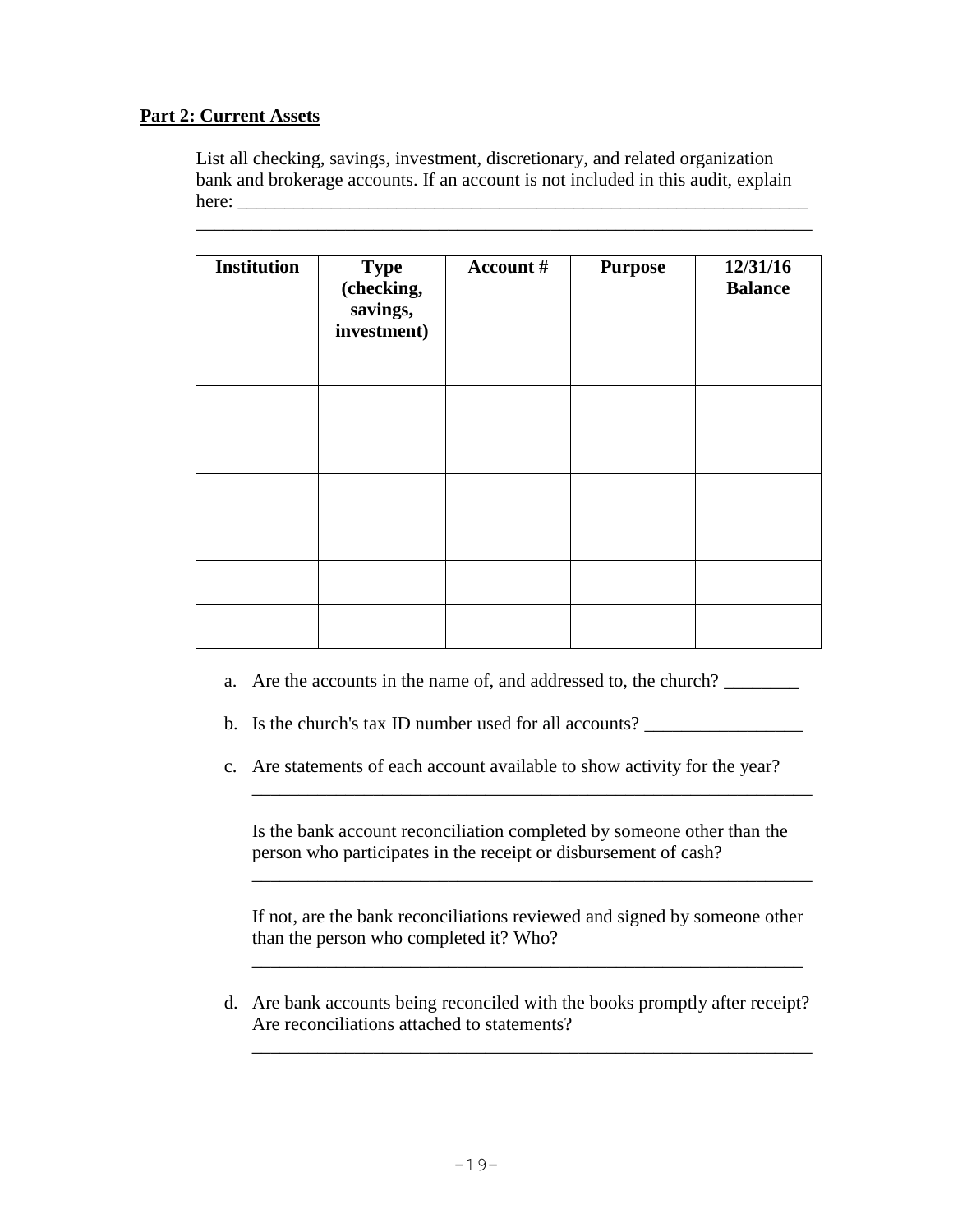- e. Do the reconciliation procedures provide for:
	- i. Comparison between the bank statement and the cash receipts journal of dates and amounts of deposits?
	- ii. Investigation of bank transfers to determine that both sides of the transactions have been recorded?

\_\_\_\_\_\_\_\_\_\_\_\_\_\_\_\_\_\_\_\_\_\_\_\_\_\_\_\_\_\_\_\_\_\_\_\_\_\_\_\_\_\_\_\_\_\_\_\_\_\_\_\_\_\_

\_\_\_\_\_\_\_\_\_\_\_\_\_\_\_\_\_\_\_\_\_\_\_\_\_\_\_\_\_\_\_\_\_\_\_\_\_\_\_\_\_\_\_\_\_\_\_\_\_\_\_\_\_\_

\_\_\_\_\_\_\_\_\_\_\_\_\_\_\_\_\_\_\_\_\_\_\_\_\_\_\_\_\_\_\_\_\_\_\_\_\_\_\_\_\_\_\_\_\_\_\_\_\_\_\_\_\_\_

\_\_\_\_\_\_\_\_\_\_\_\_\_\_\_\_\_\_\_\_\_\_\_\_\_\_\_\_\_\_\_\_\_\_\_\_\_\_\_\_\_\_\_\_\_\_\_\_\_\_\_\_\_\_

\_\_\_\_\_\_\_\_\_\_\_\_\_\_\_\_\_\_\_\_\_\_\_\_\_\_\_\_\_\_\_\_\_\_\_\_\_\_\_\_\_\_\_\_\_\_\_\_\_\_\_\_\_\_

\_\_\_\_\_\_\_\_\_\_\_\_\_\_\_\_\_\_\_\_\_\_\_\_\_\_\_\_\_\_\_\_\_\_\_\_\_\_\_\_\_\_\_\_\_\_\_\_\_\_\_\_\_\_

\_\_\_\_\_\_\_\_\_\_\_\_\_\_\_\_\_\_\_\_\_\_\_\_\_\_\_\_\_\_\_\_\_\_\_\_\_\_\_\_\_\_\_\_\_\_\_\_\_\_\_\_\_\_

\_\_\_\_\_\_\_\_\_\_\_\_\_\_\_\_\_\_\_\_\_\_\_\_\_\_\_\_\_\_\_\_\_\_\_\_\_\_\_\_\_\_\_\_\_\_\_\_\_\_\_\_\_\_

- iii. Investigation of all bank debit and credit memos?
- iv. Review of all checks outstanding more than 90 days?
- v. Are checks more than 180 days outstanding voided during the year-end reconciliation and either reissued to payee or sent to the state?
- vi. Is the bank immediately notified of all changes of authorized check-signers?
- vii. Are all journal entries for bank charges and bank account interest recorded routinely?
- viii. Are all bank accounts included on financial reports to the Vestry?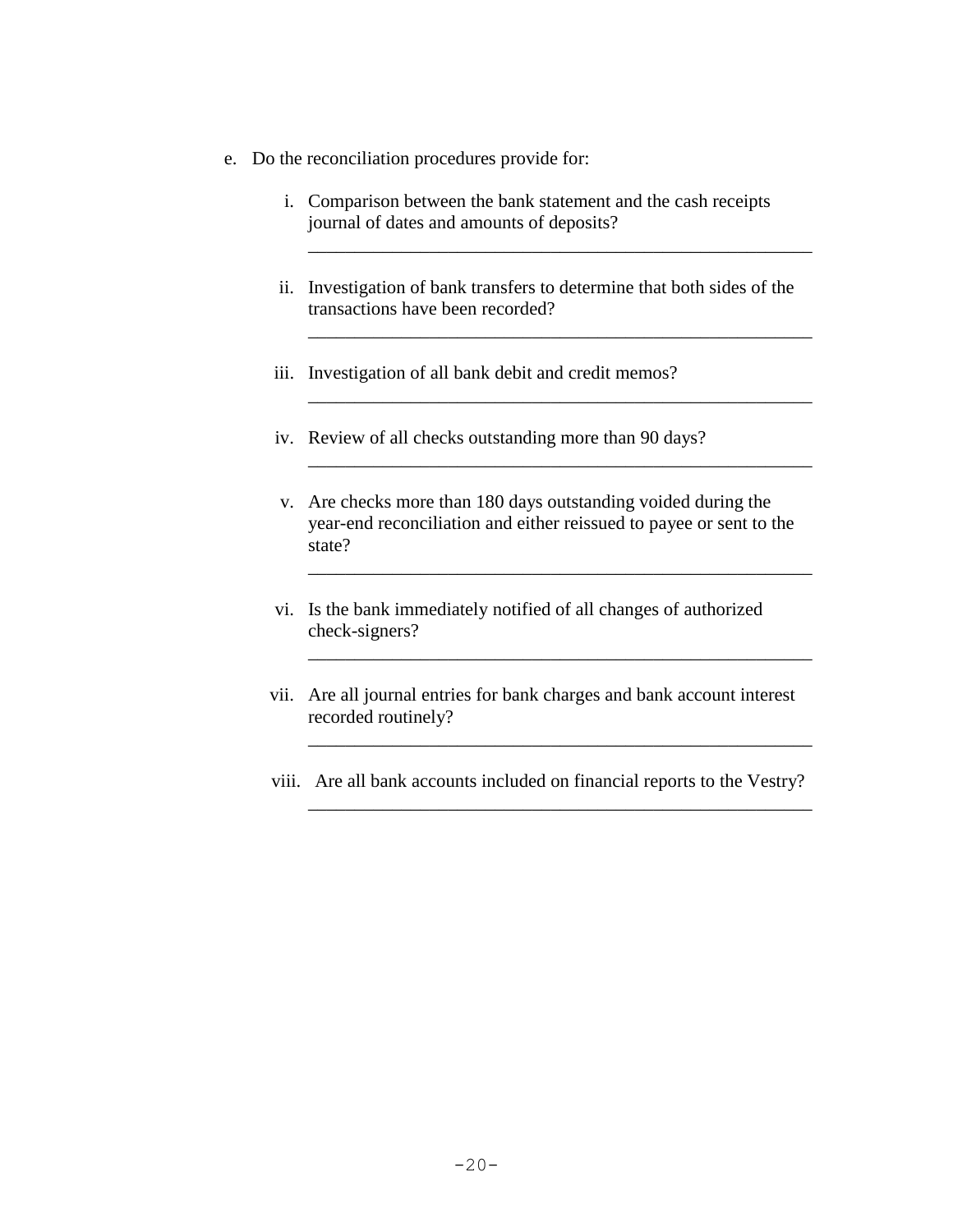#### *NOTE: You are asked to examine or test on a "Sample Basis." The definition of "Sample Basis" is: 10% of all transactions or 25 transactions, whichever is smaller.*

- 17. For operating accounts, examine on a sample basis of available backup documentation (i.e., paid bills, invoices, etc.) to support disbursement and accounting of cash funds. Indicate:
	- a. Number of items tested. \_\_\_\_\_\_\_\_\_\_\_\_\_\_\_\_\_\_\_
	- b. Number of irregularities. (please identify specific cases, if any)
- 18. For savings and investment accounts, examine on sample basis, activity for the period being audited. Was activity in accordance with the investment plan and appear to be in the normal course of business? If not, please comment:

\_\_\_\_\_\_\_\_\_\_\_\_\_\_\_\_\_\_\_\_\_\_\_\_\_\_\_\_\_\_\_\_\_\_\_\_\_\_\_\_\_\_\_\_\_\_\_\_\_\_\_\_\_\_\_\_\_\_\_\_\_\_\_\_\_\_ \_\_\_\_\_\_\_\_\_\_\_\_\_\_\_\_\_\_\_\_\_\_\_\_\_\_\_\_\_\_\_\_\_\_\_\_\_\_\_\_\_\_\_\_\_\_\_\_\_\_\_\_\_\_\_\_\_\_\_\_\_\_\_\_\_\_

\_\_\_\_\_\_\_\_\_\_\_\_\_\_\_\_\_\_\_\_\_\_\_\_\_\_\_\_\_\_\_\_\_\_\_\_\_\_\_\_\_\_\_\_\_\_\_\_\_\_\_\_\_\_\_\_\_\_\_\_\_\_\_\_\_\_

\_\_\_\_\_\_\_\_\_\_\_\_\_\_\_\_\_\_\_\_\_\_\_\_\_\_\_\_\_\_\_\_\_\_\_\_\_\_\_\_\_\_\_\_\_\_\_\_\_\_\_\_\_\_\_\_\_\_\_\_

\_\_\_\_\_\_\_\_\_\_\_\_\_\_\_\_\_\_\_\_\_\_\_\_\_\_\_\_\_\_\_\_\_\_\_\_\_\_\_\_\_\_\_\_\_\_\_\_\_\_\_\_\_\_\_\_\_\_\_\_ \_\_\_\_\_\_\_\_\_\_\_\_\_\_\_\_\_\_\_\_\_\_\_\_\_\_\_\_\_\_\_\_\_\_\_\_\_\_\_\_\_\_\_\_\_\_\_\_\_\_\_\_\_\_\_\_\_\_\_\_

- 19. Review all petty cash accounts:
	- a. Is the responsibility for the petty cash fund assigned to one person?

\_\_\_\_\_\_\_\_\_\_\_\_\_\_\_\_\_\_\_\_\_\_\_\_\_\_\_\_\_\_\_\_\_\_\_\_\_\_\_\_\_\_\_\_\_\_\_\_\_\_\_

b. Are all petty cash funds maintained on an imprest basis, i.e., the total amount of vouchers paid or disbursed, plus cash, always equal the amount of the fund?

\_\_\_\_\_\_\_\_\_\_\_\_\_\_\_\_\_\_\_\_\_\_\_\_\_\_\_\_\_\_\_\_\_\_\_\_\_\_\_\_\_\_\_\_\_\_\_\_\_\_\_\_\_\_\_\_\_\_\_\_

c. Is adequate review made of documentation before the fund is reimbursed?

\_\_\_\_\_\_\_\_\_\_\_\_\_\_\_\_\_\_\_\_\_\_\_\_\_\_\_\_\_\_\_\_\_\_\_\_\_\_\_\_\_\_\_\_\_\_\_\_\_\_\_\_\_\_\_\_\_\_\_\_

\_\_\_\_\_\_\_\_\_\_\_\_\_\_\_\_\_\_\_\_\_\_\_\_\_\_\_\_\_\_\_\_\_\_\_\_\_\_\_\_\_\_\_\_\_\_\_\_\_\_\_\_\_\_\_\_\_\_\_\_

\_\_\_\_\_\_\_\_\_\_\_\_\_\_\_\_\_\_\_\_\_\_\_\_\_\_\_\_\_\_\_\_\_\_\_\_\_\_\_\_\_\_\_\_\_\_\_\_\_\_\_\_\_\_\_\_\_\_\_\_

d. Is the petty cash fund reimbursed at least monthly?

\_\_\_\_\_\_\_\_\_\_\_\_\_\_\_\_\_\_\_\_

- e. Are check cashing and making loans to employees prohibited?
- f. Is the actual petty cash protected from theft or misplacement?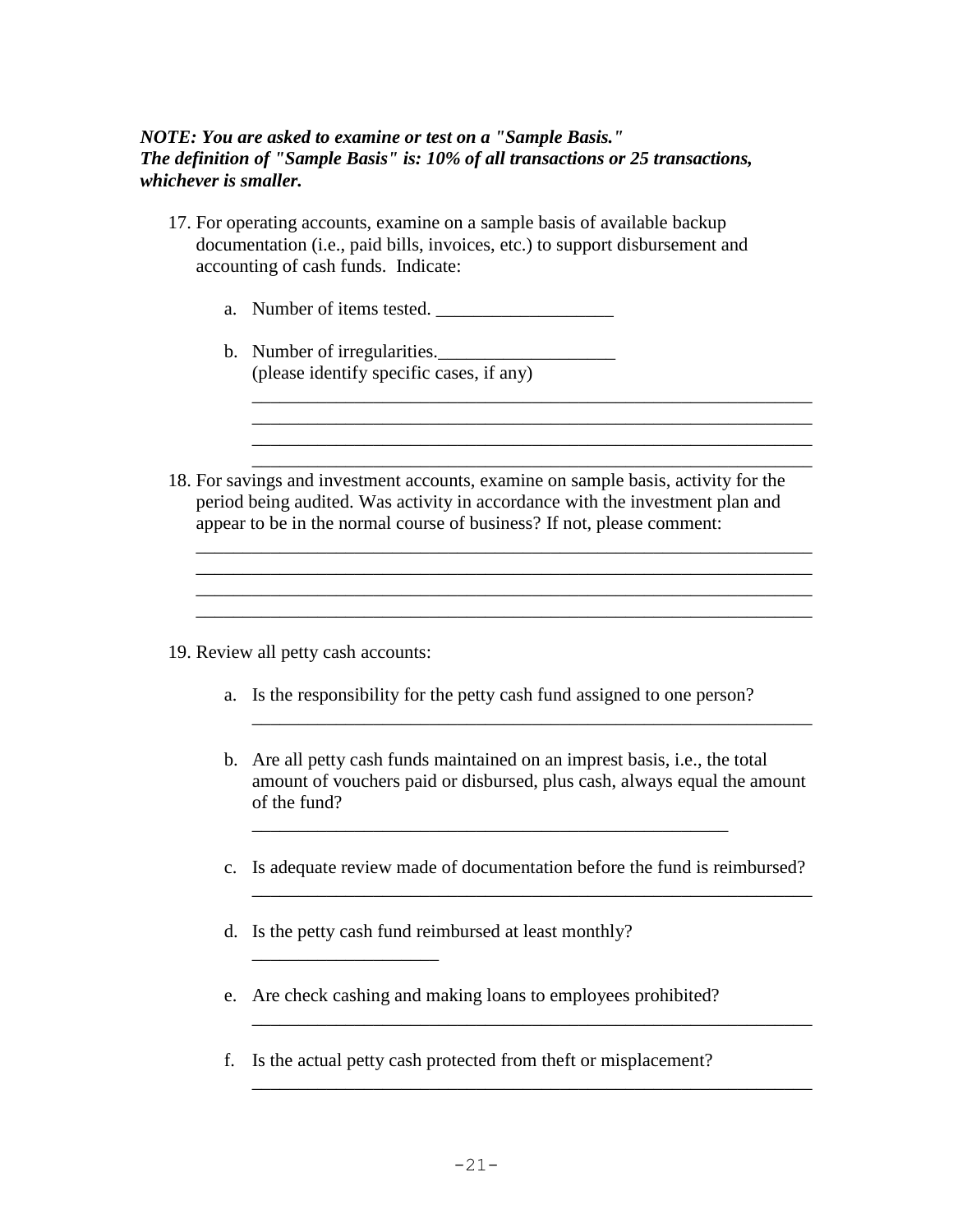20. Review any major receivables, deferred or prepaid expenses, or other assets. Investigate, or consider confirmation of, any significant amount. List significant items:

<u> 1989 - Johann Barn, mars ann an t-Amhain ann an t-Amhain ann an t-Amhain ann an t-Amhain an t-Amhain an t-Amh</u>

<u> 2000 - Andrea Andrew Maria (h. 1878).</u><br>2001 - Andrew Maria (h. 1882). 

<u> 1980 - Jan Sarajević, politički politički politički kalendar i politički kalendar i politički kalendar i poli</u>

<u> 1989 - Johann John Barn, mars an t-Amerikaansk komponist (\* 1989)</u>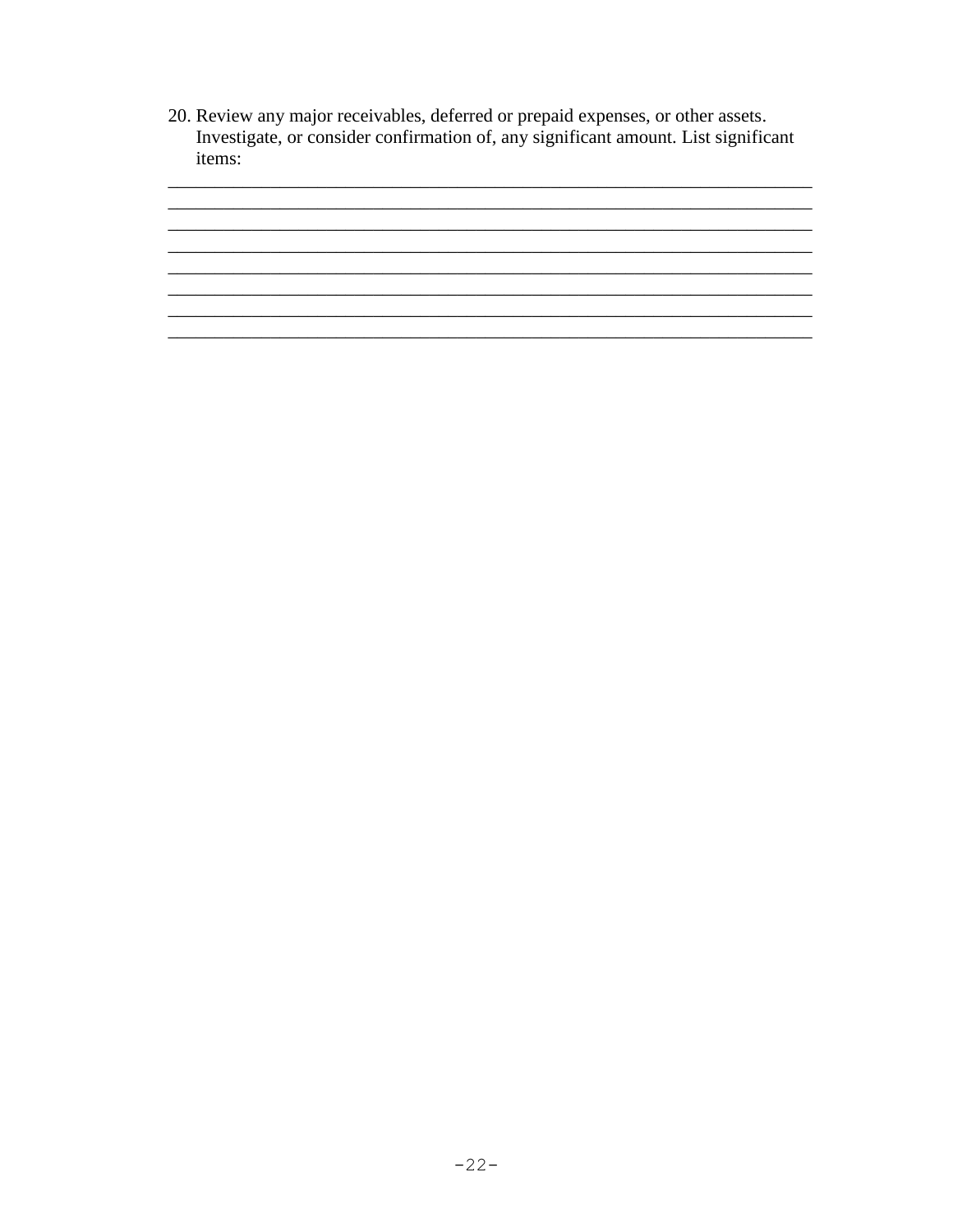#### **Part 3: Fixed Assets**

21. Review methods and procedures used to report capital expenditures and equipment. Has land, buildings, property and equipment been appropriately reflected at cost on the balance sheet?

\_\_\_\_\_\_\_\_\_\_\_\_\_\_\_\_\_\_\_\_\_\_\_\_\_\_\_\_\_\_\_\_\_\_\_\_\_\_\_\_\_\_\_\_\_\_\_\_\_\_\_\_

Has depreciation of property and equipment been recorded in the accounts?

22. Is formal approval of the Vestry required for all property and equipment additions and dispositions?

\_\_\_\_\_\_\_\_\_\_\_\_\_\_\_\_\_\_\_\_\_\_\_\_\_\_\_\_\_\_\_\_\_\_\_\_\_\_\_\_\_\_\_\_\_\_\_\_\_\_\_\_\_\_\_\_\_\_\_\_\_\_\_\_\_\_

23. Is a detailed inventory of all property, furniture, fixtures, and equipment maintained showing:

\_\_\_\_\_\_\_\_\_\_\_\_\_\_\_\_\_\_\_\_\_\_\_\_\_\_\_\_\_\_\_\_\_\_\_\_\_\_\_\_\_\_\_

\_\_\_\_\_\_\_\_\_\_\_\_\_\_\_\_\_\_\_\_\_\_\_\_\_\_\_\_\_\_\_\_\_\_\_\_\_\_\_\_\_\_\_\_\_\_\_\_

\_\_\_\_\_\_\_\_\_\_\_\_\_\_\_\_\_\_\_\_\_\_\_\_\_\_\_\_\_\_\_\_\_\_\_\_\_\_\_\_\_\_\_\_\_\_\_\_\_\_\_\_\_

- a. Date acquired?
- b. Detailed description?

c. Cost or fair market value at time of donation?

\_\_\_\_\_\_\_\_\_\_\_\_\_\_\_\_\_\_\_\_\_\_\_\_\_\_\_\_\_\_\_\_\_\_

\_\_\_\_\_\_\_\_\_\_\_\_\_\_\_\_\_\_\_\_\_\_\_\_\_\_\_\_\_\_\_\_\_\_\_\_\_\_\_\_\_\_\_\_\_

\_\_\_\_\_\_\_\_\_\_\_\_\_\_\_\_\_\_\_\_\_\_\_\_\_\_\_\_\_\_\_\_\_\_\_\_\_

d. Any funding source restrictions?

\_\_\_\_\_\_\_\_\_\_\_\_\_\_\_\_\_\_\_\_\_\_\_\_

24. Is a periodic review conducted to compare the actual property, furniture and fixtures, and equipment with the recorded inventory listing?

25. Is there a safe deposit box?

\_\_\_\_\_\_\_\_\_\_\_\_\_\_\_\_\_\_

- a. Who is authorized to enter it?
- b. Is there an inventory of its contents?

\_\_\_\_\_\_\_\_\_\_\_\_\_\_\_\_\_\_\_\_\_\_\_\_\_\_\_\_\_\_\_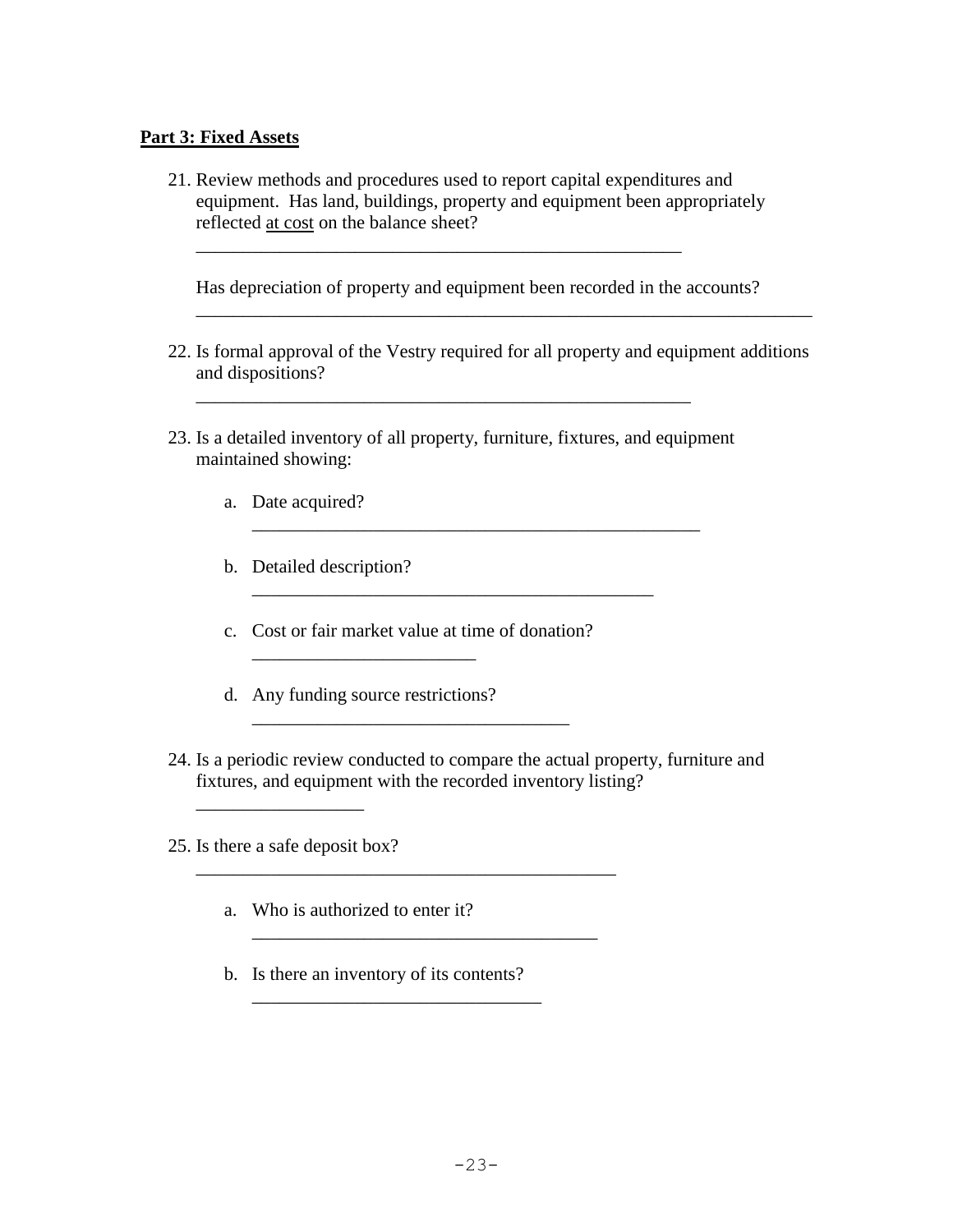26. Are permanent records such as articles of incorporation, bylaws, real estate deeds and titles kept in a safe place?

Have any deeds and titles required been examined as evidence of ownership?

\_\_\_\_\_\_\_\_\_\_\_\_\_\_\_\_\_\_\_\_\_\_\_\_\_\_\_\_\_\_\_\_\_\_\_\_\_\_\_\_\_\_\_\_\_\_\_\_\_\_\_\_\_\_\_\_\_\_\_\_\_\_\_\_\_\_

Are they up to date?

\_\_\_\_\_\_\_\_\_\_\_\_\_\_\_\_\_\_\_

27. Are any liens outstanding against property and equipment?

\_\_\_\_\_\_\_\_\_\_\_\_\_\_\_\_\_\_\_\_\_\_\_\_\_\_\_\_\_\_\_\_\_\_\_\_\_\_\_\_\_\_\_\_\_\_\_\_\_\_

\_\_\_\_\_\_\_\_\_\_\_\_\_\_\_\_\_\_\_\_\_\_\_\_\_\_\_\_\_\_\_\_\_\_\_\_\_\_\_\_\_\_

#### **Part 4. Liabilities**

28. Review the individual liabilities reported on the Balance Sheet. Are all liabilities noted on the Financial Reports to the Vestry?

\_\_\_\_\_\_\_\_\_\_\_\_\_\_\_\_\_\_\_\_\_\_\_\_\_\_\_\_\_\_\_\_\_\_\_\_\_\_\_\_\_\_\_\_\_\_\_\_\_\_\_\_\_\_\_\_\_\_\_\_\_\_\_\_

29. Are operating costs (salaries, utilities, etc.) paid on time? \_\_\_\_\_\_\_\_\_\_\_\_\_\_\_\_\_\_

30. Is Accounts Payable being used? \_\_\_\_\_\_\_\_ If so, review "Accounts Payable Aging Report" and comment:

Are there any "held checks" (checks printed but not mailed)? \_\_\_\_\_\_\_\_\_\_\_\_\_\_\_\_\_\_\_ If so, please list and explain:

31. List debt sources and debt balances as of December  $31^{st}$ :

| <b>Institution</b> | <b>Description</b> | Debt balance as<br>of 12/31/16 |
|--------------------|--------------------|--------------------------------|
|                    |                    |                                |
|                    |                    |                                |
|                    |                    |                                |
|                    |                    |                                |

\_\_\_\_\_\_\_\_\_\_\_\_\_\_\_\_\_\_\_\_\_\_\_\_\_\_\_\_\_\_\_\_\_\_\_\_\_\_\_\_\_\_\_\_\_\_\_\_\_\_\_\_\_\_\_\_\_\_\_\_\_\_\_\_\_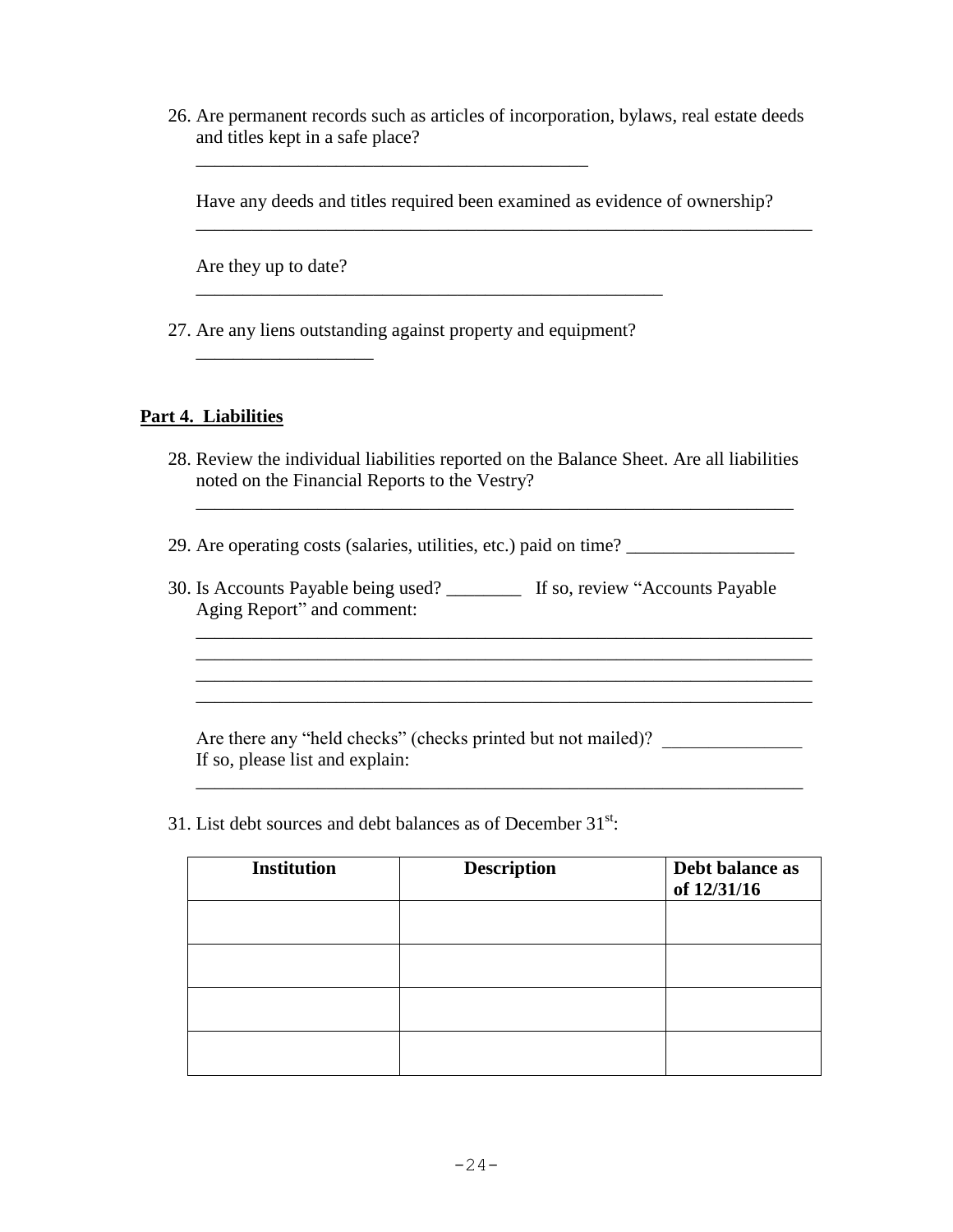- a. Are mortgage or loan payments being made on a current basis?
- b. Does the statement balance agree to the balance on the balance sheet?

\_\_\_\_\_\_\_\_\_\_\_\_\_\_\_\_\_\_\_\_\_\_\_\_\_\_\_\_\_\_\_\_\_\_\_\_\_\_\_\_\_\_\_\_\_\_\_\_\_\_\_\_\_\_\_\_\_\_\_\_

\_\_\_\_\_\_\_\_\_\_\_\_\_\_\_\_\_\_\_\_\_\_\_\_\_\_\_\_\_\_\_\_\_\_\_\_\_\_\_\_\_\_\_\_\_\_\_\_\_\_\_\_\_\_\_\_\_\_\_\_

\_\_\_\_\_\_\_\_\_\_\_\_\_\_\_\_\_\_\_\_\_\_\_\_\_\_\_\_\_\_\_\_\_\_\_\_\_\_\_\_\_\_\_\_\_\_\_\_\_\_\_\_\_\_\_\_\_\_\_\_

\_\_\_\_\_\_\_\_\_\_\_\_\_\_\_\_\_\_\_\_\_\_\_\_\_\_\_\_\_\_\_\_\_\_\_\_\_\_\_\_\_\_\_\_\_\_\_\_\_\_\_\_\_\_\_\_\_\_\_\_

- c. If a Diocesan loan, does the balance agree with the Diocesan reported balances as of December  $31<sup>st</sup>$ ?
- d. Is all borrowing or indebtedness authorized by the Vestry?
- e. Does all indebtedness involving real property have the consent of the Diocesan Standing Committee?

\_\_\_\_\_\_\_\_\_\_\_\_\_\_\_\_\_\_\_\_\_\_\_\_\_\_\_\_\_\_\_\_\_\_\_\_\_\_\_\_\_\_\_\_\_\_\_\_\_\_\_

\_\_\_\_\_\_\_\_\_\_\_\_\_\_\_\_\_\_\_\_\_\_\_\_\_\_\_\_\_\_\_\_\_\_\_\_\_\_\_\_\_\_\_\_\_\_\_\_\_\_

\_\_\_\_\_\_\_\_\_\_\_\_\_\_\_\_\_\_\_\_\_\_\_\_\_\_\_\_\_\_\_\_\_\_\_\_\_\_\_\_\_\_\_

- f. Are all loan agreements and/or lease agreements in writing and properly safeguarded?
- **g.** Are there periodic reviews conducted to determine compliance with any debt/lease provisions?

#### **Part 5. Cash Receipts**

- 32. Review procedures and controls for cash receipts, including the collections from church services and the deposit of such monies.
- 33. Test (on a sample basis) counter sheets, deposit records, recordings of cash receipts and determine that revenues are properly recorded and appropriately classified in the financial reports. Test the procedure by following selected cash receipts from original receipt to final reporting in the financial reports. Comment on any unusual items.

\_\_\_\_\_\_\_\_\_\_\_\_\_\_\_\_\_\_\_\_\_\_\_\_\_\_\_\_\_\_\_\_\_\_\_\_\_\_\_\_\_\_\_\_\_\_\_\_\_\_\_\_\_\_\_\_\_\_\_\_\_\_ \_\_\_\_\_\_\_\_\_\_\_\_\_\_\_\_\_\_\_\_\_\_\_\_\_\_\_\_\_\_\_\_\_\_\_\_\_\_\_\_\_\_\_\_\_\_\_\_\_\_\_\_\_\_\_\_\_\_\_\_\_\_\_\_\_\_ \_\_\_\_\_\_\_\_\_\_\_\_\_\_\_\_\_\_\_\_\_\_\_\_\_\_\_\_\_\_\_\_\_\_\_\_\_\_\_\_\_\_\_\_\_\_\_\_\_\_\_\_\_\_\_\_\_\_\_\_\_\_\_\_\_\_ \_\_\_\_\_\_\_\_\_\_\_\_\_\_\_\_\_\_\_\_\_\_\_\_\_\_\_\_\_\_\_\_\_\_\_\_\_\_\_\_\_\_\_\_\_\_\_\_\_\_\_\_\_\_\_\_\_\_\_\_\_\_\_\_\_\_ \_\_\_\_\_\_\_\_\_\_\_\_\_\_\_\_\_\_\_\_\_\_\_\_\_\_\_\_\_\_\_\_\_\_\_\_\_\_\_\_\_\_\_\_\_\_\_\_\_\_\_\_\_\_\_\_\_\_\_\_\_\_\_\_\_\_

a. What are the safeguards to protect the collections from theft or misplacement from the time of receipt until the time the funds are counted and deposited?

\_\_\_\_\_\_\_\_\_\_\_\_\_\_\_\_\_\_\_\_\_\_\_\_\_\_\_\_\_\_\_\_\_\_\_\_\_\_\_\_\_\_\_\_\_\_\_\_\_\_\_\_\_\_\_\_\_\_\_\_ \_\_\_\_\_\_\_\_\_\_\_\_\_\_\_\_\_\_\_\_\_\_\_\_\_\_\_\_\_\_\_\_\_\_\_\_\_\_\_\_\_\_\_\_\_\_\_\_\_\_\_\_\_\_\_\_\_\_\_\_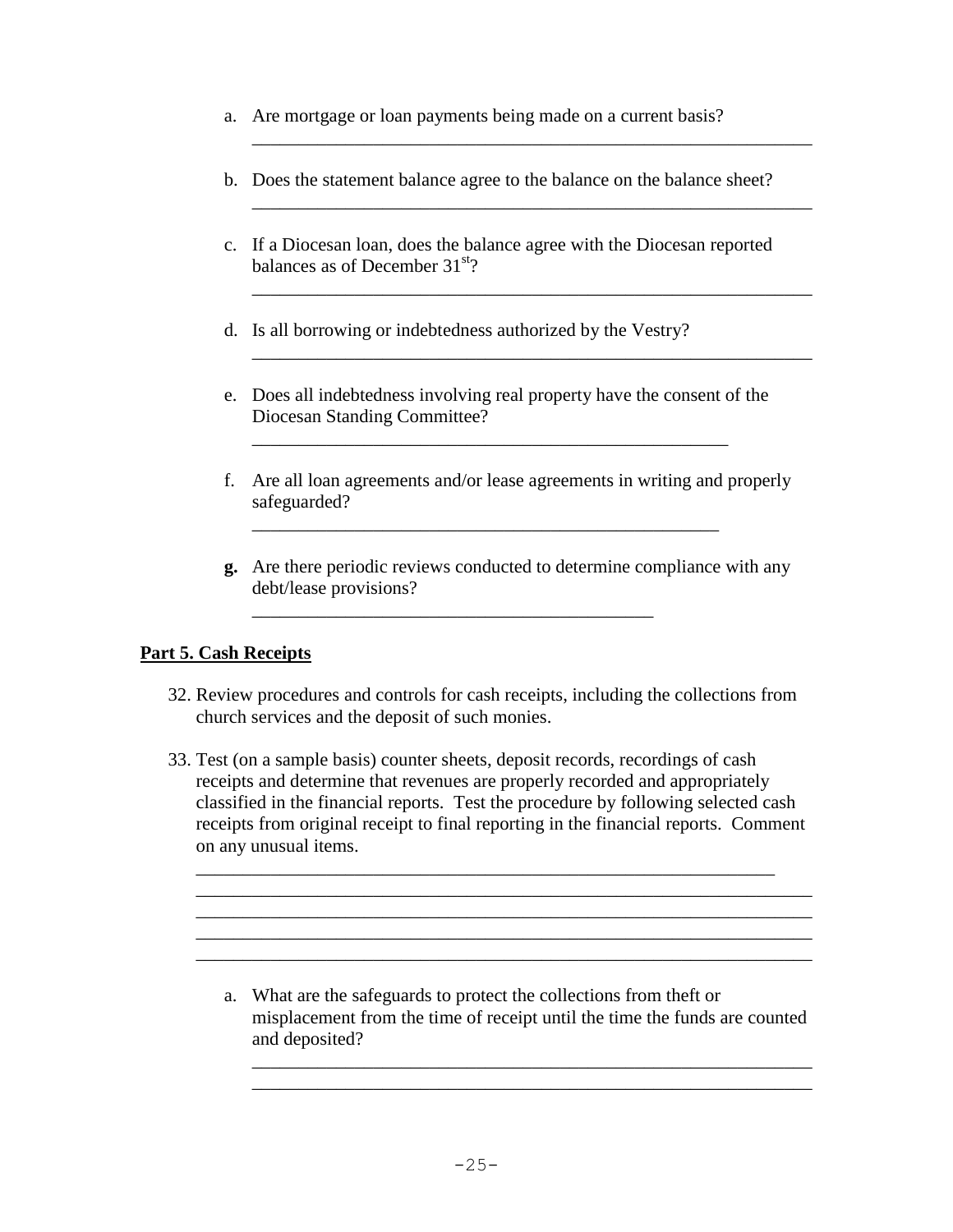- b. Are the collection receipts counted and deposited so that the deposit equals the entire amount of receipts on a timely basis (e.g., at least weekly)?
- c. Are there at least two unrelated persons responsible for counting and depositing the collections?

\_\_\_\_\_\_\_\_\_\_\_\_\_\_\_\_\_\_\_\_\_\_\_\_\_\_\_\_\_\_\_\_\_\_\_\_\_\_\_\_\_\_\_\_\_\_\_\_\_\_\_\_\_\_\_\_\_\_\_\_

d. Are the persons responsible for counting receipts rotated on a periodic basis?

\_\_\_\_\_\_\_\_\_\_\_\_\_\_\_\_\_\_\_\_\_\_\_\_\_\_\_\_\_\_\_\_\_\_\_\_\_\_\_\_\_\_\_\_\_\_\_\_\_\_\_\_\_\_\_

\_\_\_\_\_\_\_\_\_\_\_\_\_\_\_\_\_\_\_\_\_\_\_\_\_\_\_\_\_\_\_\_\_\_\_\_\_\_\_\_\_\_\_\_\_\_\_\_\_\_\_\_\_\_\_\_

e. Do the counters have a standardized form for recording the deposit information?

\_\_\_\_\_\_\_\_\_\_\_\_\_\_\_\_\_\_\_\_\_\_\_\_\_\_\_\_\_\_\_\_\_\_\_\_\_\_\_\_\_\_\_\_\_\_\_\_\_\_

- f. Are the counters' sheets retained and reconciled with actual deposits, and are all discrepancies investigated?
- g. Is there a control prohibiting the cashing of checks from the currency received?

\_\_\_\_\_\_\_\_\_\_\_\_\_\_\_\_\_\_\_\_\_\_\_\_\_\_\_\_\_\_\_\_\_\_\_\_\_\_\_\_\_\_\_\_\_\_\_\_\_\_\_\_\_

\_\_\_\_\_\_\_\_\_\_\_\_\_\_\_\_\_\_\_\_\_\_\_\_\_\_\_\_\_\_\_\_\_\_\_\_\_\_\_\_\_\_\_\_\_\_\_\_\_\_\_\_\_

h. Are all of the pledge envelopes or other memoranda retained and reconciled to the recorded amounts?

\_\_\_\_\_\_\_\_\_\_\_\_\_\_\_\_\_\_\_\_\_\_\_\_\_\_\_\_\_\_\_\_\_\_\_\_\_\_\_\_

\_\_\_\_\_\_\_\_\_\_\_\_\_\_\_\_\_\_\_\_\_\_\_\_\_\_\_\_\_\_\_\_\_\_\_\_\_

i. Are all other cash receipts recorded and deposited on a timely basis?

\_\_\_\_\_\_\_\_\_\_\_\_\_\_\_\_\_\_\_\_\_\_\_\_\_\_\_\_\_\_\_\_\_\_\_\_\_\_\_\_\_\_\_\_\_\_\_\_\_\_\_\_\_\_\_\_\_\_\_\_

\_\_\_\_\_\_\_\_\_\_\_\_\_\_\_\_\_\_\_\_\_\_\_\_\_\_\_\_\_\_\_\_\_\_\_\_\_\_\_\_\_\_\_\_\_\_\_\_\_\_\_\_\_\_\_\_\_\_\_\_

\_\_\_\_\_\_\_\_\_\_\_\_\_\_\_\_\_\_\_\_\_\_\_\_\_\_\_\_\_\_\_\_\_\_\_\_\_\_\_\_\_\_\_\_\_\_\_\_\_\_\_\_\_\_\_\_\_\_\_\_ \_\_\_\_\_\_\_\_\_\_\_\_\_\_\_\_\_\_\_\_\_\_\_\_\_\_\_\_\_\_\_\_\_\_\_\_\_\_\_\_\_\_\_\_\_\_\_\_\_\_\_\_\_\_\_\_\_\_\_\_

- j. Are all checks received restrictively endorsed —for deposit only "immediately upon receipt?"
- k. Are all cash receipts deposited into the general operating checking account?

If not, please explain: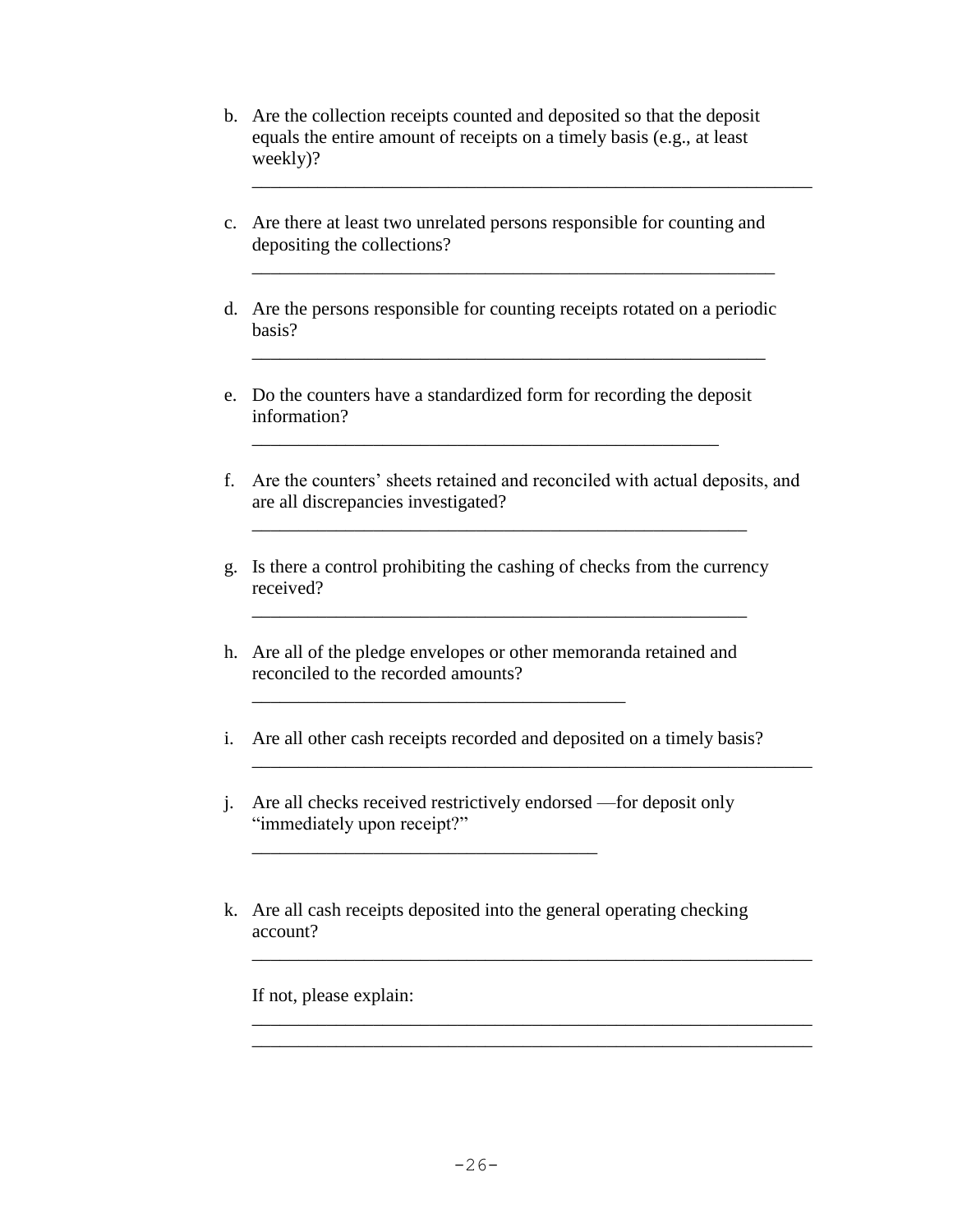l. Are there procedures that will highlight, or bring to someone's attention, the fact that all receipts or income have not been received or recorded?

\_\_\_\_\_\_\_\_\_\_\_\_\_\_\_\_\_\_\_\_\_\_\_\_\_\_\_\_\_\_\_\_\_\_\_\_\_\_\_\_\_\_\_\_\_\_\_\_\_\_\_\_\_\_\_\_\_\_\_\_

m. Are all discrepancies investigated?

\_\_\_\_\_\_\_\_\_\_\_\_\_\_\_\_\_\_\_\_\_\_\_\_\_\_\_\_\_\_\_\_\_

#### **Part 6: Cash Disbursements**

- 34. Review procedures and controls for the disbursement of funds from the operating account and any other accounts.
- 35. Determine who was authorized to sign checks during the period being audited and test (on a sample basis) cancelled checks to assure that checks were signed by authorized individuals. Note any discrepancies.

\_\_\_\_\_\_\_\_\_\_\_\_\_\_\_\_\_\_\_\_\_\_\_\_\_\_\_\_\_\_\_\_\_\_\_\_\_\_\_\_\_\_\_\_\_\_\_\_\_\_\_\_\_\_\_\_\_\_\_\_\_\_\_\_\_\_ \_\_\_\_\_\_\_\_\_\_\_\_\_\_\_\_\_\_\_\_\_\_\_\_\_\_\_\_\_\_\_\_\_\_\_\_\_\_\_\_\_\_\_\_\_\_\_\_\_\_\_\_\_\_\_\_\_\_\_\_\_\_\_\_\_\_

- a. Are all disbursements made by check, except for small expenditures made from petty cash?
- b. Are all checks pre-numbered and used in sequence?
- c. Is there a clearly defined approval process for all disbursements?

\_\_\_\_\_\_\_\_\_\_\_\_\_\_\_\_\_\_\_\_\_\_\_\_\_\_\_\_\_\_\_\_\_\_\_\_\_\_\_\_\_\_\_\_\_\_\_

- d. Are all voided checks properly cancelled and retained?
- e. Are all checks made payable to specified payees and not to cash or to bearer?

\_\_\_\_\_\_\_\_\_\_\_\_\_\_\_\_\_\_\_\_\_\_\_\_\_\_\_\_\_\_\_\_\_\_\_\_\_\_\_\_\_\_\_\_\_\_\_\_\_\_\_\_\_\_

#### f. Check signing:

\_\_\_\_\_\_\_\_\_\_\_\_\_\_\_\_\_\_\_

\_\_\_\_\_\_\_\_\_\_\_\_\_\_\_\_

i. Is signing blank checks prohibited? \_\_\_\_\_\_\_\_\_\_\_\_\_\_\_\_\_\_\_\_\_\_\_\_\_

\_\_\_\_\_\_\_\_\_\_\_\_\_\_\_\_\_\_\_\_\_\_\_\_\_\_\_\_\_\_\_\_\_\_\_\_\_\_\_\_\_\_\_\_\_\_\_\_\_\_\_\_\_\_

- ii. Is using a signature stamp or pre-printed signatures prohibited?
- iii. Does all supporting documentation accompany checks presented for signature?

\_\_\_\_\_\_\_\_\_\_\_\_\_\_\_\_\_\_\_\_\_\_\_\_\_\_\_\_\_\_\_\_\_\_\_\_\_\_\_\_\_\_\_\_\_\_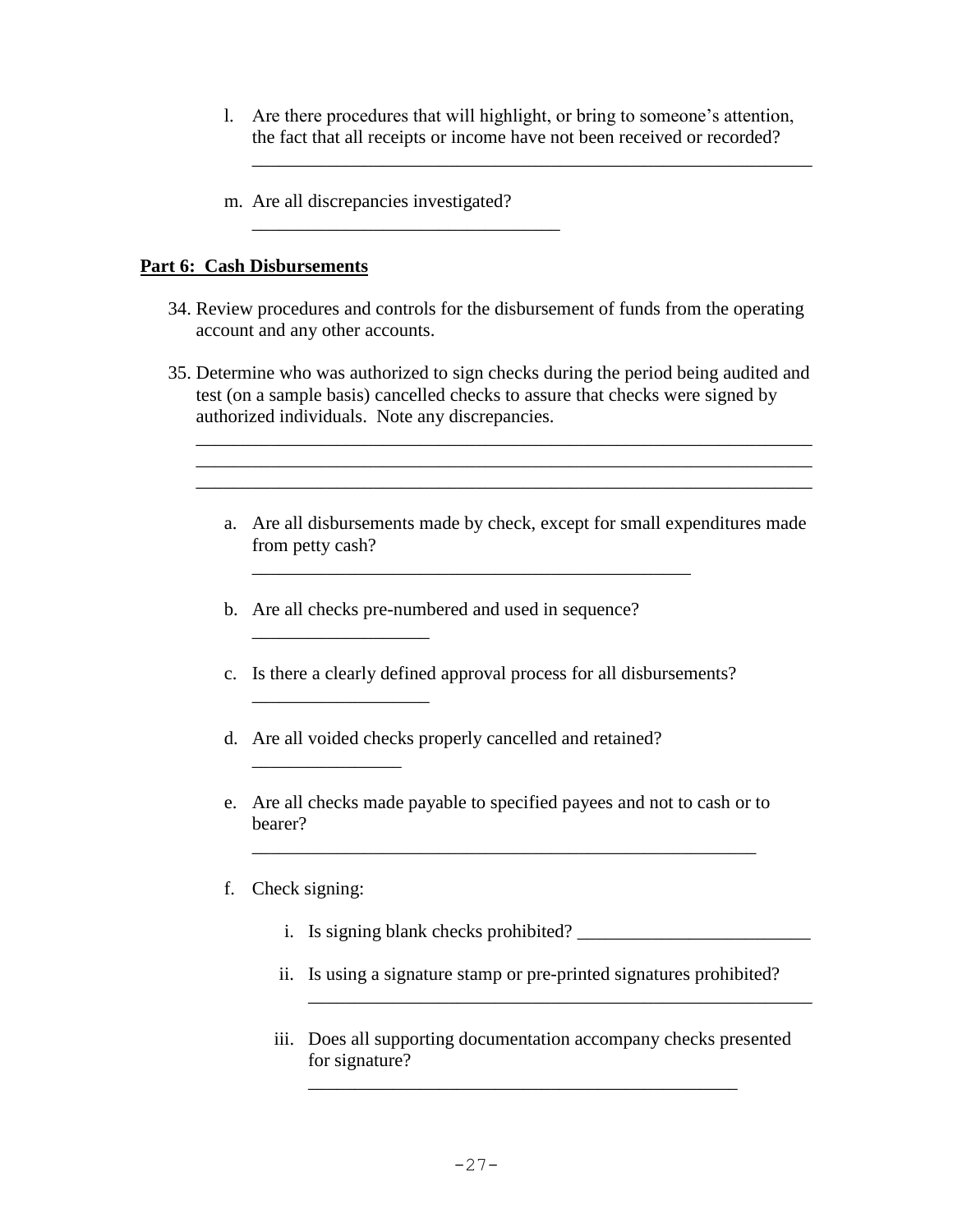- iv. Are all account signers authorized by the Vestry? \_\_\_\_\_\_\_\_\_\_\_\_\_\_\_\_\_\_\_\_\_\_\_\_\_\_
- v. Is more than one signature required for every check? \_\_\_\_\_\_\_\_\_\_\_\_\_\_\_\_\_\_\_\_\_\_\_\_

\_\_\_\_\_\_\_\_\_\_\_\_\_\_\_\_\_\_\_\_\_\_\_\_\_\_\_\_\_\_\_\_\_\_\_\_\_\_\_\_\_\_\_\_\_\_\_\_\_\_\_\_\_\_

- vi. If not, do checks for more than a certain amount \$\_\_\_\_\_\_\_\_\_\_\_\_\_\_\_\_\_\_\_\_\_\_\_\_\_\_ require more than one signature?
- vii. If signature imprint machines are used, are the keys kept under lock and key except when in use?
- 36. Examine (on a sample basis) supporting documentation for disbursements, including receipt of goods and approval for payment. Comment on any unusual items.

\_\_\_\_\_\_\_\_\_\_\_\_\_\_\_\_\_\_\_\_\_\_\_\_\_\_\_\_\_\_\_\_\_\_\_\_\_\_\_\_\_\_\_\_\_\_\_\_\_\_\_\_\_\_\_\_\_\_\_\_\_\_ \_\_\_\_\_\_\_\_\_\_\_\_\_\_\_\_\_\_\_\_\_\_\_\_\_\_\_\_\_\_\_\_\_\_\_\_\_\_\_\_\_\_\_\_\_\_\_\_\_\_\_\_\_\_\_\_\_\_\_\_\_\_\_\_\_\_ \_\_\_\_\_\_\_\_\_\_\_\_\_\_\_\_\_\_\_\_\_\_\_\_\_\_\_\_\_\_\_\_\_\_\_\_\_\_\_\_\_\_\_\_\_\_\_\_\_\_\_\_\_\_\_\_\_\_\_\_\_\_\_\_\_\_

\_\_\_\_\_\_\_\_\_\_\_\_\_\_\_\_\_\_\_\_\_\_\_\_\_\_\_\_\_\_\_

a. Are all disbursements supported by original documentation?

\_\_\_\_\_\_\_\_\_\_\_\_

b. Is the original vendor's invoice or other documentation cancelled at the time of signature to prevent duplicate payment?

\_\_\_\_\_\_\_\_\_\_\_\_\_\_\_\_\_\_\_\_\_\_\_\_\_\_\_\_\_\_\_\_\_\_\_\_\_\_\_\_\_\_\_\_\_\_\_\_\_\_\_\_\_\_\_\_\_\_\_\_\_\_\_\_\_\_

c. Are all disbursements requiring special approval of funding sources or the Vestry properly documented in the Vestry or Finance Committee minutes?

\_\_\_\_\_\_\_\_\_\_\_\_\_\_\_\_\_\_\_\_\_\_\_\_\_\_\_\_\_\_\_\_\_\_\_\_\_\_\_\_\_\_\_\_\_\_\_\_\_\_\_\_\_\_\_\_\_\_\_\_

- d. Are there adequate controls and segregation of duties regarding electronic funds transfers?
- 37. Examine (on a sample basis) the records of cash disbursements and determine that expenditures are appropriately reflected and classified in the records and financial reports. Comment on any unusual items.

\_\_\_\_\_\_\_\_\_\_\_\_\_\_\_\_\_\_\_\_\_\_\_\_\_\_\_\_\_\_\_\_\_\_\_\_\_\_\_\_\_\_\_\_\_\_\_\_\_\_\_\_\_\_\_\_\_\_\_\_\_\_\_\_\_ \_\_\_\_\_\_\_\_\_\_\_\_\_\_\_\_\_\_\_\_\_\_\_\_\_\_\_\_\_\_\_\_\_\_\_\_\_\_\_\_\_\_\_\_\_\_\_\_\_\_\_\_\_\_\_\_\_\_\_\_\_\_\_\_\_\_

\_\_\_\_\_\_\_\_\_\_\_\_\_\_\_\_\_\_\_\_\_\_\_\_\_\_\_\_\_\_\_\_\_\_\_\_\_\_\_\_\_\_\_\_\_\_\_\_\_\_\_\_\_\_\_\_\_\_\_\_\_\_\_\_\_\_ \_\_\_\_\_\_\_\_\_\_\_\_\_\_\_\_\_\_\_\_\_\_\_\_\_\_\_\_\_\_\_\_\_\_\_\_\_\_\_\_\_\_\_\_\_\_\_\_\_\_\_\_\_\_\_\_\_\_\_\_\_\_\_\_\_\_

\_\_\_\_\_\_\_\_\_\_\_\_\_\_\_\_\_\_\_\_\_\_\_\_\_\_\_\_\_\_\_\_\_\_\_\_\_\_\_\_\_\_\_\_\_\_\_\_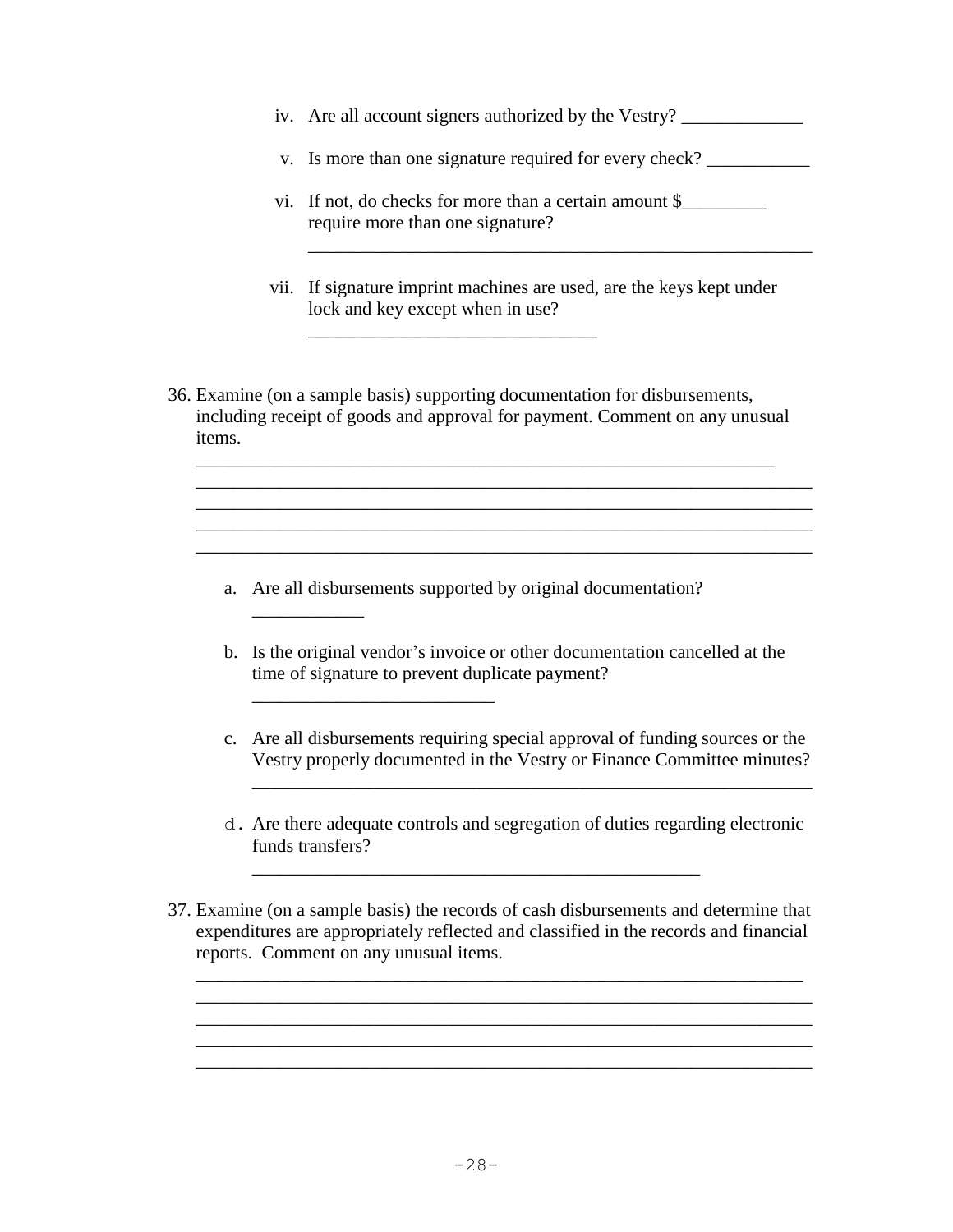- 38. Review outstanding checks. Any check outstanding for a period longer than 3 months from the Balance Sheet date should be questioned for satisfactory explanation. Note any discrepancies.
- 39. Examine the January  $31<sup>st</sup>$  bank statement following the close of the audit year for items impacting the audit year. Comment on any unusual items.

\_\_\_\_\_\_\_\_\_\_\_\_\_\_\_\_\_\_\_\_\_\_\_\_\_\_\_\_\_\_\_\_\_\_\_\_\_\_\_\_\_\_\_\_\_\_\_\_\_\_\_\_\_\_\_\_\_\_\_\_\_\_\_\_\_\_ \_\_\_\_\_\_\_\_\_\_\_\_\_\_\_\_\_\_\_\_\_\_\_\_\_\_\_\_\_\_\_\_\_\_\_\_\_\_\_\_\_\_\_\_\_\_\_\_\_\_\_\_\_\_\_\_\_\_\_\_\_\_\_\_\_\_ \_\_\_\_\_\_\_\_\_\_\_\_\_\_\_\_\_\_\_\_\_\_\_\_\_\_\_\_\_\_\_\_\_\_\_\_\_\_\_\_\_\_\_\_\_\_\_\_\_\_\_\_\_\_\_\_\_\_\_\_\_\_\_\_\_\_

\_\_\_\_\_\_\_\_\_\_\_\_\_\_\_\_\_\_\_\_\_\_\_\_\_\_\_\_\_\_\_\_\_\_\_\_\_\_\_\_\_\_\_\_\_\_\_\_\_\_\_\_\_\_\_\_\_\_\_\_\_\_\_\_\_\_ \_\_\_\_\_\_\_\_\_\_\_\_\_\_\_\_\_\_\_\_\_\_\_\_\_\_\_\_\_\_\_\_\_\_\_\_\_\_\_\_\_\_\_\_\_\_\_\_\_\_\_\_\_\_\_\_\_\_\_\_\_\_\_\_\_\_ \_\_\_\_\_\_\_\_\_\_\_\_\_\_\_\_\_\_\_\_\_\_\_\_\_\_\_\_\_\_\_\_\_\_\_\_\_\_\_\_\_\_\_\_\_\_\_\_\_\_\_\_\_\_\_\_\_\_\_\_\_\_\_\_\_\_

#### **Part 7. Payroll**

40. Examine payroll tax reports (Form 941), W-2 forms, 1099 forms, etc. to determine that filing requirements have been met and taxes properly remitted. Review Master Control Report for period ending 12/31/2016. Are all lay employees making less than \$1,733 for the pay period being paid on an hourly basis? Are there any employees (organists, music directors, office staff, sextons) not paid through the payroll? Comment on any unusual items.

\_\_\_\_\_\_\_\_\_\_\_\_\_\_\_\_\_\_\_\_\_\_\_\_\_\_\_\_\_\_\_\_\_\_\_\_\_\_\_\_\_\_\_\_\_\_\_\_\_\_\_\_\_\_\_\_\_\_\_\_\_\_\_\_\_\_

41. Are personnel files maintained to include:

\_\_\_\_\_\_\_\_\_\_\_\_\_\_\_\_\_

- a. Employment application and/or letter of employment?
- b. Authorizations of pay rates and effective dates?

\_\_\_\_\_\_\_\_\_\_\_\_\_\_\_\_\_\_\_\_\_\_\_\_\_\_\_\_\_\_\_\_\_\_

- c. Internal Revenue Service Form W-4?
- d. Department of Justice Form I-9?

 $\mathcal{L}_\text{max}$  , where  $\mathcal{L}_\text{max}$  and  $\mathcal{L}_\text{max}$ 

e. New hire reporting?

\_\_\_\_\_\_\_\_\_\_\_\_\_\_\_\_\_\_\_\_\_\_\_\_\_\_\_\_\_\_\_\_\_\_\_\_\_\_\_\_\_\_\_\_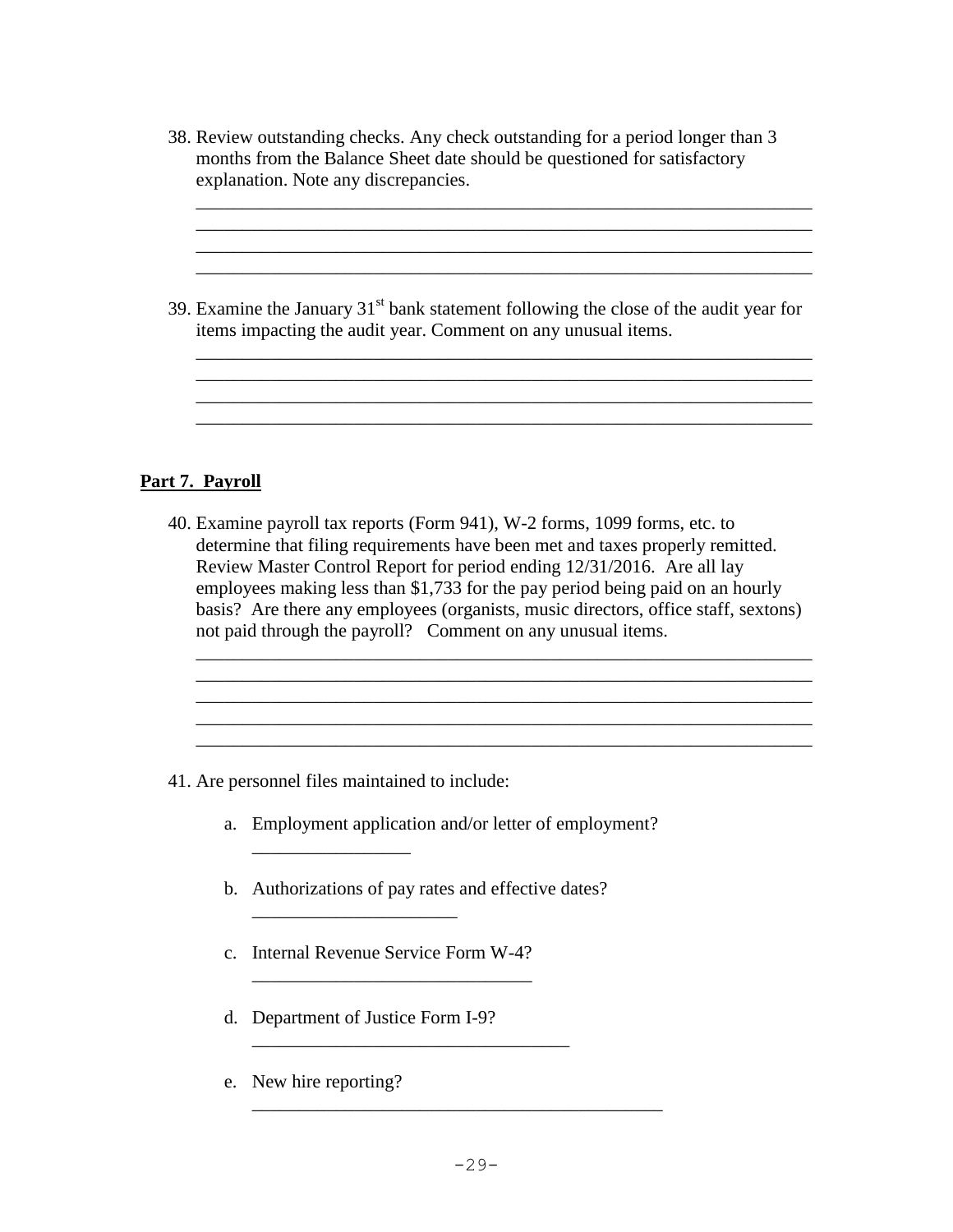42. Is there a written record of hours worked, approved by a supervisor when applicable?

\_\_\_\_\_\_\_\_\_\_\_\_\_\_\_\_\_\_\_\_\_\_\_\_\_\_\_\_\_\_\_\_\_\_\_\_\_\_\_\_\_\_\_\_\_\_\_\_\_\_\_\_\_\_\_\_\_

- 43. Are there adequate records to:  $\square$ 
	- a. Show computation of gross pay?

\_\_\_\_\_\_\_\_\_\_\_\_\_\_\_\_\_\_\_\_\_\_\_\_\_\_

\_\_\_\_\_\_\_\_\_\_\_\_\_\_\_\_\_\_\_\_\_\_\_\_\_

b. Account for all deductions from gross pay?

\_\_\_\_\_\_\_\_\_\_\_\_\_\_\_\_\_\_\_\_\_\_\_\_\_\_\_\_\_\_\_\_\_\_

c. Support payroll tax returns and W-2 forms?

\_\_\_\_\_\_\_\_\_\_\_\_\_\_\_\_\_\_\_\_\_\_\_\_\_\_\_\_\_\_\_\_\_\_

44. Was clergy compensation reported at end of year on form W-2? (Required except in the case of supply priest)

\_\_\_\_\_\_\_\_\_\_\_\_\_\_\_\_\_\_\_\_\_\_\_\_\_\_\_\_\_\_\_\_\_\_\_\_\_\_\_\_\_\_\_\_\_\_\_\_\_\_\_\_\_\_\_\_\_\_\_\_\_\_\_\_\_\_

- a. Was the value of life insurance premiums on coverage in excess of \$50,000, including the amount provided by Church Pension Group, included on form W-2? (Required)
- b. Was vestry approved clergy housing allowance reported or not reported in Box 14 of form W-2? (Optional)
- c. Was federal income tax withheld or not withheld from compensation of clergy? (Optional)

\_\_\_\_\_\_\_\_\_\_\_\_\_\_\_\_\_\_\_\_\_\_\_\_\_\_\_\_\_\_\_\_\_\_\_\_\_\_\_\_\_\_\_\_\_\_

d. Assure that social security and Medicare taxes have **NOT** been withheld from compensation of clergy. If not, explain

\_\_\_\_\_\_\_\_\_\_\_\_\_\_\_\_\_\_\_\_\_\_\_\_\_\_\_\_\_\_\_\_\_\_\_\_\_\_\_\_\_\_\_\_\_\_\_\_\_\_\_\_\_\_\_\_\_\_\_\_ \_\_\_\_\_\_\_\_\_\_\_\_\_\_\_\_\_\_\_\_\_\_\_\_\_\_\_\_\_\_\_\_\_\_\_\_\_\_\_\_\_\_\_\_\_\_\_\_\_\_\_\_\_\_\_\_\_\_\_\_

- e. Were travel expenses of clergy disbursed on the basis of a predetermined travel allowance or an actual accounting of mileage submitted by the individual?
- f. If travel expenses of clergy were disbursed on the basis of a travel allowance, was that amount substantiated with actual date/mileage reporting or as required, reported on Form W-2 as taxable income to the

\_\_\_\_\_\_\_\_\_\_\_\_\_\_\_\_\_\_\_\_\_\_\_\_\_\_\_\_\_\_\_\_\_\_\_\_\_\_\_\_\_\_\_\_\_\_\_\_\_\_\_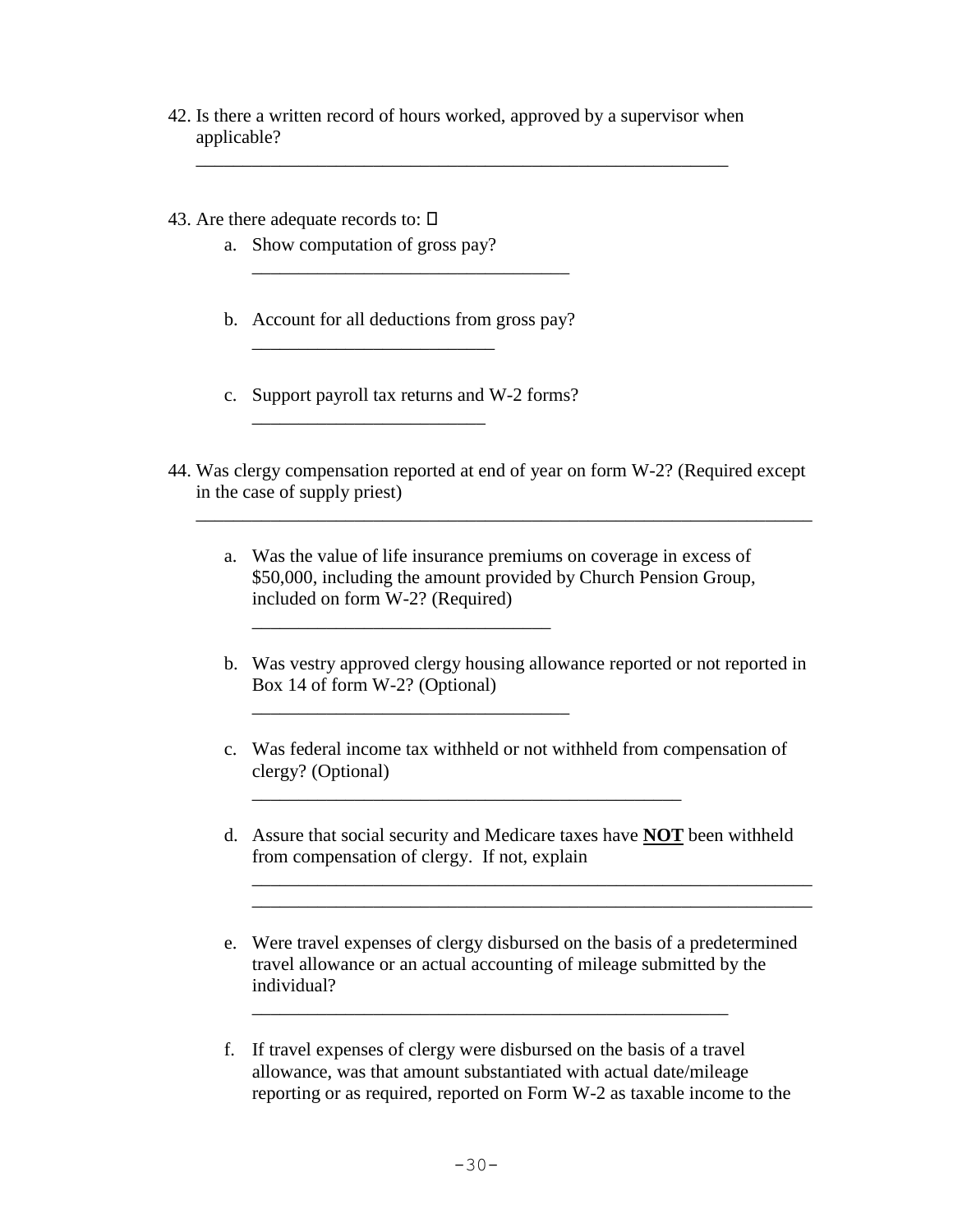individual?

\_\_\_\_\_\_\_\_\_\_\_\_\_\_\_\_\_\_\_\_\_\_\_\_

\_\_\_\_\_\_\_\_\_\_\_\_\_\_\_\_\_\_\_\_

- 45. Are pension payments up to date for all participants?
- 46. Are lay employees (excluding teachers) that work more than 1,000 hours a year covered by a CPG pension plan? (Canonical requirement effective 1/1/2013. (In 2014, teachers were required to be covered minimum of 3% base plus up to 2% matc hin 2016, 4% base plus up to 3% match in 2017)

\_\_\_\_\_\_\_\_\_\_\_\_\_\_\_\_\_\_\_\_\_\_\_\_\_\_\_\_\_\_\_\_\_\_\_\_\_\_\_\_\_\_\_\_\_\_\_\_\_\_\_\_\_\_\_\_\_\_\_\_

47. Are lay employees (excluding school and thrift shop) that work more than 1,500 hours a year covered by a Medical Trust healthcare plan? (canonical requirement effective 1/1/2013) at the same benefit level (paid for by the church) as the clergy?

\_\_\_\_\_\_\_\_\_\_\_\_\_\_\_\_\_\_\_\_\_\_\_\_\_\_\_\_\_\_\_\_\_\_\_\_\_\_\_\_\_\_\_\_\_\_\_\_\_\_\_\_\_\_\_\_\_\_\_\_\_\_\_\_\_\_

48. Are payroll taxes being paid on a current basis and applicable payroll reports filed on time?

\_\_\_\_\_\_\_\_\_\_\_\_\_\_\_\_\_\_\_\_\_\_\_\_\_\_\_\_\_\_\_\_\_\_\_\_\_\_\_\_\_\_\_\_\_\_\_\_\_\_\_\_\_\_\_\_\_\_\_\_\_\_\_\_\_\_

49. If the church has one or more employees (including clergy), has a workers compensation insurance policy been obtained? (Required)

\_\_\_\_\_\_\_\_\_\_\_\_\_\_\_\_\_\_\_\_\_\_\_\_\_\_\_\_\_\_\_\_\_\_\_\_\_\_\_\_\_\_\_\_\_\_\_\_\_\_\_\_\_\_\_\_\_\_\_

50. Is payroll outsourced? \_\_\_\_\_\_\_\_\_\_\_\_\_\_\_\_ (It is strongly recommended that all churches outsource their payroll. Missions are required to use a payroll service. For more information, contact Episcopal Payroll Services at 1.800.223.6602.)

\_\_\_\_\_\_\_\_\_\_\_\_\_\_\_\_\_\_\_\_\_\_\_\_\_\_\_\_\_\_\_\_\_\_\_\_\_\_\_\_\_\_\_\_\_\_\_\_\_\_\_\_\_\_\_\_\_\_\_\_\_\_\_\_\_\_ \_\_\_\_\_\_\_\_\_\_\_\_\_\_\_\_\_\_\_\_\_\_\_\_\_\_\_\_\_\_\_\_\_\_\_\_\_\_\_\_\_\_\_\_\_\_\_\_\_\_\_\_\_\_\_\_\_\_\_\_\_\_\_\_\_\_

\_\_\_\_\_\_\_\_\_\_\_\_\_\_\_\_\_\_\_\_\_\_\_\_\_\_\_\_\_\_\_\_\_\_\_\_\_\_\_\_\_\_\_\_\_\_\_\_\_\_\_\_\_\_\_\_\_\_\_\_\_\_\_\_\_\_

51. Compare salaries paid to approved budget. Comment on any differences.

\_\_\_\_\_\_\_\_\_\_\_\_\_\_\_\_\_\_\_\_\_\_\_\_\_\_\_\_\_\_\_\_\_\_\_\_\_\_\_\_\_\_\_\_\_\_\_\_\_\_\_\_\_\_\_

52. Have those non-employee individuals or unincorporated companies, who received payments of \$600 or more during the year, been issued a form 1099-MISC to report their earnings?

#### **Part 8. Discretionary Funds**

53. Identify and list all discretionary funds and clergy positions holding these funds.

\_\_\_\_\_\_\_\_\_\_\_\_\_\_\_\_\_\_\_\_\_\_\_\_\_\_\_\_\_\_\_\_\_\_\_\_\_\_\_\_\_\_\_\_\_\_\_\_\_\_\_\_\_\_\_\_\_\_\_\_\_\_\_\_\_\_ \_\_\_\_\_\_\_\_\_\_\_\_\_\_\_\_\_\_\_\_\_\_\_\_\_\_\_\_\_\_\_\_\_\_\_\_\_\_\_\_\_\_\_\_\_\_\_\_\_\_\_\_\_\_\_\_\_\_\_\_\_\_\_\_\_\_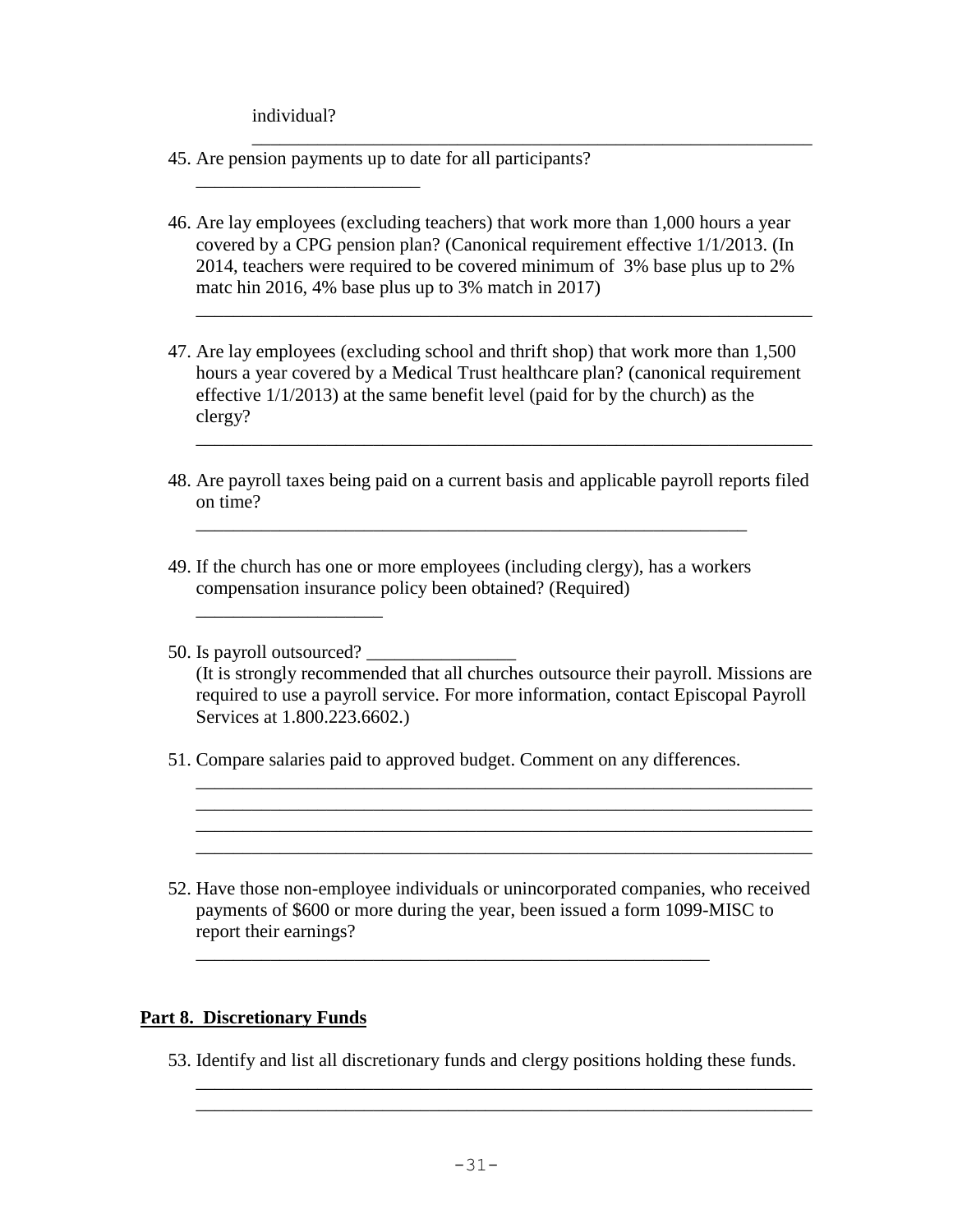- 54. For each discretionary fund:
	- a. Is the account in the name of the church? \_\_\_\_\_\_\_\_\_\_\_\_\_\_\_\_\_\_\_\_\_\_\_\_\_\_\_\_

\_\_\_\_\_\_\_\_\_\_\_\_\_\_\_\_\_\_\_\_\_\_\_\_\_\_\_\_\_\_

b. Is the church's tax ID number used to identify the account at the bank?

\_\_\_\_\_\_\_\_\_\_\_\_\_\_\_\_\_\_\_\_\_\_\_\_\_\_\_\_\_\_\_\_\_\_\_\_\_\_\_\_\_\_\_\_\_\_\_\_\_\_\_\_\_\_\_\_\_\_\_\_\_\_\_\_\_\_ \_\_\_\_\_\_\_\_\_\_\_\_\_\_\_\_\_\_\_\_\_\_\_\_\_\_\_\_\_\_\_\_\_\_\_\_\_\_\_\_\_\_\_\_\_\_\_\_\_\_\_\_\_\_\_\_\_\_\_\_\_\_\_\_\_

c. Examine disbursements from discretionary funds to ensure funds were used for discretionary purposes and not for operating fund expenditures. Comment on any variations.

\_\_\_\_\_\_\_\_\_\_\_\_\_\_\_\_\_\_\_\_\_\_\_\_\_\_\_\_\_\_\_\_\_\_\_\_\_\_\_\_\_\_\_\_\_\_\_\_\_\_\_\_\_\_\_\_\_\_\_\_

\_\_\_\_\_\_\_\_\_\_\_\_\_\_\_\_\_\_\_\_\_\_\_\_\_\_\_\_\_\_\_\_\_\_\_\_\_\_\_\_\_\_\_\_\_\_\_\_\_\_\_\_\_\_\_\_\_\_\_\_ \_\_\_\_\_\_\_\_\_\_\_\_\_\_\_\_\_\_\_\_\_\_\_\_\_\_\_\_\_\_\_\_\_\_\_\_\_\_\_\_\_\_\_\_\_\_\_\_\_\_\_\_\_\_\_\_\_\_\_\_

\_\_\_\_\_\_\_\_\_\_\_\_\_\_\_\_\_\_\_\_\_\_\_\_\_\_\_\_\_\_\_\_\_\_\_\_\_\_\_\_\_\_\_\_\_\_\_\_\_\_\_\_\_\_\_\_\_\_\_\_ \_\_\_\_\_\_\_\_\_\_\_\_\_\_\_\_\_\_\_\_\_\_\_\_\_\_\_\_\_\_\_\_\_\_\_\_\_\_\_\_\_\_\_\_\_\_\_\_\_\_\_\_\_\_\_\_\_\_\_\_

d. List those individuals authorized to sign checks on the discretionary bank account.

#### **Part 9: Net Assets**

*Net assets are all funds that are currently restricted either by the vestry or by the donor, either temporarily or permanently. They are recorded in the equity section of the balance sheet in the following categories:*

#### *Board Designated*

- *Board Designated Temporarily Restricted*
- *Board Designated Permanently Restricted (this includes the original amount designated plus the earnings on the fund.)*

*Permanent Restricted (Endowments)*

- *Amount of original gift that donor permanently restricted*
- *In the case of trusts, the current total amount held in the trust is included in this category)*

#### *Temporarily Restricted*

- *Gifts that have not been used that were temporarily restricted by the donor*
- *The earnings on the permanent endowments that are not held in a trust*
- 55. List all restricted funds (net assets). Examine the donor letter or trust/agency agreement for each new gift and contributions received during the fiscal year. If a fund is not included in this audit, please explain.

\_\_\_\_\_\_\_\_\_\_\_\_\_\_\_\_\_\_\_\_\_\_\_\_\_\_\_\_\_\_\_\_\_\_\_\_\_\_\_\_\_\_\_\_\_\_\_\_\_\_\_\_\_\_\_\_\_\_\_\_\_\_\_\_\_\_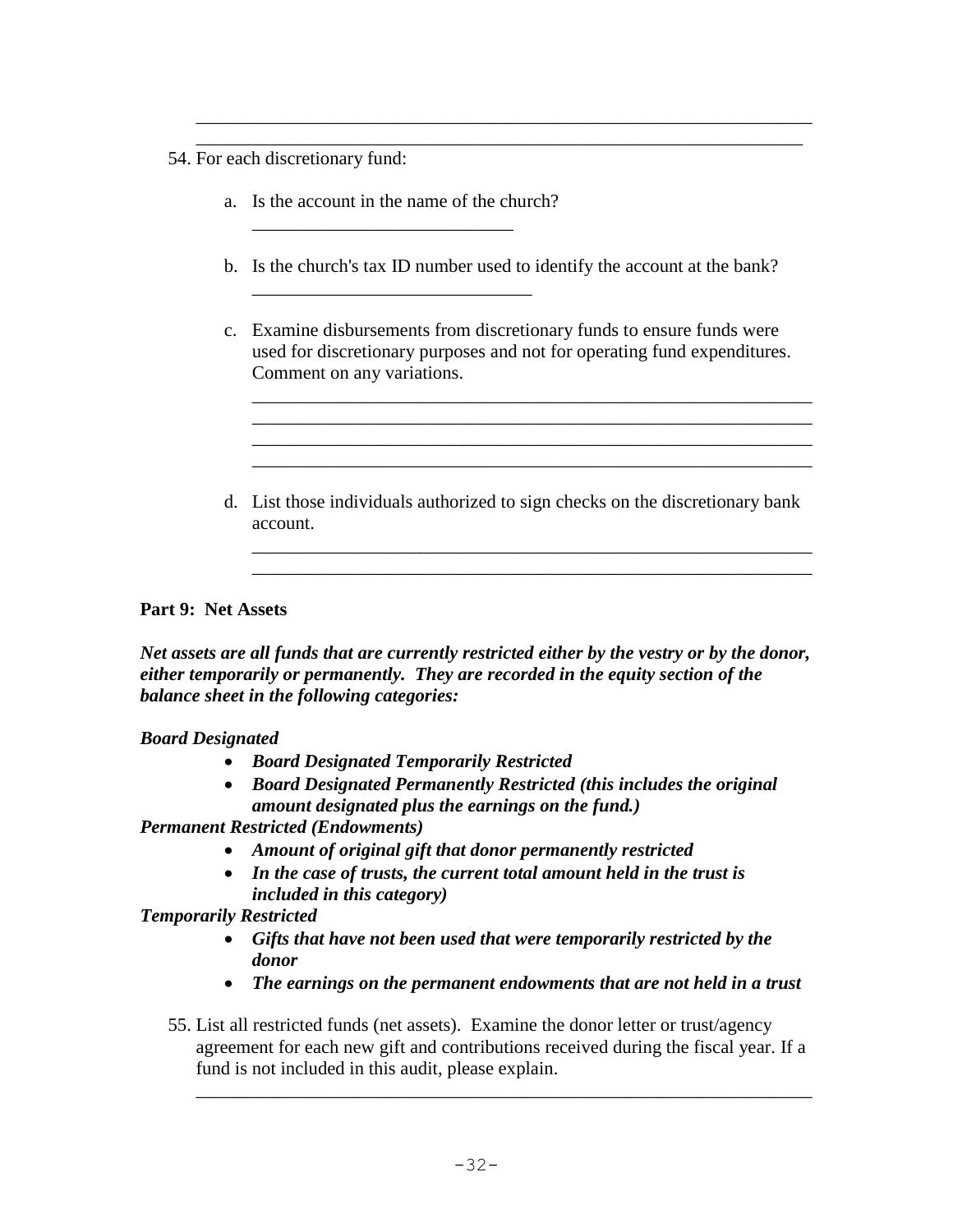| <b>Source</b> | <b>Date Received</b><br>(write 'annual'<br>for sum of<br>recurring<br>gifts) | <b>Terms Governing Use</b> | <b>Amount</b><br>originally<br>restricted/amount<br>earned by not<br>spent | Which<br>bank/investment<br>account holds the<br>funds for this<br>category? |
|---------------|------------------------------------------------------------------------------|----------------------------|----------------------------------------------------------------------------|------------------------------------------------------------------------------|
|               |                                                                              |                            |                                                                            |                                                                              |
|               |                                                                              |                            |                                                                            |                                                                              |
|               |                                                                              |                            |                                                                            |                                                                              |
|               |                                                                              |                            |                                                                            |                                                                              |
|               |                                                                              |                            |                                                                            |                                                                              |
|               |                                                                              |                            |                                                                            |                                                                              |
|               |                                                                              |                            |                                                                            |                                                                              |

\_\_\_\_\_\_\_\_\_\_\_\_\_\_\_\_\_\_\_\_\_\_\_\_\_\_\_\_\_\_\_\_\_\_\_\_\_\_\_\_\_\_\_\_\_\_\_\_\_\_\_\_\_\_\_\_\_\_\_\_\_\_\_\_\_\_ \_\_\_\_\_\_\_\_\_\_\_\_\_\_\_\_\_\_\_\_\_\_\_\_\_\_\_\_\_\_\_\_\_\_\_\_\_\_\_\_\_\_\_\_\_\_\_\_\_\_\_\_\_\_\_\_\_\_\_\_\_\_\_\_\_\_

- a. Does the Vestry or other authoritative body approve all restricted gifts and grants?
- b. Are the income and other transactions periodically reported to the Vestry?

\_\_\_\_\_\_\_\_\_\_\_\_\_\_\_\_\_\_\_\_\_\_\_\_\_\_\_\_\_\_\_\_\_\_\_\_\_\_\_\_\_\_\_\_\_\_\_\_\_\_\_\_\_\_\_\_\_\_\_\_

\_\_\_\_\_\_\_\_\_\_\_\_\_\_\_\_\_\_\_\_\_\_\_\_\_\_\_\_\_\_\_\_\_\_\_\_\_\_\_\_\_\_\_\_\_\_\_\_\_\_\_\_\_\_\_\_\_\_\_\_

\_\_\_\_\_\_\_\_\_\_\_\_\_\_\_\_\_\_\_\_\_\_\_\_\_\_\_\_\_\_\_\_\_\_\_\_\_\_\_\_\_\_\_\_\_\_\_\_\_\_\_\_\_\_\_\_\_\_\_\_

\_\_\_\_\_\_\_\_\_\_\_\_\_\_\_\_\_\_\_\_\_\_\_\_\_\_\_\_\_\_\_\_\_\_\_\_\_\_\_\_\_\_\_\_\_\_\_\_\_\_\_\_\_\_\_

- c. Are written acknowledgments issued for whom they are required?
- d. Has the vestry created an investment policy statement? Please describe briefly.

\_\_\_\_\_\_\_\_\_\_\_\_\_\_\_\_\_\_\_\_\_\_\_\_\_\_\_\_\_\_\_\_\_\_\_\_\_\_\_\_\_\_\_\_\_\_\_\_\_\_\_\_\_\_\_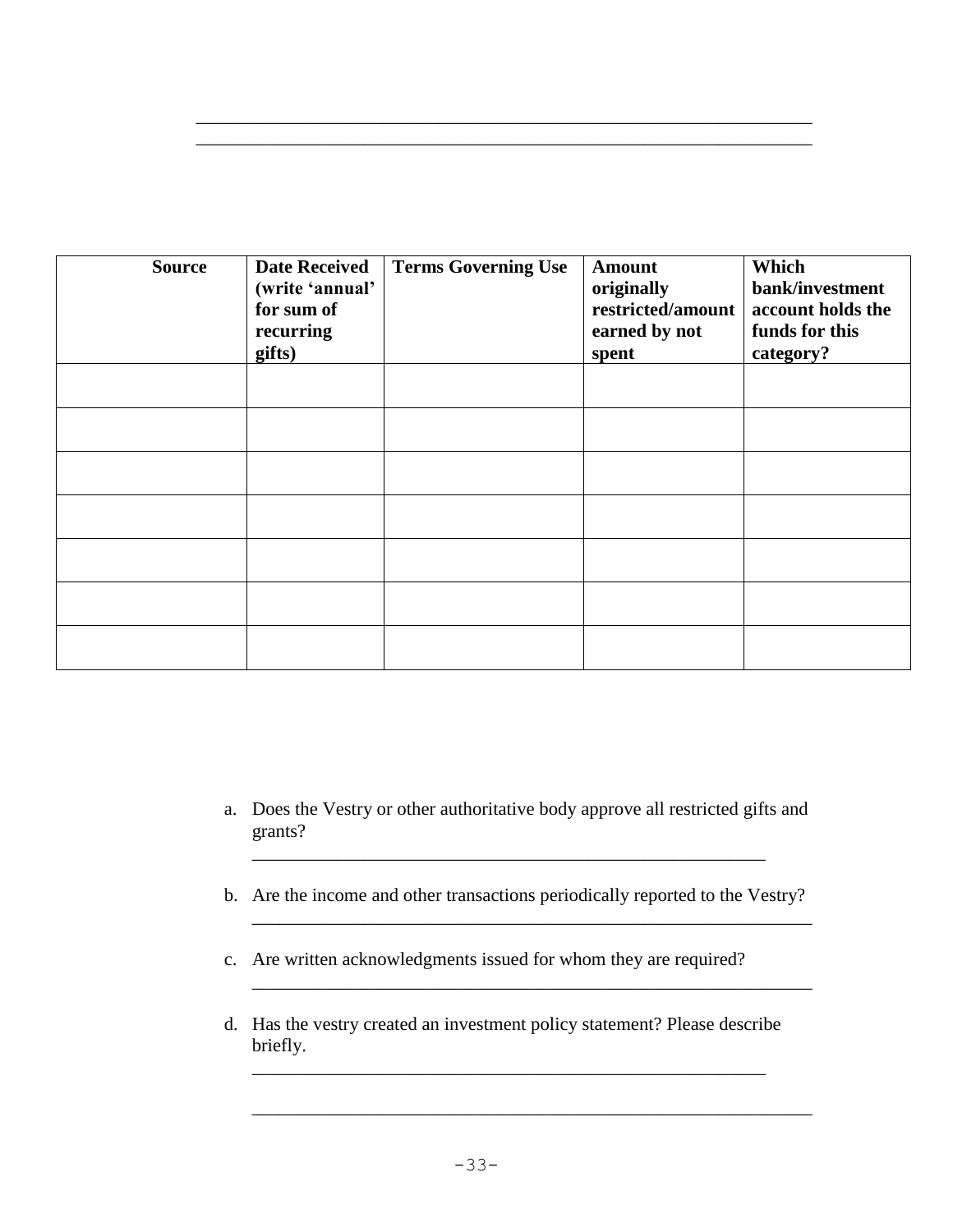#### **Part 11. Reports**

- 56. Obtain a copy of the adjusted year-end financial statements (Revenue and Expense Report, Balance Sheet and Summary of Restricted Accounts, if applicable.) Review the financial statements and satisfy yourself that the statements appropriately account for the financial activity of the church for the year.
- 57. Prepare an Audit Report as a result of your review of the financial records of the church. (See page 38)
- 58. Prepare an Audit Committee Findings on Policies and Procedures as a result of your review of the financial records and the review of the internal control procedures of the church.(page 39)

#### **FINAL CHECK LIST COMMITTEE AUDIT**

*Assure that a copy of the following requested documents are inserted in the applicable pockets:*

**Pocket 1: Committee audit report and findings with financial statements** 

**Pocket 2: Approved budgets for 2016 as well as approved housing resolution**

**Pocket 3: Current bylaws (if changed) and biannual Statement of Information to California Secretary of State.** 

**Pocket 4: Documentation of Restricted Net Assets**

**Pocket 5: Copies of W2's, 1099's, year end pension and medical statements for lay employees, Payroll Master Control Report for period ending 12/31/2016, and Ledger for December for all expenses.**

**Pocket 6: Summary Description of Property and Liability Insurance (parishes only) and all contracts (including loans) and leases**

**Pocket 7: Cash Receipts and Cash Disbursement Procedures**

**Pocket 8: Year-end bank statements and reconciliations for all accounts**

*Upon completion of this Section, submit this completed notebook to the diocesan office, attention Rosa Feeney.*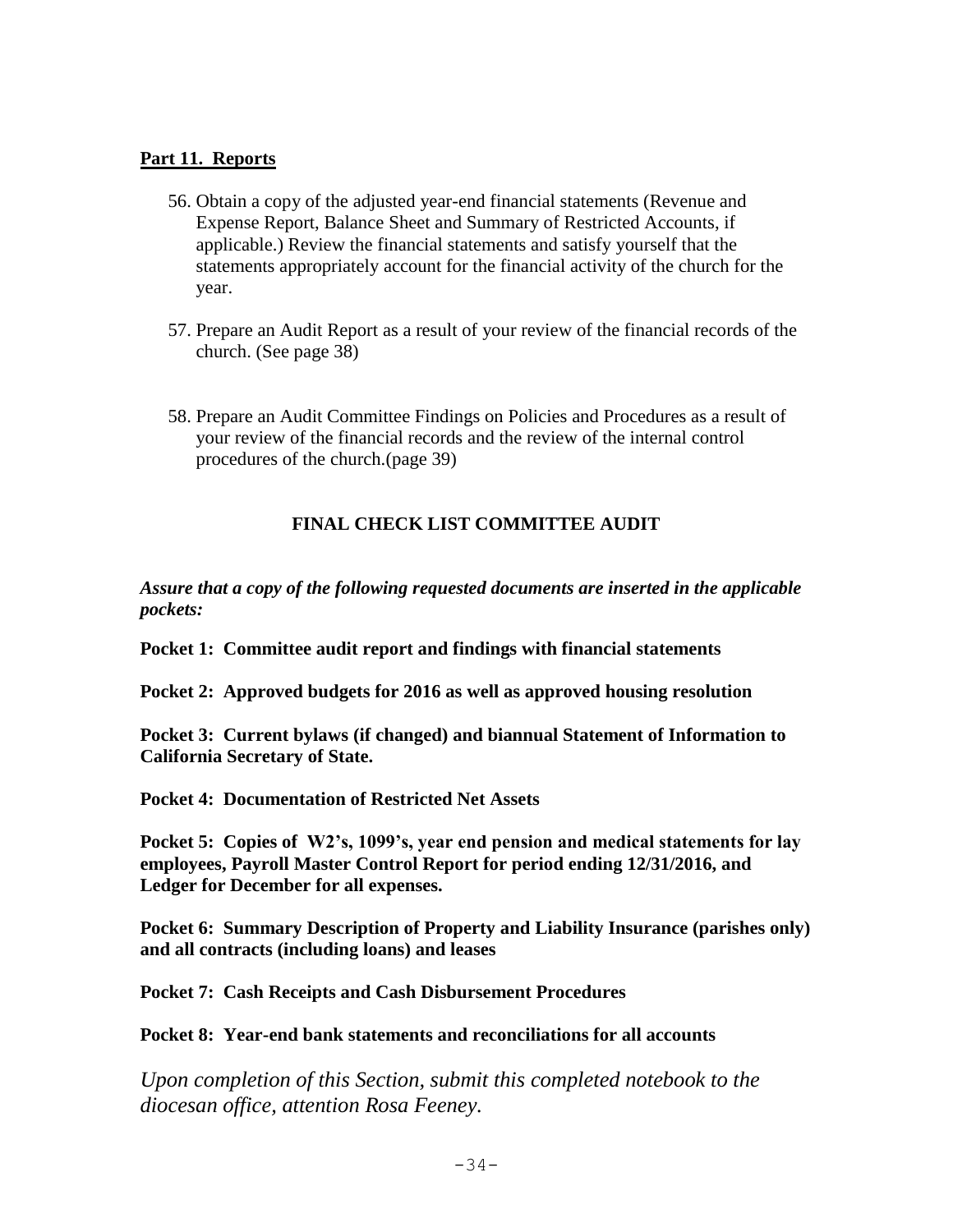#### **AUDIT COMMITTEE REPORT**

Date \_\_\_\_\_\_\_\_\_\_\_\_\_\_\_\_\_\_\_\_\_\_\_\_\_\_\_\_

To: The Rector (or Vicar or Priest in Charge), Wardens and Vestry (or Bishop's Committee) of

\_\_\_\_\_\_\_\_\_\_\_\_\_\_\_\_\_\_\_\_\_\_\_\_\_\_\_\_\_\_\_\_\_\_\_\_\_\_\_\_\_\_\_\_\_

Church \_\_\_\_\_\_\_\_\_\_\_\_\_\_\_\_\_\_\_\_\_\_\_\_\_\_\_\_\_\_\_\_\_\_\_\_\_\_\_\_\_\_\_\_\_

Address  $\overline{\mathcal{A}}$ 

Subject: \_\_\_\_\_\_\_\_ Financial Audit (Year)

We have reviewed the financial statements resulting from financial transactions of  $(Name of Church)$ 

As of December 31, \_\_\_\_\_\_. Our review was made in accordance with audit guidelines issued by the Episcopal Diocese of San Diego and other procedures deemed appropriate by the audit committee.

Other than the items listed below, if any, nothing came to our attention that would indicate financial statements to be out of compliance with accounting principles promulgated by the National Episcopal Church.

(Note exceptions and comments here, if any).

Our examination and report is not and is not meant to be construed as an audit and opinion rendered by an Independent Certified Public Accountant. However, we ourselves were independent of the management and accounting function of the church during the year under review.

\_\_\_\_\_\_\_\_\_\_\_\_\_\_\_\_\_\_\_\_\_\_\_\_\_\_\_\_\_\_\_\_\_\_\_\_\_\_\_\_\_\_\_\_\_\_\_\_\_\_\_\_\_

\_\_\_\_\_\_\_\_\_\_\_\_\_\_\_\_\_\_\_\_\_\_\_\_\_\_\_\_\_\_\_\_\_\_\_\_\_\_\_\_\_\_\_\_\_\_\_\_\_\_\_\_\_

\_\_\_\_\_\_\_\_\_\_\_\_\_\_\_\_\_\_\_\_\_\_\_\_\_\_\_\_\_\_\_\_\_\_\_\_\_\_\_\_\_\_\_\_\_\_\_\_\_\_\_\_\_

Members of the Audit Committee:

(Signatures)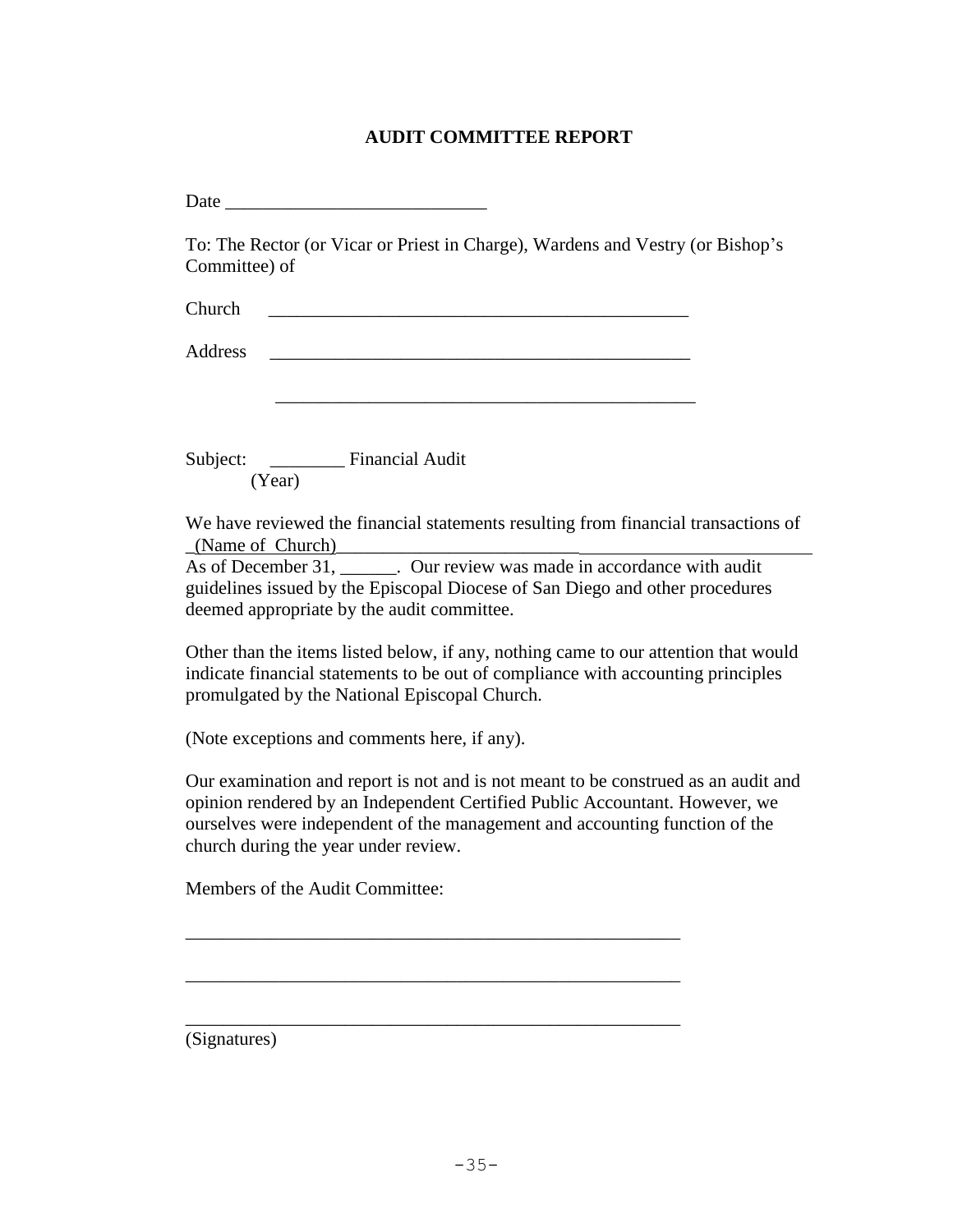#### **SAMPLE AUDIT COMMITTEE FINDINGS ON POLICIES AND PROCEDURES**

Date \_\_\_\_\_\_\_\_\_\_\_\_\_\_\_\_\_\_\_\_\_\_\_\_\_\_\_

To the Rector, Wardens and Vestry of

Church:

Address: \_\_\_\_\_\_\_\_\_\_\_\_\_\_\_\_\_\_\_\_\_\_\_\_\_\_\_\_\_\_\_\_\_\_\_\_\_\_\_\_\_\_

Subject: \_\_\_\_\_\_\_\_ Financial Audit (Year)

During the course of the review referred to above, the following items pertaining to internal control and other operational matters, which we believe to be of a significant nature, were noted. The first category of comments includes those areas of control where recommendations of the previous auditors have been implemented. The second category of comments restates those recommendations of the prior year's auditors that have not been acted upon but believed to still be worthy of consideration. The third category of comments includes comments and recommendations pertaining to areas that we believe improvements in control and/or procedures should be initiated. This letter should be made a part of the minutes of a Vestry meeting.

Areas where prior year auditors recommendations have been implemented:

 $\overline{\phantom{a}}$  , and the set of the set of the set of the set of the set of the set of the set of the set of the set of the set of the set of the set of the set of the set of the set of the set of the set of the set of the s

- 1.
- 2.

Prior year's auditor's recommendations which still exists:

1.

 $2<sub>1</sub>$ 

Comments and recommendations of current year auditors:

1. 2.

Members of the Audit Committee:

(Signatures)

\_\_\_\_\_\_\_\_\_\_\_\_\_\_\_\_\_\_\_\_\_\_\_\_\_\_\_\_\_\_\_\_\_\_\_\_\_\_\_\_\_\_\_\_\_\_\_\_\_\_\_\_\_\_\_\_\_\_\_\_\_\_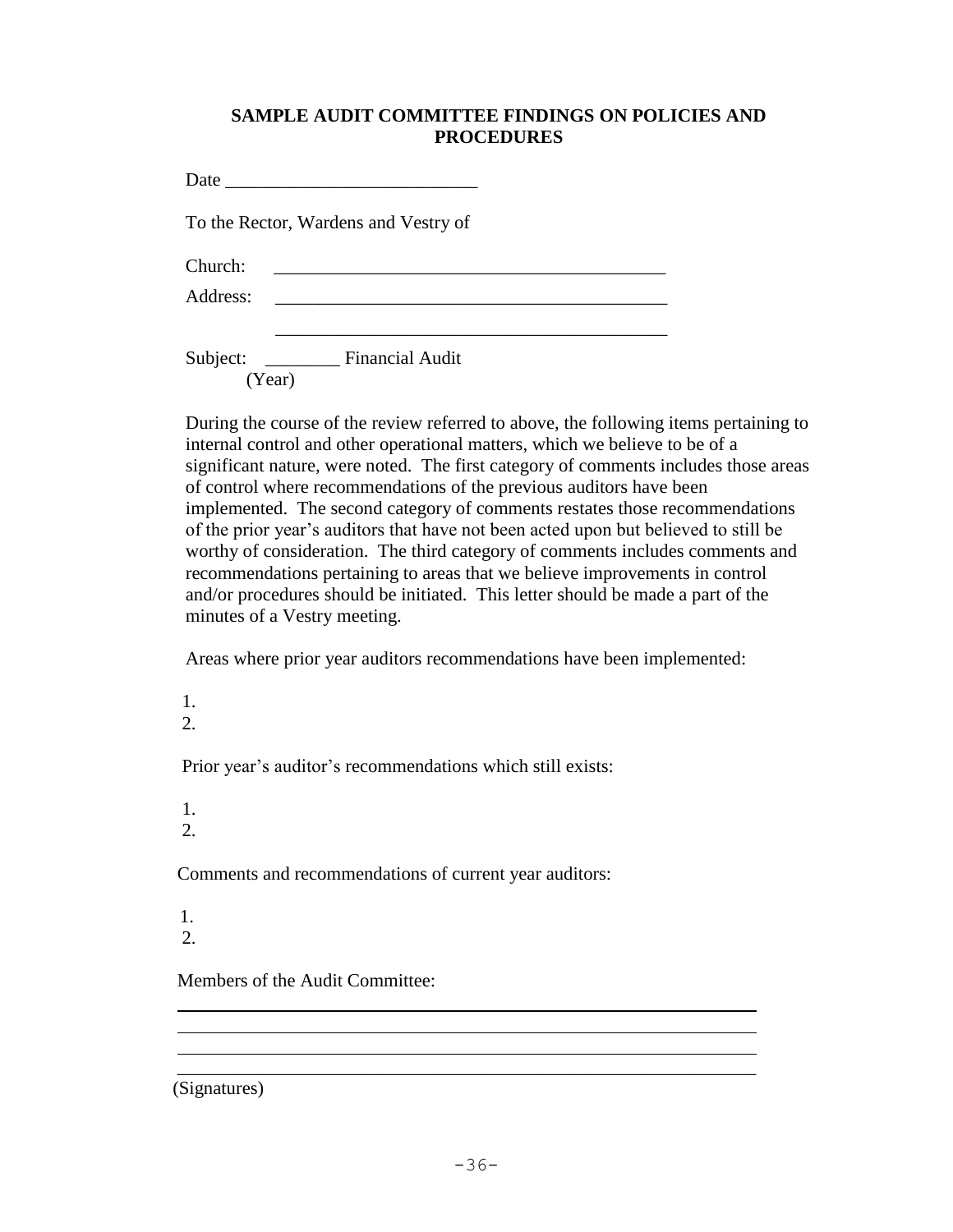## **SECTION D: Diocesan Audit Review**

Diocesan reviews are offered on a limited basis. Some churches will be required to have a review as part of the guidelines.(See page 4) These congregations will be informed of this at the beginning of the year. Other churches can apply for a review; please submit request and explain the reasons for your request by March 20, 2017.

When the request for a diocesan review has been approved, Rosa Feeney will contact the church to schedule the field work. She will provide a list of items to be sent ahead of time. The field work cannot take place until the materials are received. Materials to provide include (but are not limited to) the following:

#### **Pocket 1: Financial Statements**

**Pocket 2: Approved budgets for 2016 as well as approved housing resolution**

**Pocket 3: Current bylaws (if changed) and biannual Statement of Information to California Secretary of State.** 

**Pocket 4: Documentation of Restricted Net Assets**

**Pocket 5: Copies of W2's, 1099's, year end pension and medical statements for lay employees, Payroll Master Control Report ending 12/31/2016, and Ledger for December for all expenses.**

**Pocket 6: Summary Description of Property and Liability Insurance (parishes only) and all contracts (including loans) and leases**

**Pocket 7: Cash Receipts and Cash Disbursement Procedures**

**Pocket 8: Year-end bank statements and reconciliations for all accounts**

*On the day of the field work, it is critical that the priest (unless there is only supply), treasurer, accountant/bookkeeper, and a member of the audit team be available.*